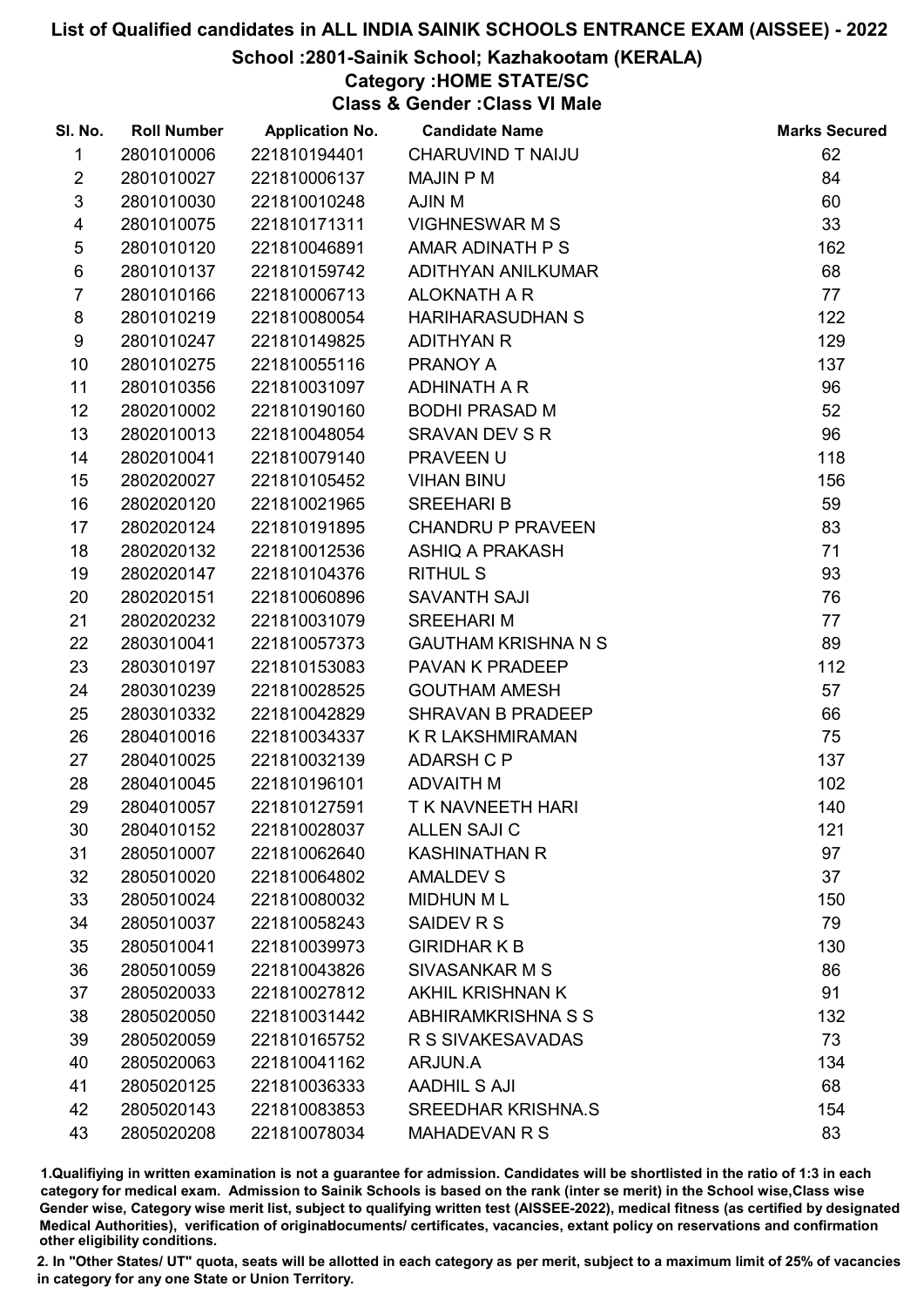#### School :2801-Sainik School; Kazhakootam (KERALA)

## Category :HOME STATE/SC

Class & Gender :Class VI Male

| SI. No. | <b>Roll Number</b> | <b>Application No.</b> | <b>Candidate Name</b>     |            | <b>Marks Secured</b> |
|---------|--------------------|------------------------|---------------------------|------------|----------------------|
| 44      | 2805020228         | 221810183644           | <b>AKSHAY PRIYAN</b>      |            | 39                   |
| 45      | 2805020277         | 221810014494           | SREENITHIN V S            |            | 166                  |
| 46      | 2805020284         | 221810165405           | ALAN A AMRITHLAL          |            | 79                   |
| 47      | 2805020304         | 221810174625           | <b>ABHISHEK B S</b>       |            | 70                   |
| 48      | 2805020375         | 221810020316           | <b>ADISH S SUBIN</b>      |            | 101                  |
| 49      | 2805020438         | 221810072386           | <b>ABHINAV REMESH</b>     |            | 74                   |
| 50      | 2805020454         | 221810055217           | <b>JASHITH KANNAN</b>     |            | 130                  |
| 51      | 2805020460         | 221810010527           | <b>ASHWIN BABU .S</b>     |            | 152                  |
| 52      | 2805020528         | 221810039887           | AKSHAY S DILSHA           | <b>WOS</b> | 116                  |
| 53      | 2805020533         | 221810122997           | <b>GAUTHAM SIDHARTH T</b> |            | 78                   |
| 54      | 2805020572         | 221810005948           | KARTHIK K M               |            | 88                   |
| 55      | 2805020582         | 221810076858           | ADHITHYAN A               |            | 111                  |
| 56      | 2805020619         | 221810131409           | <b>KASINADH T S</b>       |            | 84                   |
| 57      | 2805020622         | 221810160709           | ADHITHYAN J S             |            | 117                  |
| 58      | 2805020642         | 221810191429           | <b>ADHITHYAN L</b>        |            | 83                   |
| 59      | 2805020656         | 221810161639           | <b>SREENANDAN S R</b>     |            | 51                   |
| 60      | 2805020661         | 221810102249           | <b>ABHINAV S</b>          |            | 84                   |
| 61      | 2805020666         | 221810004749           | <b>JAGAN GOPAN S</b>      |            | 111                  |
| 62      | 2805020674         | 221810105559           | <b>KRISHNEND S S</b>      |            | 70                   |
| 63      | 2805020676         | 221810103659           | <b>HARI SAVAR S</b>       |            | 63                   |
| 64      | 4103020342         | 221810009944           | <b>GOUTHAM DAYAL S</b>    |            | 160                  |
| 65      | 4103030469         | 221810043269           | M V SABARI GIRISH         |            | 166                  |

1.Qualifiying in written examination is not a guarantee for admission. Candidates will be shortlisted in the ratio of 1:3 in each category for medical exam. Admission to Sainik Schools is based on the rank (inter se merit) in the School wise,Class wise Gender wise, Category wise merit list, subject to qualifying written test (AISSEE-2022), medical fitness (as certified by designated Medical Authorities), verification of originablocuments/ certificates, vacancies, extant policy on reservations and confirmation other eligibility conditions.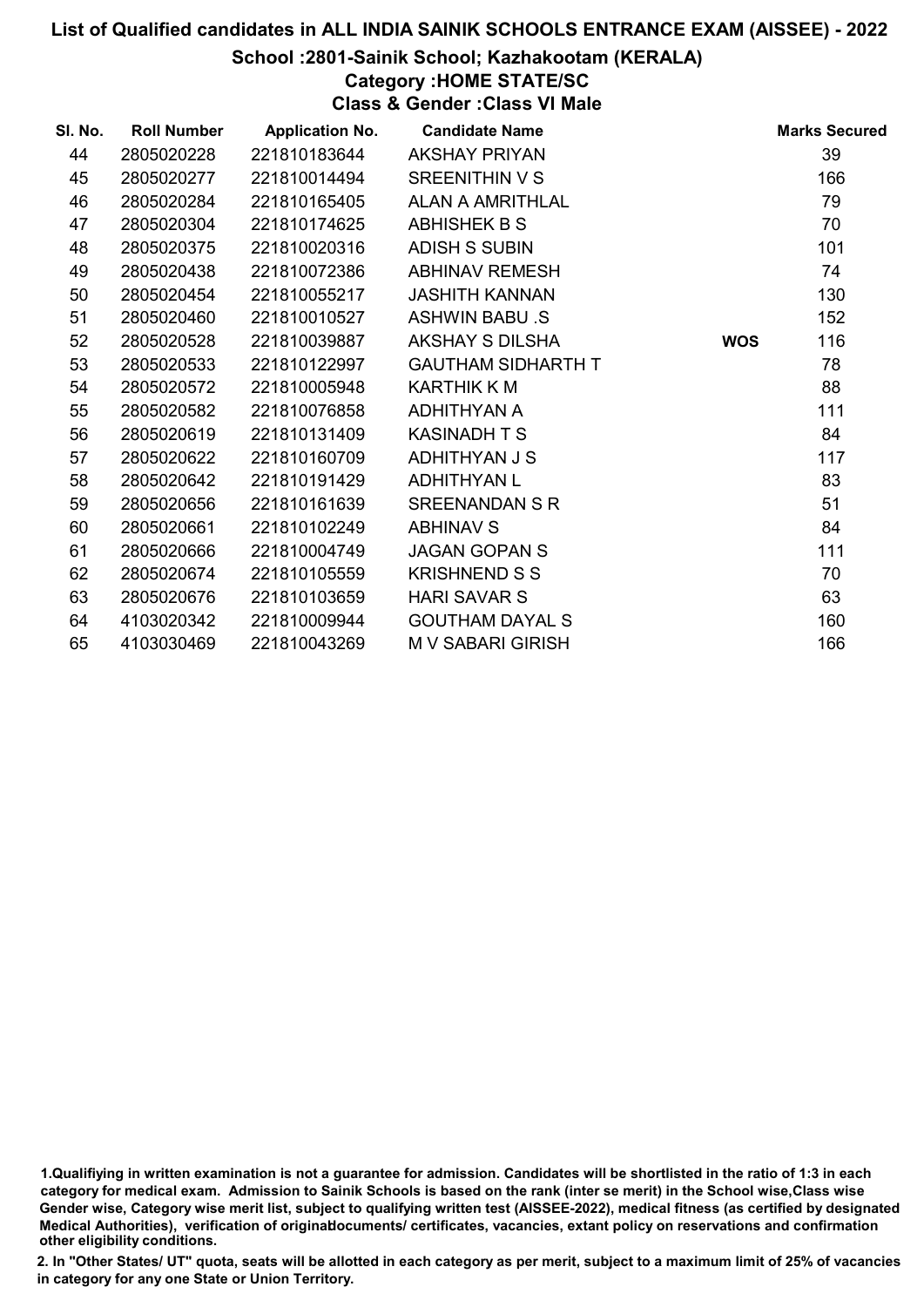#### School :2801-Sainik School; Kazhakootam (KERALA)

## Category :HOME STATE/ST

Class & Gender :Class VI Male

| SI. No. | <b>Roll Number</b> | <b>Application No.</b> | <b>Candidate Name</b>    | <b>Marks Secured</b> |
|---------|--------------------|------------------------|--------------------------|----------------------|
| 66      | 1401010133         | 221810015196           | <b>ADHILAL</b>           | 74                   |
| 67      | 2801010250         | 221810056235           | <b>AADHIKRISHNA</b>      | 120                  |
| 68      | 2803010002         | 221810034850           | <b>SANJAIKB</b>          | 117                  |
| 69      | 2803010006         | 221810018080           | <b>DEVAJ CV</b>          | 92                   |
| 70      | 2803010015         | 221810033631           | ANIRUD M. M              | 77                   |
| 71      | 2803010021         | 221810034061           | <b>SANJAY K S</b>        | 80                   |
| 72      | 2803010022         | 221810018261           | <b>KARTHIK SIVAN</b>     | 88                   |
| 73      | 2803010023         | 221810020771           | KARTHIK M. R             | 88                   |
| 74      | 2803010026         | 221810016822           | PRANAV K P               | 98                   |
| 75      | 2803010036         | 221810033833           | NIVED P B                | 76                   |
| 76      | 2803010039         | 221810018153           | ASWANTHKRISHNA. C. B     | 85                   |
| 77      | 2803010052         | 221810033894           | <b>ADARSHTR</b>          | 95                   |
| 78      | 2803010056         | 221810022765           | ASWIN A C                | 82                   |
| 79      | 2803010059         | 221810018075           | ABHIMANYU.T.B            | 75                   |
| 80      | 2803010061         | 221810018106           | AJIN.K.G                 | 89                   |
| 81      | 2803010062         | 221810016816           | <b>HRISHEKESH K P</b>    | 87                   |
| 82      | 2803010063         | 221810018226           | MIGUVAL A.S              | 80                   |
| 83      | 2803010064         | 221810017726           | <b>AMIN RAJ</b>          | 72                   |
| 84      | 2803010065         | 221810033546           | YADHUKRISHNA M P         | 68                   |
| 85      | 2803010070         | 221810020596           | <b>PAVANKR</b>           | 98                   |
| 86      | 2803010074         | 221810016747           | ANURUDH M V              | 126                  |
| 87      | 2803010084         | 221810016668           | ADWAITH K R              | 77                   |
| 88      | 2803010085         | 221810016968           | <b>ANURAG K A</b>        | 78                   |
| 89      | 2803010091         | 221810029819           | <b>ABIJITH</b>           | 89                   |
| 90      | 2803010093         | 221810017759           | ANOOP M M                | 65                   |
| 91      | 2803010094         | 221810016869           | <b>SANJAY V S</b>        | 98                   |
| 92      | 2803010328         | 221810030409           | <b>ADHIN CHANDRAN</b>    | 6                    |
| 93      | 2805010033         | 221810028492           | DEVANAND M J             | 81                   |
| 94      | 2805020127         | 221810046043           | <b>ADIDEV S P</b>        | 105                  |
| 95      | 2805020450         | 221810044107           | <b>GAGAN KRISHNA K K</b> | 92                   |

<sup>1.</sup>Qualifiying in written examination is not a guarantee for admission. Candidates will be shortlisted in the ratio of 1:3 in each category for medical exam. Admission to Sainik Schools is based on the rank (inter se merit) in the School wise,Class wise Gender wise, Category wise merit list, subject to qualifying written test (AISSEE-2022), medical fitness (as certified by designated Medical Authorities), verification of originablocuments/ certificates, vacancies, extant policy on reservations and confirmation other eligibility conditions.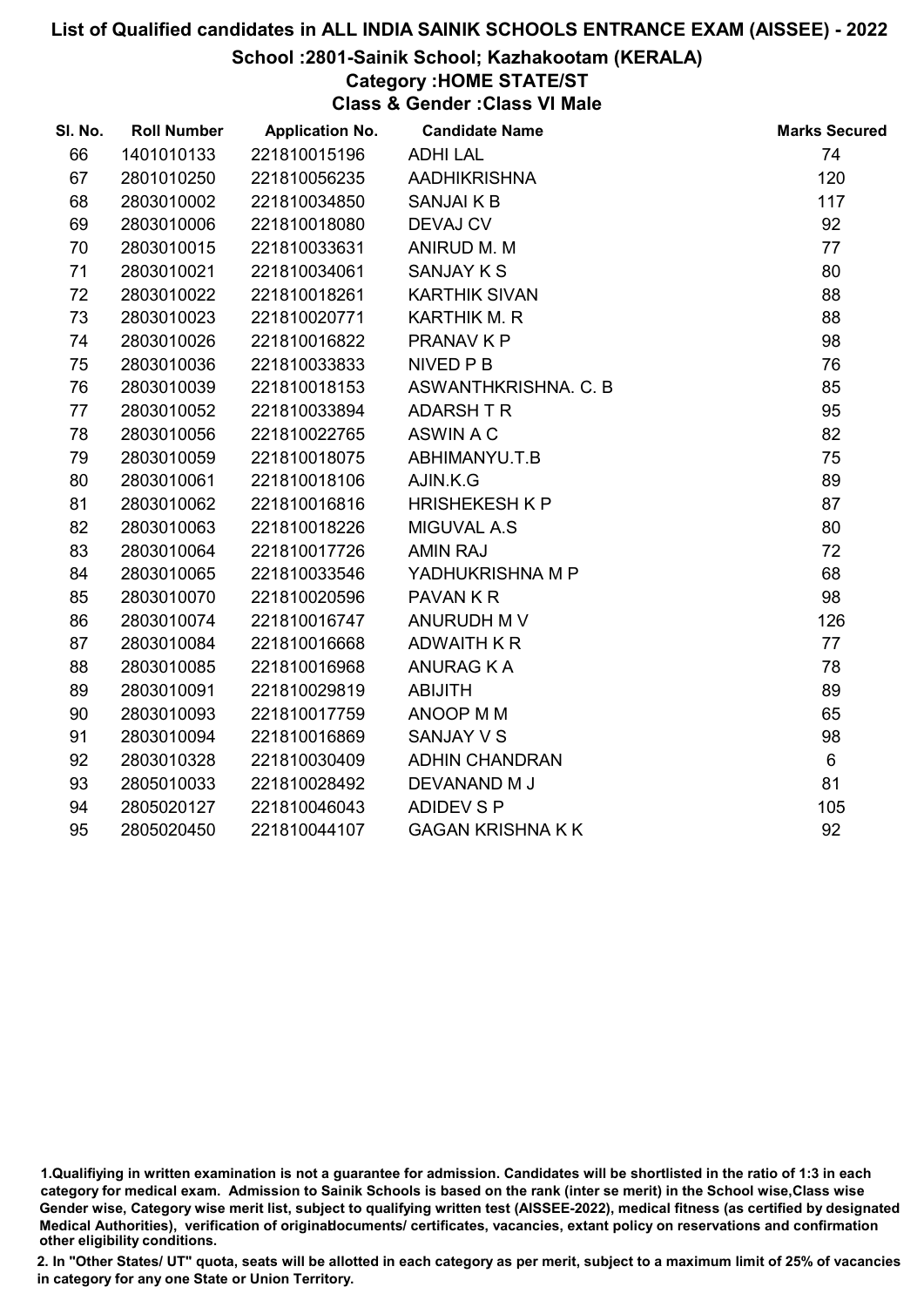#### School :2801-Sainik School; Kazhakootam (KERALA)

## Category :HOME STATE/OBC

Class & Gender :Class VI Male

| SI. No. | <b>Roll Number</b> | <b>Application No.</b> | <b>Candidate Name</b>        | <b>Marks Secured</b> |
|---------|--------------------|------------------------|------------------------------|----------------------|
| 96      | 2801010004         | 221810115870           | SOORYADEV K S                | 137                  |
| 97      | 2801010056         | 221810048470           | TRIDEV R MADHU               | 166                  |
| 98      | 2801010059         | 221810057870           | <b>GABRIEL ANTONY JAISON</b> | 147                  |
| 99      | 2801010084         | 221810039041           | L M DHASHVANTH               | 143                  |
| 100     | 2801010091         | 221810108851           | <b>VYSHNAV K BIJU</b>        | 162                  |
| 101     | 2801010096         | 221810041461           | <b>ADHUL KRISHNA I.S</b>     | 235                  |
| 102     | 2801010097         | 221810016561           | MUHAMMED AFTHEEK             | 143                  |
| 103     | 2801010101         | 221810014471           | AITHIH LOHINADH T A          | 182                  |
| 104     | 2801010134         | 221810073542           | <b>ADITHYA SUNIL</b>         | 136                  |
| 105     | 2801010142         | 221810105262           | <b>VIDHU KRISHNA K R</b>     | 188                  |
| 106     | 2801010152         | 221810093392           | <b>MAHIN NIYAZ</b>           | 120                  |
| 107     | 2801010161         | 221810087503           | <b>ANIRUDH PRASAD</b>        | 176                  |
| 108     | 2801010197         | 221810134404           | <b>B DEVARAATHAN</b>         | 186                  |
| 109     | 2801010202         | 221810143024           | <b>ANAY HARISH PANATTIL</b>  | 120                  |
| 110     | 2801010226         | 221810052874           | <b>SAM PANAKAL</b>           | 150                  |
| 111     | 2801010254         | 221810003245           | SANGEETH KRISHNA K A         | 158                  |
| 112     | 2801010266         | 221810106285           | NITIL NETHRA V               | 129                  |
| 113     | 2801010271         | 221810197795           | C S AKSHAY                   | 145                  |
| 114     | 2801010277         | 221810019416           | <b>HARISANKAR K R</b>        | 126                  |
| 115     | 2801010285         | 221810026726           | JONATH JOSE GEORGE           | 134                  |
| 116     | 2801010288         | 221810002146           | ABHINAV KRISHNA NJ           | 194                  |
| 117     | 2801010316         | 221810078207           | <b>ADINATH K UNNI</b>        | 153                  |
| 118     | 2801010362         | 221810110218           | DHYAN SHREEKAR AS            | 141                  |
| 119     | 2801010366         | 221810022138           | DHEERAJ K S                  | 136                  |
| 120     | 2801010369         | 221810084538           | <b>JISHNU JAYAN</b>          | 138                  |
| 121     | 2801010384         | 221810029468           | <b>MIDHUN MANEESH</b>        | 179                  |
| 122     | 2802010069         | 221810036271           | ANIRUDH UDAY                 | 154                  |
| 123     | 2802020082         | 221810086164           | <b>ISHAAN S RAJ</b>          | 230                  |
| 124     | 2802020165         | 221810135057           | RHITHURENJAN A               | 169                  |
| 125     | 2802020167         | 221810161857           | <b>JAGANNATH M.V</b>         | 125                  |
| 126     | 2802020171         | 221810188767           | <b>ABHINAV AJITH</b>         | 177                  |
| 127     | 2802020181         | 221810018987           | <b>ADHARSH P B</b>           | 140                  |
| 128     | 2803010005         | 221810002670           | PRACHETHAS.A.S               | 237                  |
| 129     | 2803010009         | 221810105890           | PRITHWI K ANEESH             | 121                  |
| 130     | 2803010058         | 221810056965           | <b>ALOK S</b>                | 156                  |
| 131     | 2803010121         | 221810191211           | <b>ADHARV V A</b>            | 125                  |
| 132     | 2803010167         | 221810178162           | <b>HARSHITH VAIBHAV P</b>    | 154                  |
| 133     | 2803010198         | 221810071483           | PRIYADARSAN P                | 220                  |
| 134     | 2803010214         | 221810165244           | <b>ABHAY KUNNUMMAL</b>       | 149                  |
| 135     | 2803010229         | 221810071884           | YADHUNANDHAN M K             | 123                  |
| 136     | 2803010256         | 221810126706           | <b>ISHAAN M REJI</b>         | 128                  |
| 137     | 2803010274         | 221810134496           | <b>KASINATH K</b>            | 138                  |
| 138     | 2803010279         | 221810105527           | SOORAJ KUMAR P S             | 191                  |

1.Qualifiying in written examination is not a guarantee for admission. Candidates will be shortlisted in the ratio of 1:3 in each category for medical exam. Admission to Sainik Schools is based on the rank (inter se merit) in the School wise,Class wise Gender wise, Category wise merit list, subject to qualifying written test (AISSEE-2022), medical fitness (as certified by designated Medical Authorities), verification of originablocuments/ certificates, vacancies, extant policy on reservations and confirmation other eligibility conditions.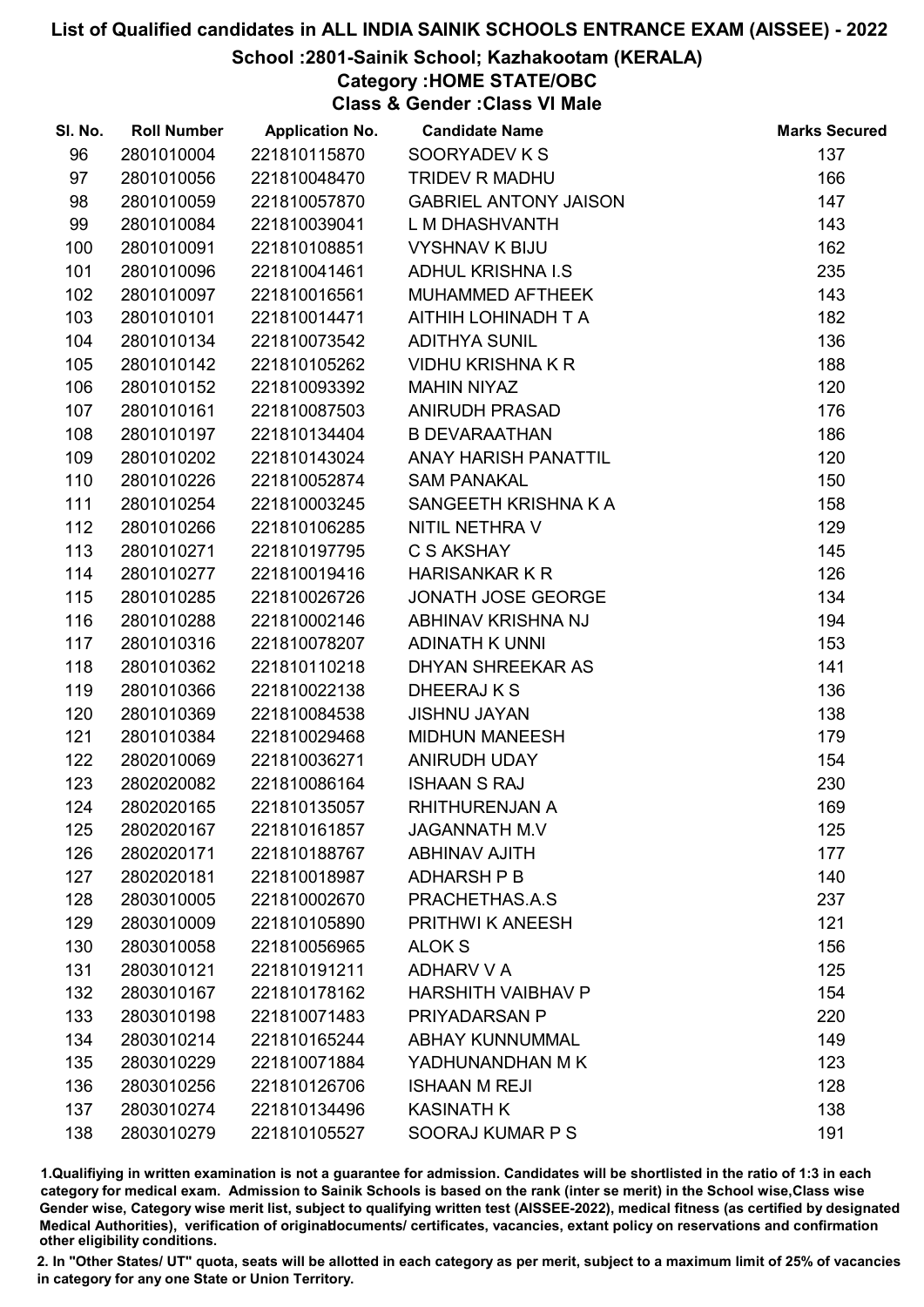#### School :2801-Sainik School; Kazhakootam (KERALA)

## Category :HOME STATE/OBC

Class & Gender :Class VI Male

| SI. No. | <b>Roll Number</b> | <b>Application No.</b> | <b>Candidate Name</b>     |           | <b>Marks Secured</b> |
|---------|--------------------|------------------------|---------------------------|-----------|----------------------|
| 139     | 2803010290         | 221810106577           | <b>MILAN KRISHNA C</b>    |           | 215                  |
| 140     | 2803010331         | 221810035919           | <b>RAGHUVEER K SHIJIL</b> |           | 127                  |
| 141     | 2803010335         | 221810136259           | NIHAL R MEKOTH            |           | 143                  |
| 142     | 2803010346         | 221810079879           | AKSHITH.K                 |           | 157                  |
| 143     | 2804010030         | 221810009810           | <b>KANISHK S</b>          |           | 207                  |
| 144     | 2804010034         | 221810014440           | AADITH PREM               |           | 171                  |
| 145     | 2804010036         | 221810156150           | <b>JAGANNATH S</b>        |           | 162                  |
| 146     | 2804010043         | 221810013580           | <b>AADIDEV M</b>          |           | 132                  |
| 147     | 2804010050         | 221810011061           | <b>RAGHUNANDHAN K</b>     |           | 211                  |
| 148     | 2804010052         | 221810073671           | <b>ISHAAN.S</b>           |           | 142                  |
| 149     | 2804010065         | 221810029622           | ATHUL P. J                |           | 158                  |
| 150     | 2804010078         | 221810128823           | <b>ASWIN S</b>            |           | 161                  |
| 151     | 2804010095         | 221810157024           | <b>VYASAN S</b>           |           | 172                  |
| 152     | 2804010100         | 221810045344           | R.R.ROHAN                 |           | 123                  |
| 153     | 2804010101         | 221810013644           | <b>ADVAIT ANAND</b>       |           | 216                  |
| 154     | 2804010110         | 221810091205           | <b>THEJUS A</b>           |           | 142                  |
| 155     | 2804010112         | 221810059605           | KIRAN UNNIKUMARAN U       |           | 160                  |
| 156     | 2804010119         | 221810113065           | <b>SREYASTS</b>           |           | 198                  |
| 157     | 2804010136         | 221810101936           | <b>ABHIRAM S</b>          |           | 152                  |
| 158     | 2804010145         | 221810003186           | YADHUKRISHNA G            |           | 192                  |
| 159     | 2804010156         | 221810071077           | <b>SINOJ MURALI</b>       |           | 129                  |
| 160     | 2804010168         | 221810036228           | PRAJUAL P                 |           | 136                  |
| 161     | 2804010190         | 221810099959           | <b>KAILASH R</b>          |           | 140                  |
| 162     | 2804010191         | 221810042569           | ABHIMANYU RAJESH          |           | 122                  |
| 163     | 2805010011         | 221810158890           | <b>KALIDASAN B</b>        |           | 124                  |
| 164     | 2805010043         | 221810032114           | <b>DEVADATH P S</b>       |           | 130                  |
| 165     | 2805010046         | 221810159244           | AADHAV KRISHNA S A        |           | 155                  |
| 166     | 2805010065         | 221810164386           | AARON ANTONY              |           | 148                  |
| 167     | 2805010069         | 221810044007           | AHSAN M THAJUDEEN         |           | 158                  |
| 168     | 2805010086         | 221810028948           | <b>ASWANTH SUSHIL</b>     |           | 133                  |
| 169     | 2805010104         | 221810032200           | ANGITH LAL G              | <b>AR</b> | 147                  |
| 170     | 2805010116         | 221810056810           | <b>ADITHYAN M</b>         |           | 156                  |
| 171     | 2805010121         | 221810191520           | <b>KASINATH K</b>         |           | 138                  |
| 172     | 2805010126         | 221810182030           | ANAN A A                  |           | 144                  |
| 173     | 2805010152         | 221810043760           | <b>GOKUL KRISHNA</b>      |           | 180                  |
| 174     | 2805010154         | 221810091860           | <b>ABHAY RAJ</b>          |           | 168                  |
| 175     | 2805010170         | 221810019280           | <b>GOVIND R</b>           |           | 208                  |
| 176     | 2805010182         | 221810068890           | <b>AAYUSH A</b>           |           | 201                  |
| 177     | 2805010188         | 221810020901           | DEVA NARAYAN J S          |           | 215                  |
| 178     | 2805010197         | 221810041911           | <b>ADHILSHAH M B</b>      |           | 204                  |
| 179     | 2805010198         | 221810010021           | <b>AADHIDEVAN P</b>       |           | 136                  |
| 180     | 2805010204         | 221810056621           | <b>ROSHAN L RAJIV</b>     |           | 212                  |
| 181     | 2805020009         | 221810100491           | <b>AIDEN BOBY RENJITH</b> |           | 152                  |

1.Qualifiying in written examination is not a guarantee for admission. Candidates will be shortlisted in the ratio of 1:3 in each category for medical exam. Admission to Sainik Schools is based on the rank (inter se merit) in the School wise,Class wise Gender wise, Category wise merit list, subject to qualifying written test (AISSEE-2022), medical fitness (as certified by designated Medical Authorities), verification of originablocuments/ certificates, vacancies, extant policy on reservations and confirmation other eligibility conditions.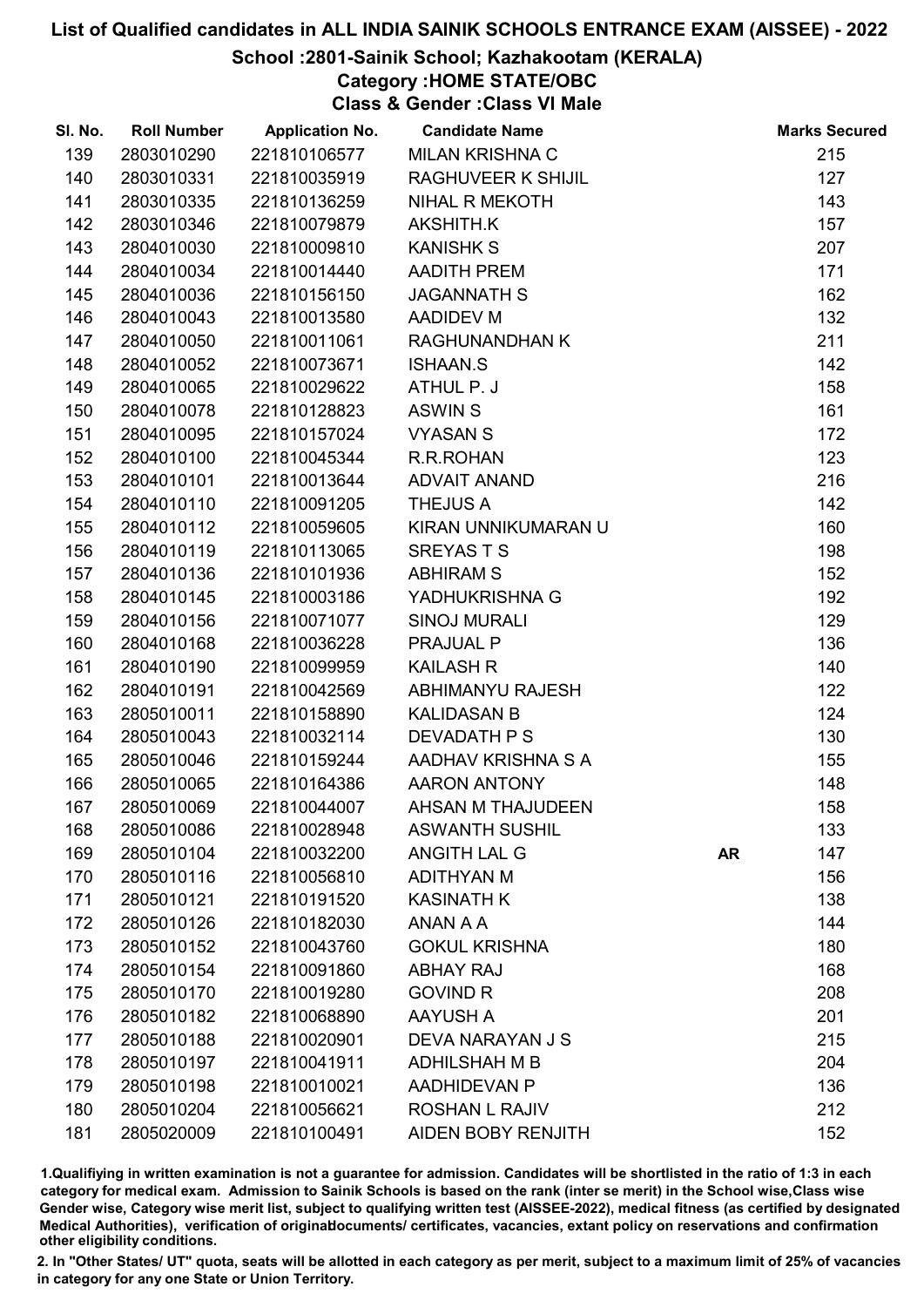#### School :2801-Sainik School; Kazhakootam (KERALA)

### Category :HOME STATE/OBC

Class & Gender :Class VI Male

| SI. No. | <b>Roll Number</b> | <b>Application No.</b> | <b>Candidate Name</b>     | <b>Marks Secured</b> |
|---------|--------------------|------------------------|---------------------------|----------------------|
| 182     | 2805020024         | 221810144302           | SOORAJ KRISHNA R          | 134                  |
| 183     | 2805020041         | 221810003032           | <b>SANJAY RAVI</b>        | 125                  |
| 184     | 2805020047         | 221810180042           | <b>G NIRANJAN</b>         | 159                  |
| 185     | 2805020113         | 221810108813           | <b>AMRUTHESH S</b>        | 123                  |
| 186     | 2805020131         | 221810024443           | AYAAN. S                  | 134                  |
| 187     | 2805020159         | 221810194373           | <b>ISHAN SUNEESH</b>      | 152                  |
| 188     | 2805020166         | 221810061183           | <b>ALAN S A</b>           | 170                  |
| 189     | 2805020168         | 221810030483           | <b>SHIVJITH SAVIN</b>     | 126                  |
| 190     | 2805020185         | 221810021404           | <b>NEWELL SABU</b>        | 153                  |
| 191     | 2805020204         | 221810077224           | <b>JONATH G FLASH</b>     | 127                  |
| 192     | 2805020224         | 221810107244           | <b>J KRISHNA PRAKASH</b>  | 173                  |
| 193     | 2805020225         | 221810080344           | <b>ADNAN JASSIM</b>       | 129                  |
| 194     | 2805020347         | 221810093975           | M V RAAM MADHAV           | 186                  |
| 195     | 2805020353         | 221810133295           | <b>MADHAV B</b>           | 136                  |
| 196     | 2805020355         | 221810085395           | AL AMAN.A.S               | 248                  |
| 197     | 2805020361         | 221810129595           | P R SKANDAN               | 135                  |
| 198     | 2805020368         | 221810001506           | YADUNANDAN                | 167                  |
| 199     | 2805020390         | 221810123136           | <b>DAVIS GEORGE</b>       | 138                  |
| 200     | 2805020396         | 221810067736           | <b>AKHIL RAJ.A</b>        | 199                  |
| 201     | 2805020400         | 221810001246           | <b>JOJI JOSE J</b>        | 267                  |
| 202     | 2805020417         | 221810092956           | <b>JOBIN JOSE</b>         | 146                  |
| 203     | 2805020418         | 221810107956           | <b>AHSAN ANJUMON</b>      | 157                  |
| 204     | 2805020423         | 221810055466           | ABHIJITH BINU             | 120                  |
| 205     | 2805020433         | 221810074576           | AAHIL BIN SHIJU           | 142                  |
| 206     | 2805020471         | 221810153437           | ANASWAR S INDRAJITH       | 132                  |
| 207     | 2805020475         | 221810036837           | R KRISHNA                 | 144                  |
| 208     | 2805020485         | 221810193947           | <b>SIDHIVINAYAK</b>       | 120                  |
| 209     | 2805020520         | 221810078977           | ADVAITH VINTU VINCENT     | 155                  |
| 210     | 2805020563         | 221810057048           | <b>ESWAR KRISHNA B</b>    | 147                  |
| 211     | 2805020574         | 221810096158           | <b>PRANAV S B</b>         | 164                  |
| 212     | 2805020592         | 221810194768           | <b>ALANS</b>              | 189                  |
| 213     | 2805020611         | 221810192298           | NIKHIL RAJ. S             | 133                  |
| 214     | 2805020613         | 221810037398           | <b>AKSHIT A</b>           | 178                  |
| 215     | 2805020631         | 221810062519           | <b>ZAYAN TAHSIN FYSAL</b> | 184                  |
| 216     | 2805020636         | 221810014029           | <b>ARJUN A D</b>          | 168                  |
| 217     | 2805020699         | 221810012489           | SIVACHETAS SEJITH         | 130                  |
| 218     | 3114030318         | 221810034008           | <b>SHREYAS K VINOD</b>    | 125                  |

1.Qualifiying in written examination is not a guarantee for admission. Candidates will be shortlisted in the ratio of 1:3 in each category for medical exam. Admission to Sainik Schools is based on the rank (inter se merit) in the School wise,Class wise Gender wise, Category wise merit list, subject to qualifying written test (AISSEE-2022), medical fitness (as certified by designated Medical Authorities), verification of originablocuments/ certificates, vacancies, extant policy on reservations and confirmation other eligibility conditions.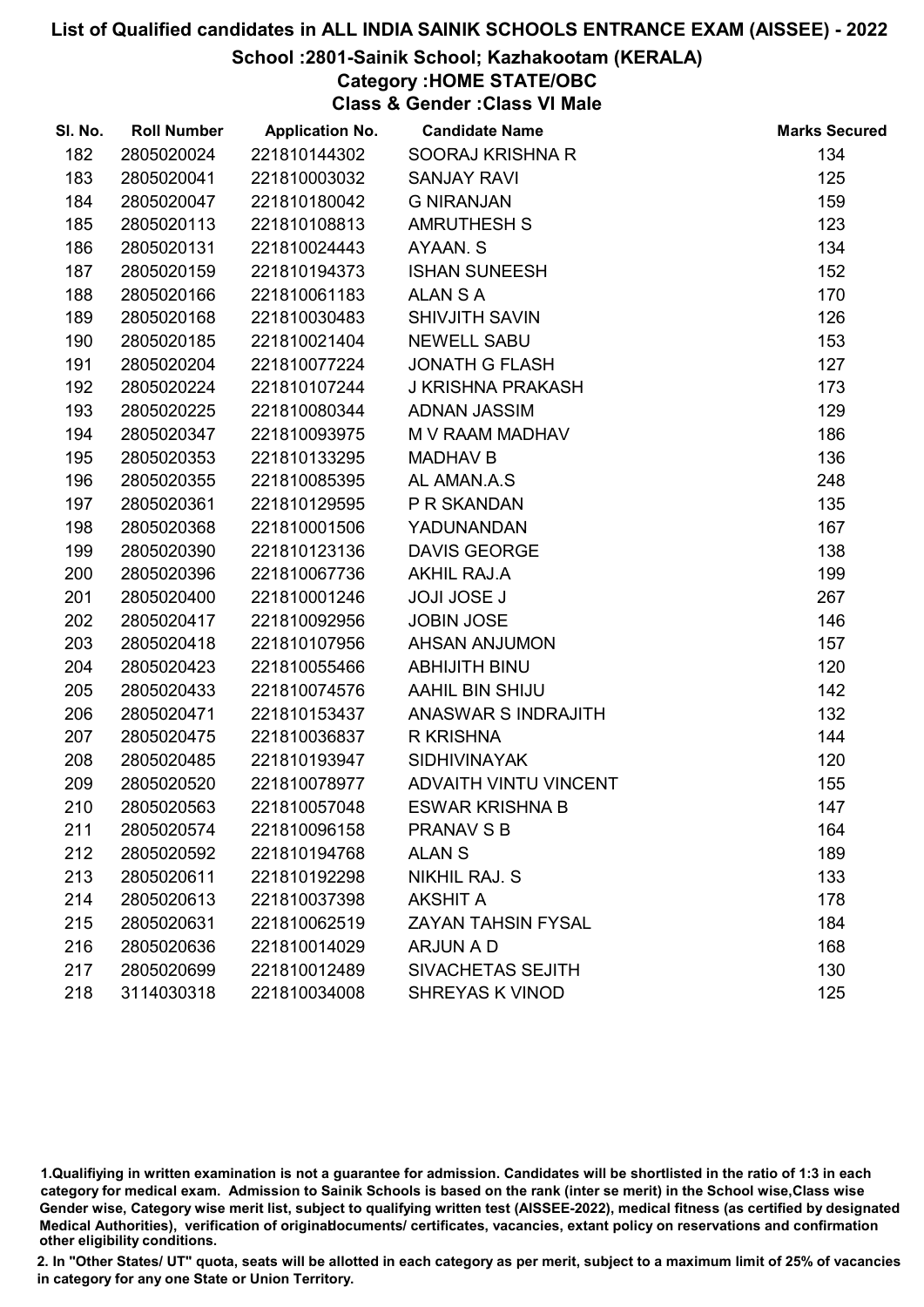#### School :2801-Sainik School; Kazhakootam (KERALA)

#### Category :HOME STATE/DEF

Class & Gender :Class VI Male

| SI. No. | <b>Roll Number</b> | <b>Application No.</b> | <b>Candidate Name</b>      | <b>Marks Secured</b> |
|---------|--------------------|------------------------|----------------------------|----------------------|
| 219     | 1212030369         | 221810027735           | <b>SAURISH S</b>           | 173                  |
| 220     | 1401010039         | 221810079821           | ANIRUDH KRISHNAN R         | 216                  |
| 221     | 2301020199         | 221810030973           | <b>HIMANSHU PB</b>         | 216                  |
| 222     | 2503010065         | 221810041456           | AARJAV A                   | 214                  |
| 223     | 2801010010         | 221810009332           | <b>ARJUNS</b>              | 141                  |
| 224     | 2801010109         | 221810047781           | <b>EMMANUEL PAUL JOLLY</b> | 167                  |
| 225     | 2801010192         | 221810084673           | ADINADH P A                | 137                  |
| 226     | 2801010368         | 221810006438           | <b>RIDDHISH K PILLAI</b>   | 234                  |
| 227     | 2801010408         | 221810044039           | NAMANTEJ M NAIK            | 132                  |
| 228     | 2801010430         | 221810036779           | <b>ABEL ELDHO</b>          | 144                  |
| 229     | 2801010436         | 221810059699           | DHARMISH DAYAL D           | 181                  |
| 230     | 2802010012         | 221810011343           | <b>ROHIT G</b>             | 152                  |
| 231     | 2802020164         | 221810019647           | <b>JOHAN S VARGHESE</b>    | 144                  |
| 232     | 2802020194         | 221810100868           | AARYAN A PILLAI            | 231                  |
| 233     | 2803010152         | 221810189122           | <b>SURYA DEV K</b>         | 120                  |
| 234     | 2803010193         | 221810023853           | <b>DAKSH V</b>             | 162                  |
| 235     | 2803010200         | 221810016293           | <b>ABHINAV V</b>           | 125                  |
| 236     | 2803010246         | 221810045655           | NIRANJAN M V               | 124                  |
| 237     | 2803010254         | 221810058206           | <b>JAGATH JAYAN</b>        | 163                  |
| 238     | 2803010344         | 221810091579           | <b>VISHAL P RAGESH</b>     | 160                  |
| 239     | 2804010055         | 221810039881           | <b>DEVADATH S</b>          | 193                  |
| 240     | 2804010147         | 221810017196           | <b>ARCHIT S</b>            | 156                  |
| 241     | 2805010019         | 221810045202           | AMOKH NARAYANAN            | 154                  |
| 242     | 2805010108         | 221810017600           | M V ADVAITH                | 157                  |
| 243     | 2805020075         | 221810023472           | DEVANANDAN D S             | 158                  |
| 244     | 2805020112         | 221810027613           | SANJAY KRISHNAN D S        | 153                  |
| 245     | 2805020148         | 221810014563           | <b>SREEDHAR S</b>          | 149                  |
| 246     | 2805020171         | 221810056683           | THEJAS D J                 | 186                  |
| 247     | 2805020258         | 221810031074           | <b>ASHVEK R NAIR</b>       | 218                  |
| 248     | 2805020377         | 221810186316           | <b>MADHAV ANURAJ</b>       | 169                  |
| 249     | 2805020394         | 221810013736           | <b>ARPITH BAIJU</b>        | 173                  |
| 250     | 2805020398         | 221810112046           | <b>LAKSH ARVIND</b>        | 137                  |
| 251     | 2805020411         | 221810053656           | <b>PRANIT S</b>            | 124                  |
| 252     | 2805020492         | 221810036557           | NIDHIN P S                 | 157                  |
| 253     | 2805020502         | 221810089467           | ABHINAV A V                | 135                  |
| 254     | 2805020552         | 221810013328           | <b>RAJNISH R</b>           | 123                  |
| 255     | 2805020567         | 221810014248           | <b>PRANAV PRASANTH</b>     | 231                  |
| 256     | 2805020615         | 221810079998           | <b>KARTHIK R</b>           | 129                  |
| 257     | 2805020630         | 221810021419           | SABARI KRISHNAN M          | 178                  |
| 258     | 2805020654         | 221810071539           | YEDU GOVIND S              | 166                  |
| 259     | 2805020659         | 221810070739           | ADWIN RAJU VARGHESE        | 160                  |
| 260     | 2805020686         | 221810127269           | <b>ADITHYAN S</b>          | 244                  |
| 261     | 2805020701         | 221810000789           | <b>SREEHARI PRADEEP</b>    | 123                  |

1.Qualifiying in written examination is not a guarantee for admission. Candidates will be shortlisted in the ratio of 1:3 in each category for medical exam. Admission to Sainik Schools is based on the rank (inter se merit) in the School wise,Class wise Gender wise, Category wise merit list, subject to qualifying written test (AISSEE-2022), medical fitness (as certified by designated Medical Authorities), verification of originablocuments/ certificates, vacancies, extant policy on reservations and confirmation other eligibility conditions.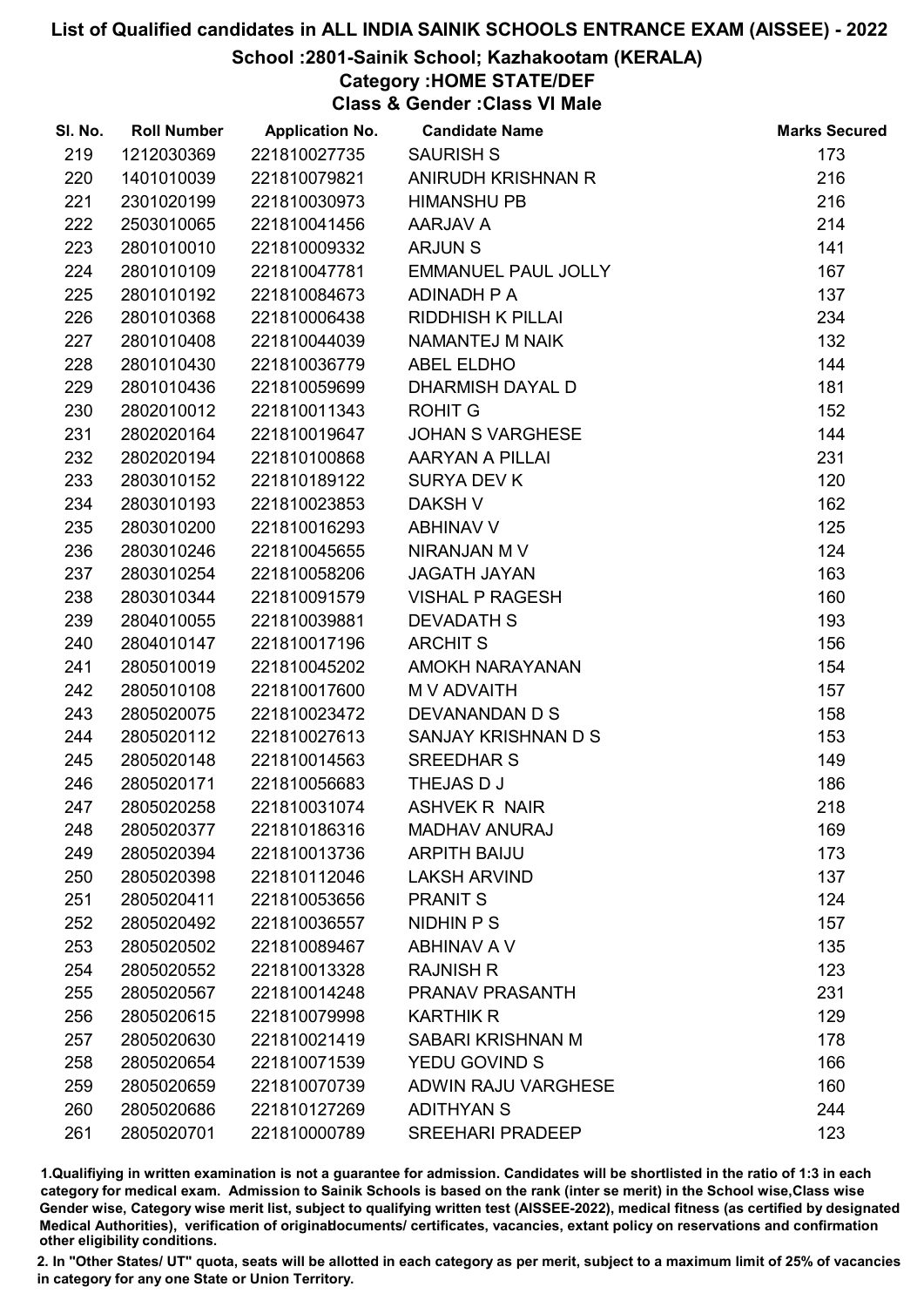# List of Qualified candidates in ALL INDIA SAINIK SCHOOLS ENTRANCE EXAM (AISSEE) - 2022 School :2801-Sainik School; Kazhakootam (KERALA) Category :HOME STATE/DEF Class & Gender :Class VI Male

| SI. No. | <b>Roll Number</b> | <b>Application No.</b> | <b>Candidate Name</b> | <b>Marks Secured</b> |
|---------|--------------------|------------------------|-----------------------|----------------------|
| 262     | 3001040071         | 221810112666           | <b>NIRANJAN S</b>     | 137                  |
| 263     | 3003020281         | 221810067593           | AARADHYA KRISHNA      | 201                  |
| 264     | 3113010225         | 221810003888           | VYAS V KAMATH         | 134                  |
| 265     | 3114020417         | 221810000334           | EVANO STEEPHAN        | 133                  |
| 266     | 3906010334         | 221810004066           | <b>HARINAND VP</b>    | 150                  |
| 267     | 4408020084         | 221810118982           | PARTHIV N R           | 135                  |

<sup>1.</sup>Qualifiying in written examination is not a guarantee for admission. Candidates will be shortlisted in the ratio of 1:3 in each category for medical exam. Admission to Sainik Schools is based on the rank (inter se merit) in the School wise,Class wise Gender wise, Category wise merit list, subject to qualifying written test (AISSEE-2022), medical fitness (as certified by designated Medical Authorities), verification of originablocuments/ certificates, vacancies, extant policy on reservations and confirmation other eligibility conditions.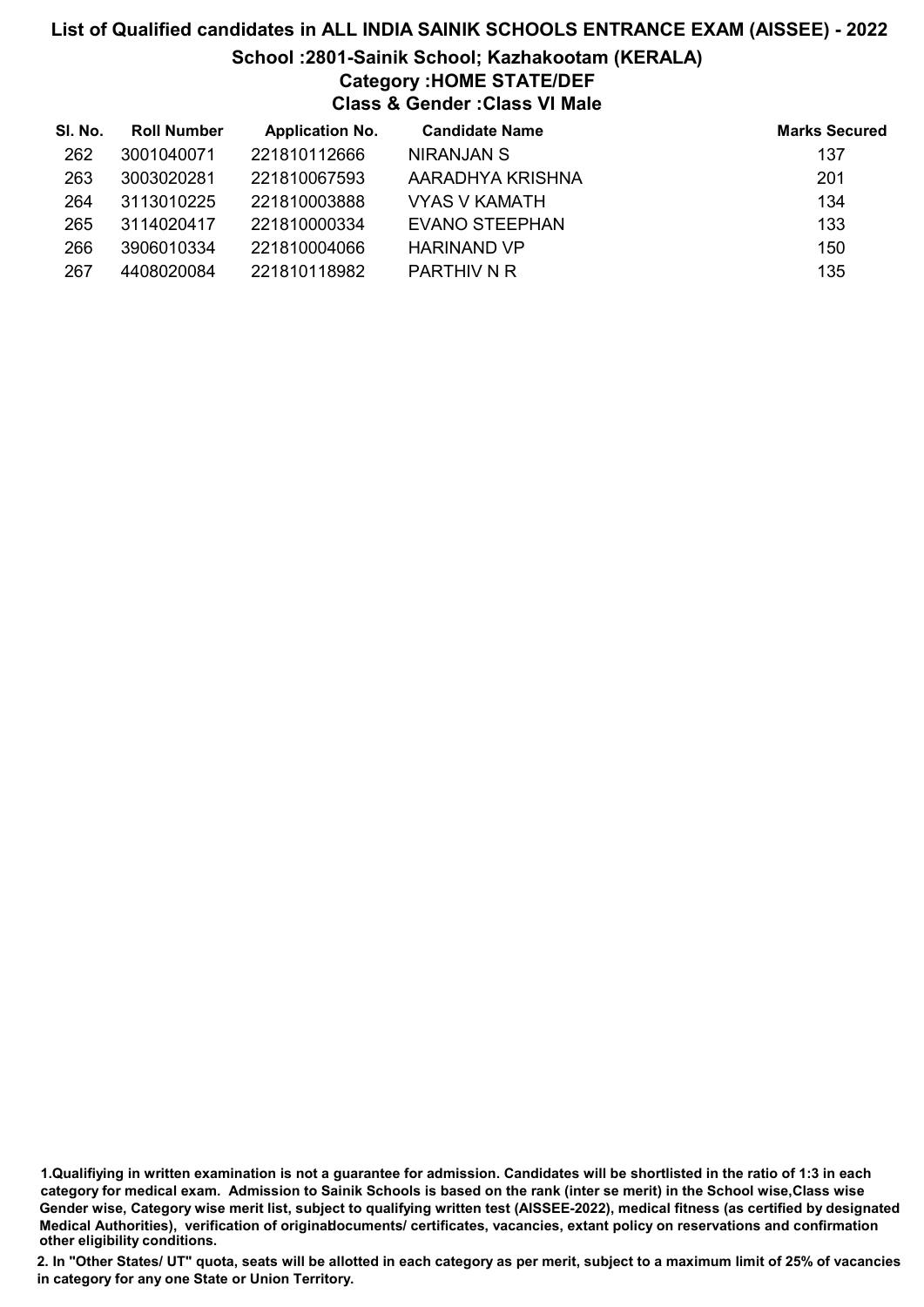#### School :2801-Sainik School; Kazhakootam (KERALA)

# Category :HOME STATE/GEN

Class & Gender :Class VI Male

| SI. No. | <b>Roll Number</b> | <b>Application No.</b> | <b>Candidate Name</b>       | <b>Marks Secured</b> |
|---------|--------------------|------------------------|-----------------------------|----------------------|
| 268     | 1301010450         | 221810052989           | <b>CHRISTLI THOMAS JIJI</b> | 193                  |
| 269     | 2001050014         | 221810080923           | ANIKETH NANDAKUMAR          | 229                  |
| 270     | 2001050678         | 221810004945           | <b>ALAN PHILIP</b>          | 162                  |
| 271     | 2701020080         | 221810004832           | NIVED S                     | 196                  |
| 272     | 2701040047         | 221810108378           | <b>GAUTAM SHYAM NAIR</b>    | 154                  |
| 273     | 2801010022         | 221810013084           | NIRANJAN D R                | 126                  |
| 274     | 2801010026         | 221810189265           | <b>ALWIN BIJU</b>           | 124                  |
| 275     | 2801010035         | 221810157279           | <b>HARIGOVIND S</b>         | 138                  |
| 276     | 2801010040         | 221810197800           | <b>RYAN TONY</b>            | 145                  |
| 277     | 2801010064         | 221810009980           | <b>REUBEN THOMAS</b>        | 185                  |
| 278     | 2801010065         | 221810164090           | <b>SRIDEV V NAIR</b>        | 149                  |
| 279     | 2801010067         | 221810028490           | NAVANEETH KRISHNA B         | 168                  |
| 280     | 2801010106         | 221810111181           | SIDHARTH ABHILASH           | 136                  |
| 281     | 2801010115         | 221810006191           | <b>ROHAN SANJAY</b>         | 152                  |
| 282     | 2801010118         | 221810055591           | <b>IVIN PAUL</b>            | 142                  |
| 283     | 2801010125         | 221810026012           | <b>AADIL ABILASH</b>        | 147                  |
| 284     | 2801010131         | 221810060532           | PAUL K SHANS                | 194                  |
| 285     | 2801010139         | 221810007942           | <b>NIEL THOMAS NEBUL</b>    | 151                  |
| 286     | 2801010145         | 221810013372           | <b>ESHAAN JAYESH</b>        | 144                  |
| 287     | 2801010157         | 221810007892           | PRITHVI RAHUL P             | 179                  |
| 288     | 2801010163         | 221810117703           | <b>KESAVNATH S MENON</b>    | 136                  |
| 289     | 2801010164         | 221810073903           | ASHBEL JOHN SANCHU          | 163                  |
| 290     | 2801010169         | 221810152913           | <b>DHEERAJ S NAMBIAR</b>    | 192                  |
| 291     | 2801010171         | 221810001823           | <b>RYAN ROBIN JOSEPH</b>    | 124                  |
| 292     | 2801010183         | 221810061253           | <b>JYOTIRADITYA MENON</b>   | 137                  |
| 293     | 2801010190         | 221810110373           | D.P. HARISANKAR             | 240                  |
| 294     | 2801010195         | 221810010983           | <b>GAUTHAM P NAIR</b>       | 178                  |
| 295     | 2801010201         | 221810051704           | PRANAV SINHA                | 154                  |
| 296     | 2801010211         | 221810035244           | <b>SAVIO T MULAVARICKAL</b> | 132                  |
| 297     | 2801010217         | 221810188644           | ANURAJ B J                  | 168                  |
| 298     | 2801010222         | 221810006754           | <b>ANUGRAH KRISHNA</b>      | 131                  |
| 299     | 2801010225         | 221810006264           | <b>JOHAN RAJU</b>           | 125                  |
| 300     | 2801010232         | 221810188294           | <b>ADVAITH K R</b>          | 164                  |
| 301     | 2801010238         | 221810007905           | <b>AYUSH T NAMBIAR</b>      | 157                  |
| 302     | 2801010246         | 221810047725           | <b>DHARSHAK DILIP</b>       | 120                  |
| 303     | 2801010248         | 221810165035           | <b>LALITH ANISETTI</b>      | 141                  |
| 304     | 2801010252         | 221810009635           | SATHYAMADHAV BIMAL          | 206                  |
| 305     | 2801010257         | 221810007355           | <b>JEFFREY JERISH</b>       | 151                  |
| 306     | 2801010259         | 221810122655           | <b>G HRISHIKESH</b>         | 152                  |
| 307     | 2801010279         | 221810101616           | <b>SIDDHARTH S</b>          | 149                  |
| 308     | 2801010281         | 221810108716           | <b>VISHAL JOSEPH VINU</b>   | 156                  |
| 309     | 2801010283         | 221810028526           | <b>RISHIKESH R</b>          | 174                  |
| 310     | 2801010295         | 221810017356           | <b>CHRISTY SAJI PAUL</b>    | 161                  |

1.Qualifiying in written examination is not a guarantee for admission. Candidates will be shortlisted in the ratio of 1:3 in each category for medical exam. Admission to Sainik Schools is based on the rank (inter se merit) in the School wise,Class wise Gender wise, Category wise merit list, subject to qualifying written test (AISSEE-2022), medical fitness (as certified by designated Medical Authorities), verification of originablocuments/ certificates, vacancies, extant policy on reservations and confirmation other eligibility conditions.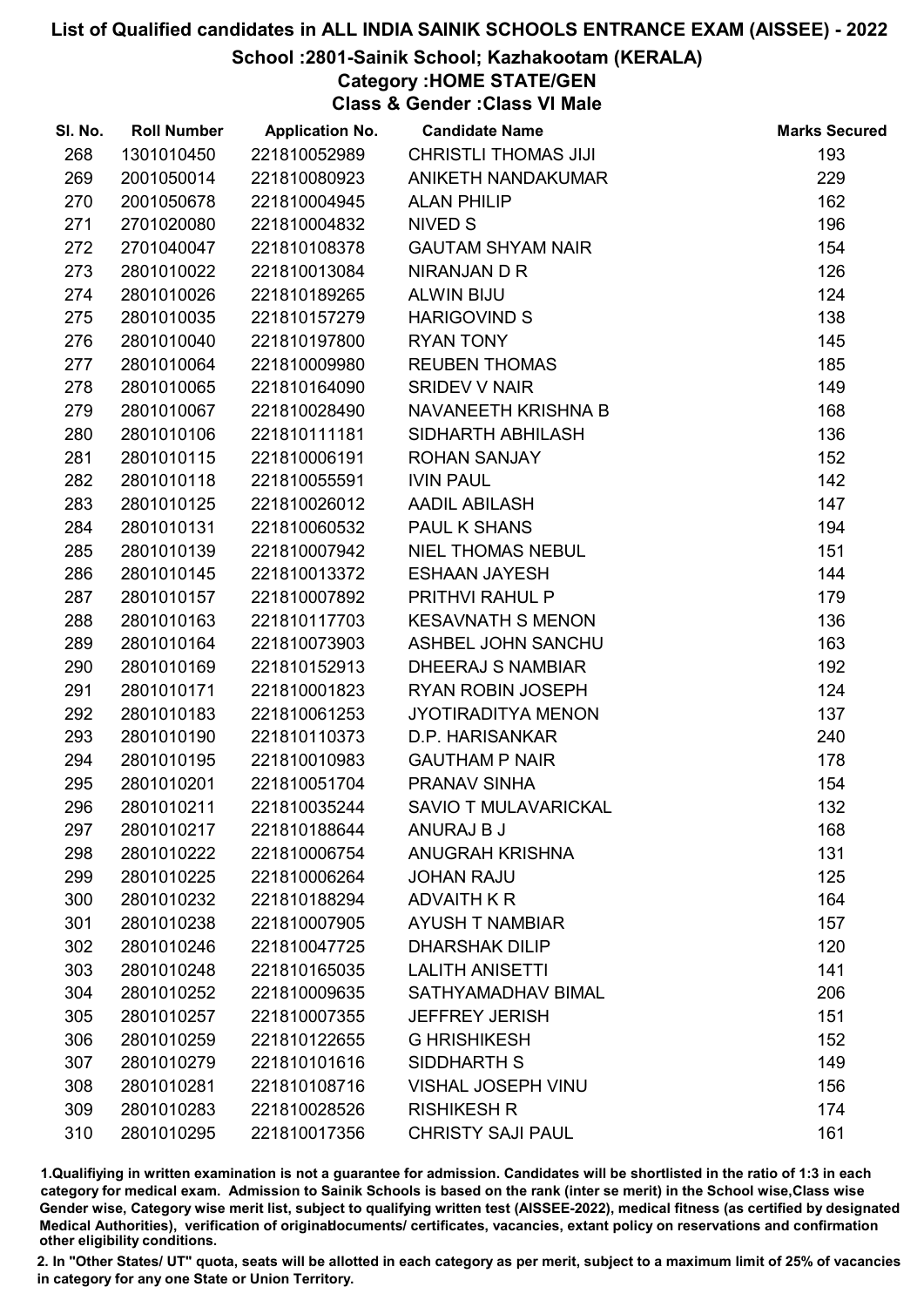#### School :2801-Sainik School; Kazhakootam (KERALA)

Category :HOME STATE/GEN

Class & Gender :Class VI Male

| SI. No. | <b>Roll Number</b> | <b>Application No.</b> | <b>Candidate Name</b>      | <b>Marks Secured</b> |
|---------|--------------------|------------------------|----------------------------|----------------------|
| 311     | 2801010302         | 221810034076           | <b>ALFIE CENOY</b>         | 160                  |
| 312     | 2801010306         | 221810075686           | NATHAN ABRAHAM ALEX        | 148                  |
| 313     | 2801010326         | 221810071927           | ADIT MANOJ KRISHNA         | 156                  |
| 314     | 2801010347         | 221810035867           | <b>JOSEPH JAMES</b>        | 141                  |
| 315     | 2801010349         | 221810086077           | <b>JERIK JINU</b>          | 152                  |
| 316     | 2801010354         | 221810152887           | NAVNEET NAVEEN             | 137                  |
| 317     | 2801010357         | 221810003297           | S. NIHALKRISHNA            | 166                  |
| 318     | 2801010360         | 221810162118           | <b>JEFFRIN GEORGE</b>      | 126                  |
| 319     | 2801010364         | 221810100528           | ROSHAN ANOOP               | 129                  |
| 320     | 2801010374         | 221810046648           | AIDHEN ABHI NAMBATTIL      | 122                  |
| 321     | 2801010376         | 221810072848           | <b>AIBEL NIXON</b>         | 158                  |
| 322     | 2801010382         | 221810047368           | RYAN VARKEY RONY           | 169                  |
| 323     | 2801010389         | 221810090178           | <b>GOVARDHAN A KURUP</b>   | 128                  |
| 324     | 2801010395         | 221810044488           | SIDHARTHA AJITH            | 152                  |
| 325     | 2801010409         | 221810013139           | <b>DARSH VEGA</b>          | 201                  |
| 326     | 2801010414         | 221810074949           | A ANANTHANARAYANAN         | 141                  |
| 327     | 2801010428         | 221810058279           | V A KASINATHAN             | 124                  |
| 328     | 2801010429         | 221810029579           | MUHAMMED FIDHEL ZAYAAN     | 237                  |
| 329     | 2801010431         | 221810071879           | ROHAN GEORGE SHERRY        | 130                  |
| 330     | 2802010021         | 221810186116           | <b>SREEHARI S</b>          | 154                  |
| 331     | 2802010031         | 221810102749           | <b>SABARIKRISHNAN</b>      | 126                  |
| 332     | 2802010032         | 221810112749           | NIRANJANAN P               | 140                  |
| 333     | 2802010040         | 221810075730           | <b>JOE MATHEW</b>          | 160                  |
| 334     | 2802020011         | 221810001112           | <b>NOEL SHIBU</b>          | 133                  |
| 335     | 2802020014         | 221810030222           | <b>JOHAN JOBY</b>          | 202                  |
| 336     | 2802020015         | 221810073322           | SREESHANKAR.S              | 126                  |
| 337     | 2802020021         | 221810110832           | <b>KAVIN JAIDEEP</b>       | 149                  |
| 338     | 2802020026         | 221810047942           | <b>SREEHARI B</b>          | 186                  |
| 339     | 2802020031         | 221810056262           | <b>AMITH ANISH</b>         | 125                  |
| 340     | 2802020032         | 221810009262           | <b>AKSHIT NAIR</b>         | 173                  |
| 341     | 2802020035         | 221810060562           | <b>SHREYAS S</b>           | 150                  |
| 342     | 2802020043         | 221810111303           | <b>ABHINAV PRIYAN B</b>    | 142                  |
| 343     | 2802020053         | 221810023433           | AADARSH SETHU PILLAI       | 133                  |
| 344     | 2802020065         | 221810067383           | <b>BHAGATH S NAIR</b>      | 150                  |
| 345     | 2802020068         | 221810188404           | AARON SAJU KURIAN          | 121                  |
| 346     | 2802020076         | 221810027344           | <b>NIRANJAN K RAJESH</b>   | 218                  |
| 347     | 2802020097         | 221810155015           | ARAVIND D A                | 168                  |
| 348     | 2802020103         | 221810041225           | <b>FEBIN SHIBU</b>         | 146                  |
| 349     | 2802020104         | 221810009325           | <b>SHARON MATHEW</b>       | 135                  |
| 350     | 2802020118         | 221810012665           | <b>AARON KURIAN MATHAI</b> | 216                  |
| 351     | 2802020122         | 221810048395           | <b>JOHAN SHAJI</b>         | 136                  |
| 352     | 2802020126         | 221810024026           | <b>RON ABRAHAM SONEY</b>   | 161                  |
| 353     | 2802020137         | 221810071046           | <b>ASHWIN MONU</b>         | 135                  |

1.Qualifiying in written examination is not a guarantee for admission. Candidates will be shortlisted in the ratio of 1:3 in each category for medical exam. Admission to Sainik Schools is based on the rank (inter se merit) in the School wise,Class wise Gender wise, Category wise merit list, subject to qualifying written test (AISSEE-2022), medical fitness (as certified by designated Medical Authorities), verification of originablocuments/ certificates, vacancies, extant policy on reservations and confirmation other eligibility conditions.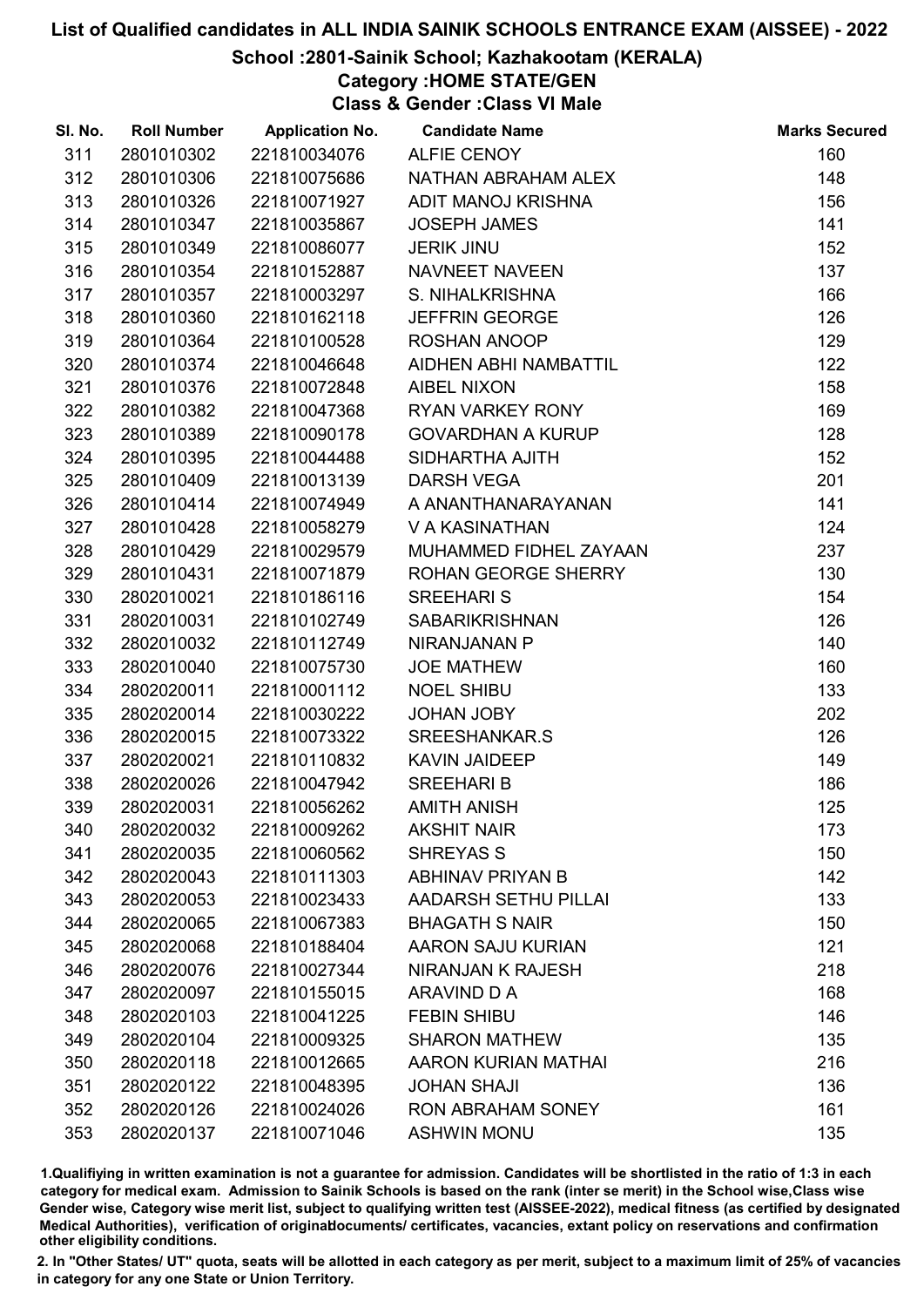#### School :2801-Sainik School; Kazhakootam (KERALA)

# Category :HOME STATE/GEN

Class & Gender :Class VI Male

| SI. No. | <b>Roll Number</b> | <b>Application No.</b> | <b>Candidate Name</b>       | <b>Marks Secured</b> |
|---------|--------------------|------------------------|-----------------------------|----------------------|
| 354     | 2802020141         | 221810110456           | YUG JAIKH THOMAS            | 158                  |
| 355     | 2802020148         | 221810122386           | <b>CYRIAC S THARAPPEL</b>   | 136                  |
| 356     | 2802020150         | 221810021586           | <b>EDWIN ITTY OOMMEN</b>    | 154                  |
| 357     | 2802020162         | 221810072837           | <b>GIRIDHAR S GOPAL</b>     | 148                  |
| 358     | 2802020166         | 221810133157           | EVAN VARGHESE THARAKAN      | 200                  |
| 359     | 2802020173         | 221810126177           | <b>HRISHIKESH K NAIR</b>    | 164                  |
| 360     | 2802020180         | 221810062287           | ANANTHAJITH A               | 190                  |
| 361     | 2802020192         | 221810014058           | <b>HARITH R KURUP</b>       | 136                  |
| 362     | 2802020197         | 221810197378           | <b>SOHAR BIN TOMS</b>       | 138                  |
| 363     | 2802020204         | 221810000598           | <b>DEV ABRAHAM VALLIYIL</b> | 177                  |
| 364     | 2802020213         | 221810069229           | <b>VINAYAK P</b>            | 137                  |
| 365     | 2802020215         | 221810053729           | <b>SREENAND S</b>           | 157                  |
| 366     | 2802020217         | 221810089539           | ADIV RENJU ABRAHAM          | 138                  |
| 367     | 2802020221         | 221810092349           | <b>SABARI SUNIL</b>         | 217                  |
| 368     | 2802020226         | 221810195559           | <b>KASHINATH R</b>          | 168                  |
| 369     | 2803010034         | 221810126413           | NIRANJAN E P                | 127                  |
| 370     | 2803010066         | 221810104846           | <b>BHAGAT S R</b>           | 128                  |
| 371     | 2803010068         | 221810036276           | <b>ANUNAND</b>              | 129                  |
| 372     | 2803010072         | 221810091027           | SIVADEV R                   | 161                  |
| 373     | 2803010079         | 221810088108           | <b>NEVIN MANOJ</b>          | 180                  |
| 374     | 2803010103         | 221810062030           | <b>ADHI KRISHNA K</b>       | 143                  |
| 375     | 2803010143         | 221810066981           | DHANANJAY DHANESH           | 120                  |
| 376     | 2803010147         | 221810173702           | KARTHIK KRISHNA C B         | 141                  |
| 377     | 2803010148         | 221810042802           | PARTHIV SANOJ NAMBIAR       | 201                  |
| 378     | 2803010154         | 221810149422           | <b>ALOK S PRAKASH</b>       | 195                  |
| 379     | 2803010157         | 221810002332           | <b>GOKUL RAJESH</b>         | 182                  |
| 380     | 2803010201         | 221810071693           | <b>AMITH KUMAR K</b>        | 137                  |
| 381     | 2803010202         | 221810102004           | <b>AGNEY S SIVAN</b>        | 122                  |
| 382     | 2803010226         | 221810017084           | HRITHU NANDH SHAJU          | 236                  |
| 383     | 2803010238         | 221810044125           | ARJUN.S                     | 195                  |
| 384     | 2803010261         | 221810101626           | ADITHYADEV M P              | 152                  |
| 385     | 2803010296         | 221810100797           | <b>AADISH MP</b>            | 145                  |
| 386     | 2803010324         | 221810069788           | <b>AADIDEV A</b>            | 173                  |
| 387     | 2803010327         | 221810125009           | <b>NIVEDKRISHNA</b>         | 135                  |
| 388     | 2803010353         | 221810194899           | <b>ADWAITH M NAMBEESAN</b>  | 137                  |
| 389     | 2804010039         | 221810014370           | <b>ASLAM MUHAMMAD M</b>     | 207                  |
| 390     | 2804010063         | 221810072022           | <b>ADITHYA PRAVEEN</b>      | 208                  |
| 391     | 2804010070         | 221810020352           | ADWAITH NAIR M              | 166                  |
| 392     | 2804010075         | 221810027472           | <b>SURYA A</b>              | 182                  |
| 393     | 2804010083         | 221810100853           | T P DHANANJAY MENON         | 179                  |
| 394     | 2804010096         | 221810172124           | <b>SRIRAM KONDEDATH</b>     | 122                  |
| 395     | 2804010133         | 221810193526           | <b>ADITH DEEPAK</b>         | 122                  |
| 396     | 2804010138         | 221810032646           | INDUCHOODAN.R.PILLAI        | 152                  |

1.Qualifiying in written examination is not a guarantee for admission. Candidates will be shortlisted in the ratio of 1:3 in each category for medical exam. Admission to Sainik Schools is based on the rank (inter se merit) in the School wise,Class wise Gender wise, Category wise merit list, subject to qualifying written test (AISSEE-2022), medical fitness (as certified by designated Medical Authorities), verification of originablocuments/ certificates, vacancies, extant policy on reservations and confirmation other eligibility conditions.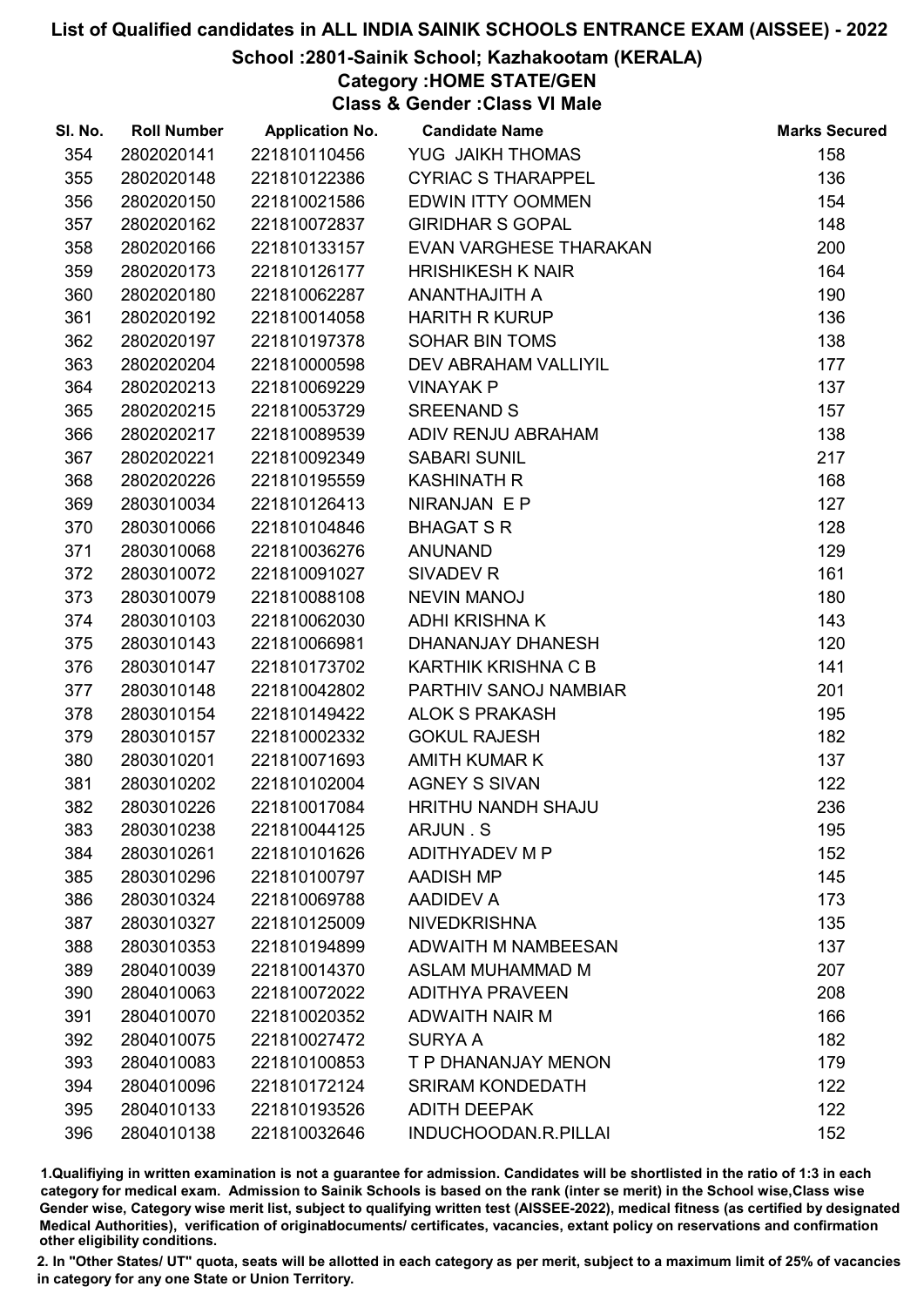#### School :2801-Sainik School; Kazhakootam (KERALA)

Category :HOME STATE/GEN

Class & Gender :Class VI Male

| SI. No. | <b>Roll Number</b> | <b>Application No.</b> | <b>Candidate Name</b>      | <b>Marks Secured</b> |
|---------|--------------------|------------------------|----------------------------|----------------------|
| 397     | 2804010140         | 221810035356           | <b>NIRANJAN S</b>          | 142                  |
| 398     | 2804010143         | 221810053266           | <b>VYSHAKHKRISHNA MP</b>   | 158                  |
| 399     | 2804010144         | 221810058966           | AADHITHYA MADHAVAN         | 150                  |
| 400     | 2804010155         | 221810097567           | <b>ADWAITH M</b>           | 172                  |
| 401     | 2804010170         | 221810035338           | <b>GAUTHAM G NAIR</b>      | 187                  |
| 402     | 2804010194         | 221810124379           | <b>VASUDEV P SHANKAR</b>   | 207                  |
| 403     | 2804010197         | 221810072289           | <b>GOUTHAM PRAVEEN</b>     | 207                  |
| 404     | 2805010017         | 221810061581           | ADHITHYA KRISHNAN R A      | 223                  |
| 405     | 2805010021         | 221810148512           | <b>DEVA NANDAN S NAIR</b>  | 168                  |
| 406     | 2805010022         | 221810042612           | <b>NIRANJAN R</b>          | 133                  |
| 407     | 2805010072         | 221810012437           | <b>GAUTHAM KRISHNA S R</b> | 136                  |
| 408     | 2805010093         | 221810031319           | SARANG D B                 | 232                  |
| 409     | 2805010097         | 221810078439           | <b>ANANDU A</b>            | 179                  |
| 410     | 2805010103         | 221810185000           | ABHINAV S NARAYAN          | 135                  |
| 411     | 2805010120         | 221810078320           | <b>EVIN SUBY ABRAHAM</b>   | 164                  |
| 412     | 2805010124         | 221810168920           | <b>VELAYUDH H S</b>        | 210                  |
| 413     | 2805010144         | 221810073940           | <b>NIRANJ R NAIR</b>       | 143                  |
| 414     | 2805010148         | 221810108150           | <b>ARRJUN A SIVA</b>       | 132                  |
| 415     | 2805010151         | 221810112460           | AVYUKTH SANTOSH KUMAR      | 179                  |
| 416     | 2805010153         | 221810105760           | AARUSH ARUN RASHEED        | 179                  |
| 417     | 2805010156         | 221810193070           | RYAN SHINOJ                | 149                  |
| 418     | 2805010157         | 221810038070           | <b>GOVIND R</b>            | 222                  |
| 419     | 2805010165         | 221810010080           | <b>GOKUL NAIR</b>          | 173                  |
| 420     | 2805010173         | 221810148480           | <b>AADIL KARTHIK</b>       | 158                  |
| 421     | 2805010181         | 221810187790           | <b>ANTHONY IGNES</b>       | 199                  |
| 422     | 2805010205         | 221810038621           | <b>ABHIRAM P</b>           | 191                  |
| 423     | 2805010213         | 221810057631           | DEVANARAYANAN R KURUP      | 247                  |
| 424     | 2805010216         | 221810008831           | <b>HARDHIK PRADEEP</b>     | 215                  |
| 425     | 2805010220         | 221810045941           | NAVANEETH P S              | 149                  |
| 426     | 2805010224         | 221810127651           | DEVANARAYAN S R            | 135                  |
| 427     | 2805010226         | 221810027851           | <b>AYUSH PK</b>            | 127                  |
| 428     | 2805010238         | 221810005281           | AYYAPPAJESH.D.R            | 138                  |
| 429     | 2805020004         | 221810055981           | <b>VAISHNAV R NAIR</b>     | 252                  |
| 430     | 2805020006         | 221810009091           | <b>HRISHIKESH S</b>        | 130                  |
| 431     | 2805020008         | 221810076391           | BHAGATHSANKAR.H            | 165                  |
| 432     | 2805020010         | 221810067491           | <b>VIGHNESH A NAIR</b>     | 164                  |
| 433     | 2805020018         | 221810070102           | <b>VAISHNAV M B</b>        | 148                  |
| 434     | 2805020032         | 221810104712           | <b>ABHINAV KRISHNA</b>     | 161                  |
| 435     | 2805020037         | 221810022522           | <b>DEVADARSH B</b>         | 149                  |
| 436     | 2805020043         | 221810115432           | R DEVANARAYANAN            | 176                  |
| 437     | 2805020057         | 221810194252           | LOHITH S R                 | 126                  |
| 438     | 2805020060         | 221810195752           | <b>KRISH M THEERIYIL</b>   | 155                  |
| 439     | 2805020064         | 221810025162           | <b>HIMNISH S</b>           | 144                  |

1.Qualifiying in written examination is not a guarantee for admission. Candidates will be shortlisted in the ratio of 1:3 in each category for medical exam. Admission to Sainik Schools is based on the rank (inter se merit) in the School wise,Class wise Gender wise, Category wise merit list, subject to qualifying written test (AISSEE-2022), medical fitness (as certified by designated Medical Authorities), verification of originablocuments/ certificates, vacancies, extant policy on reservations and confirmation other eligibility conditions.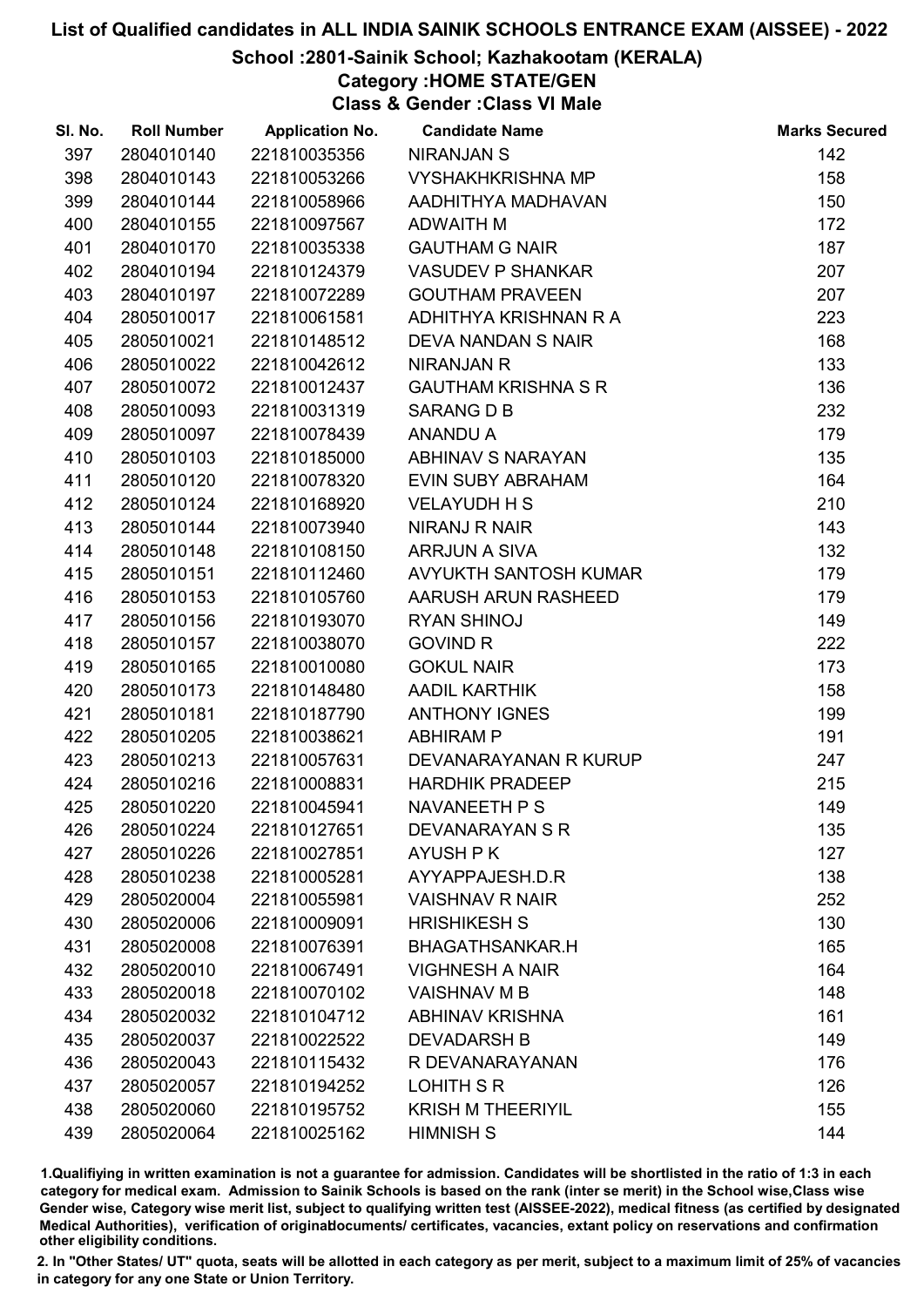#### School :2801-Sainik School; Kazhakootam (KERALA)

# Category :HOME STATE/GEN

Class & Gender :Class VI Male

| SI. No. | <b>Roll Number</b> | <b>Application No.</b> | <b>Candidate Name</b>       | <b>Marks Secured</b> |
|---------|--------------------|------------------------|-----------------------------|----------------------|
| 440     | 2805020076         | 221810053472           | <b>SAKSHAT SIVAN</b>        | 131                  |
| 441     | 2805020077         | 221810047872           | KAILASH VISWANATH SUBASH    | 275                  |
| 442     | 2805020091         | 221810072292           | PRANAV P NAIR               | 120                  |
| 443     | 2805020130         | 221810018243           | ALFRED JOM PEEDIKAYIL       | 146                  |
| 444     | 2805020142         | 221810098053           | AARAV S NAIR                | 176                  |
| 445     | 2805020155         | 221810057173           | ANUGRAH AJI THOMAS          | 145                  |
| 446     | 2805020157         | 221810033273           | <b>SREE RAM</b>             | 180                  |
| 447     | 2805020170         | 221810010683           | SIVA NANDAN J N             | 148                  |
| 448     | 2805020174         | 221810093193           | DARSHAN V S NAIR            | 129                  |
| 449     | 2805020190         | 221810036214           | <b>KAILASNATH S</b>         | 133                  |
| 450     | 2805020192         | 221810009314           | <b>KARTHIK S</b>            | 132                  |
| 451     | 2805020211         | 221810153234           | DARSHAN. S. ANAND           | 158                  |
| 452     | 2805020218         | 221810160734           | <b>SREENAND S A</b>         | 136                  |
| 453     | 2805020222         | 221810002044           | <b>SREE RAMAN S</b>         | 133                  |
| 454     | 2805020223         | 221810013244           | <b>ADHITHYAN S R</b>        | 166                  |
| 455     | 2805020234         | 221810109354           | SIDDHARTH UNNIKRISHNAN      | 219                  |
| 456     | 2805020236         | 221810115554           | AADISANKAR B S              | 208                  |
| 457     | 2805020245         | 221810013064           | SATWIK KRISHNA S            | 181                  |
| 458     | 2805020267         | 221810045084           | <b>KRISH ANISH</b>          | 144                  |
| 459     | 2805020290         | 221810035115           | <b>HRITHIK GEORGE JAINS</b> | 139                  |
| 460     | 2805020291         | 221810079515           | <b>ABHISHEK BIJOY</b>       | 141                  |
| 461     | 2805020305         | 221810035625           | LEVIN JOBY THANKACHAN       | 180                  |
| 462     | 2805020312         | 221810052135           | <b>ARJUN SANITH NAIR</b>    | 159                  |
| 463     | 2805020315         | 221810040535           | <b>MADHAV M NAIR</b>        | 166                  |
| 464     | 2805020321         | 221810072145           | <b>DEV P MAHENDRA</b>       | 120                  |
| 465     | 2805020335         | 221810020665           | <b>ARJUNS</b>               | 174                  |
| 466     | 2805020336         | 221810112665           | <b>BRYAN JIMSTEL</b>        | 147                  |
| 467     | 2805020339         | 221810066765           | <b>ASHWIN A</b>             | 155                  |
| 468     | 2805020349         | 221810032385           | <b>SHANTHANU U</b>          | 190                  |
| 469     | 2805020362         | 221810017795           | <b>BHAGYADEV B</b>          | 172                  |
| 470     | 2805020393         | 221810114636           | ASHWANTH, A                 | 124                  |
| 471     | 2805020414         | 221810028856           | <b>THEJAS V</b>             | 227                  |
| 472     | 2805020420         | 221810102266           | <b>KRISHNAN UNNI.U</b>      | 132                  |
| 473     | 2805020425         | 221810039766           | <b>RITHIK J S</b>           | 198                  |
| 474     | 2805020462         | 221810057727           | PRITHVIKRISHNA U            | 134                  |
| 475     | 2805020463         | 221810002927           | <b>ABHIRAM S</b>            | 226                  |
| 476     | 2805020481         | 221810125447           | <b>SAURAV G KRISHNA</b>     | 167                  |
| 477     | 2805020496         | 221810075757           | <b>MADHAV RAJ</b>           | 233                  |
| 478     | 2805020500         | 221810150067           | <b>ABHINAV</b>              | 260                  |
| 479     | 2805020510         | 221810042077           | <b>NEERAD P</b>             | 126                  |
| 480     | 2805020521         | 221810091287           | <b>ROHITH M</b>             | 123                  |
| 481     | 2805020532         | 221810025897           | <b>JOHAN THOMAS BENNY</b>   | 151                  |
| 482     | 2805020538         | 221810053708           | <b>GAUTHAM GOPIMOHAN</b>    | 254                  |

1.Qualifiying in written examination is not a guarantee for admission. Candidates will be shortlisted in the ratio of 1:3 in each category for medical exam. Admission to Sainik Schools is based on the rank (inter se merit) in the School wise,Class wise Gender wise, Category wise merit list, subject to qualifying written test (AISSEE-2022), medical fitness (as certified by designated Medical Authorities), verification of originablocuments/ certificates, vacancies, extant policy on reservations and confirmation other eligibility conditions.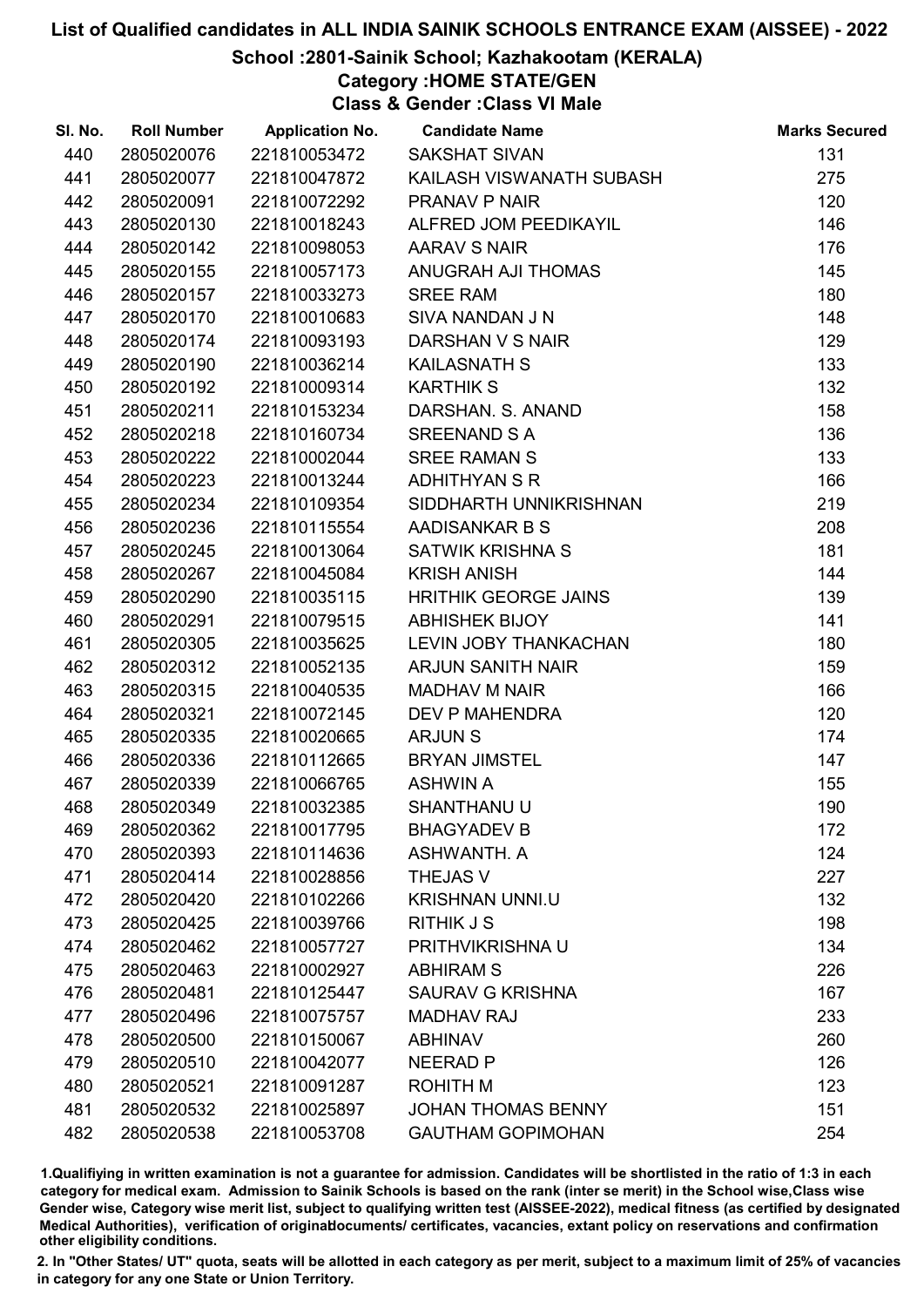#### School :2801-Sainik School; Kazhakootam (KERALA)

# Category :HOME STATE/GEN

Class & Gender :Class VI Male

| SI. No. | <b>Roll Number</b> | <b>Application No.</b> | <b>Candidate Name</b>      | <b>Marks Secured</b> |
|---------|--------------------|------------------------|----------------------------|----------------------|
| 483     | 2805020540         | 221810007908           | <b>UHOL VALOL VAHOL</b>    | 149                  |
| 484     | 2805020546         | 221810012618           | <b>KARTHIK R PILLAI</b>    | 121                  |
| 485     | 2805020547         | 221810034818           | <b>ABHISHEK A NAIR</b>     | 212                  |
| 486     | 2805020548         | 221810015818           | ABEL D SABU                | 124                  |
| 487     | 2805020575         | 221810014258           | <b>ADITHYA VIPIN</b>       | 121                  |
| 488     | 2805020583         | 221810147958           | <b>JOSEPH ANTONY</b>       | 181                  |
| 489     | 2805020584         | 221810020168           | <b>VASUDEV M S</b>         | 139                  |
| 490     | 2805020590         | 221810193768           | ABHIKRISHNA A.             | 171                  |
| 491     | 2805020605         | 221810069188           | <b>KARTHIKEYAN M R</b>     | 121                  |
| 492     | 2805020608         | 221810015788           | <b>DURGAJITH KL</b>        | 135                  |
| 493     | 2805020618         | 221810069309           | NEERAJ RAKESH KRISHNAN     | 162                  |
| 494     | 2805020621         | 221810148609           | <b>JUDE ANTONY</b>         | 139                  |
| 495     | 2805020637         | 221810092129           | <b>JOSHUA JOSEPH SANIL</b> | 157                  |
| 496     | 2805020639         | 221810061229           | VIVEK R                    | 199                  |
| 497     | 2805020640         | 221810033329           | <b>THEJUS KRISHNA</b>      | 148                  |
| 498     | 2805020653         | 221810001339           | <b>ALWIN JACOB</b>         | 153                  |
| 499     | 2805020664         | 221810052549           | <b>M.S KARTIKEYA</b>       | 202                  |
| 500     | 2805020677         | 221810185759           | ARJUN V PILLAI             | 151                  |
| 501     | 2805020693         | 221810011279           | JAPHETH G JACOB            | 193                  |
| 502     | 4102030122         | 221810058867           | PRANAV CHANDRAN C          | 208                  |
| 503     | 4102030183         | 221810122488           | SREENANDH.C                | 213                  |
| 504     | 4410020414         | 221810011904           | <b>JUAN. J. JOSEPH</b>     | 220                  |

<sup>1.</sup>Qualifiying in written examination is not a guarantee for admission. Candidates will be shortlisted in the ratio of 1:3 in each category for medical exam. Admission to Sainik Schools is based on the rank (inter se merit) in the School wise,Class wise Gender wise, Category wise merit list, subject to qualifying written test (AISSEE-2022), medical fitness (as certified by designated Medical Authorities), verification of originablocuments/ certificates, vacancies, extant policy on reservations and confirmation other eligibility conditions.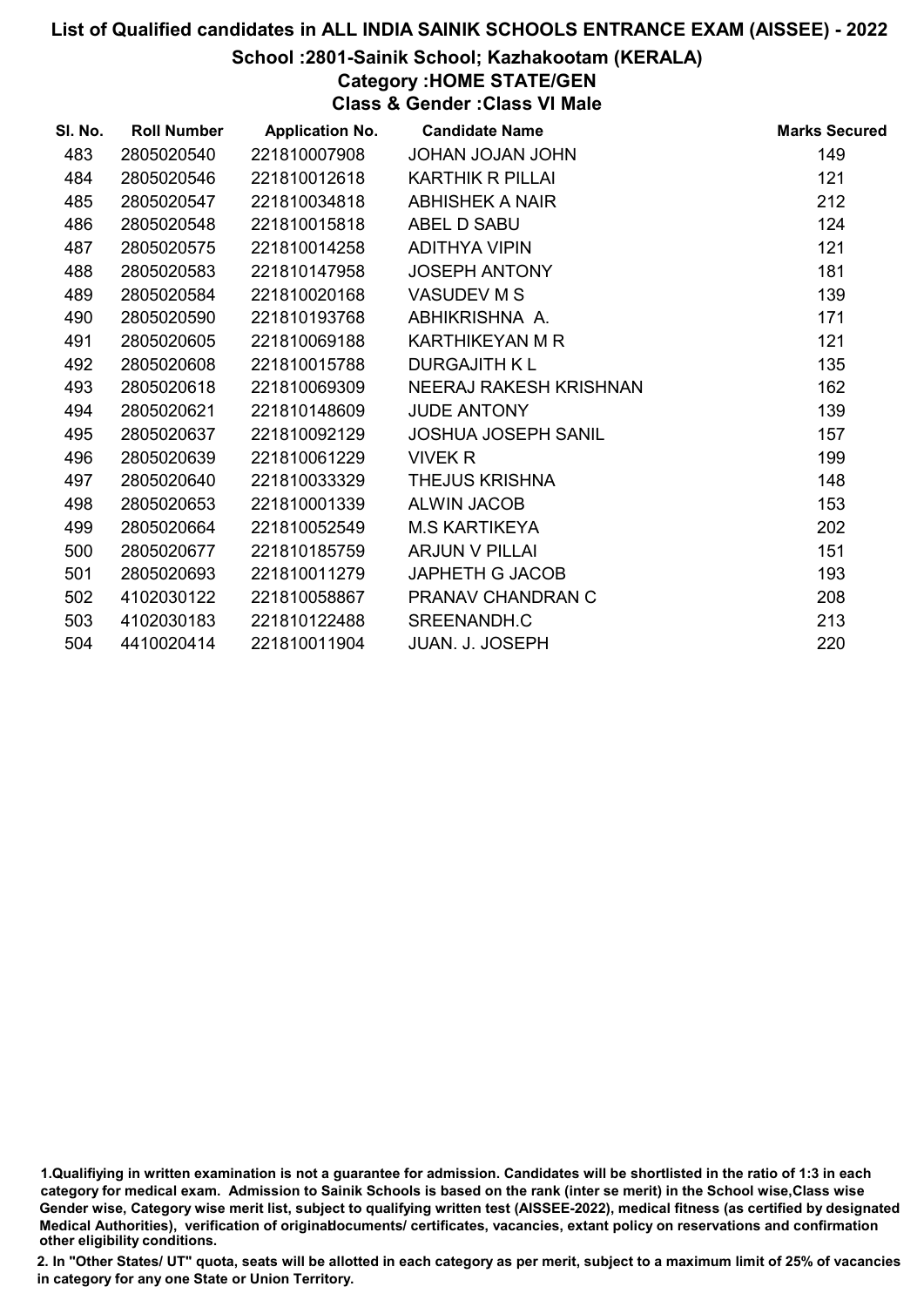#### School :2801-Sainik School; Kazhakootam (KERALA)

Category :OTHER STATE/SC

Class & Gender :Class VI Male

| SI. No. | <b>Roll Number</b> | <b>Application No.</b> | <b>Candidate Name</b>     | <b>Marks Secured</b> |
|---------|--------------------|------------------------|---------------------------|----------------------|
| 505     | 1201020171         | 221810197517           | JASWANTH NARAYANA URUMULA | 173                  |
| 506     | 1208020216         | 221810001384           | BATHINA SRI JAGAN PRASAD  | 113                  |
| 507     | 1210020260         | 221810035972           | POLI BADRI                | 87                   |
| 508     | 1210040005         | 221810078876           | YADDULA HEMA TEJA         | 146                  |
| 509     | 1502010293         | 221810153603           | PRIYAM RAJ                | 151                  |
| 510     | 1502010385         | 221810156707           | <b>RIYA RAJ</b>           | 111                  |
| 511     | 1502010396         | 221810166267           | <b>RAJ SHIV</b>           | 167                  |
| 512     | 1502010447         | 221810120469           | <b>TEJAS KUMAR</b>        | 176                  |
| 513     | 1509010074         | 221810045571           | <b>DIPANSHU RAJ</b>       | 144                  |
| 514     | 1509020301         | 221810125005           | <b>SATISH KUMAR</b>       | 142                  |
| 515     | 1509020343         | 221810150316           | <b>DABLU KUMAR</b>        | 202                  |
| 516     | 1509030270         | 221810069624           | ARPIT CHAUDHARY           | 143                  |
| 517     | 1510010285         | 221810124435           | <b>KARAN KUMAR</b>        | 216                  |
| 518     | 1511020491         | 221810124524           | <b>MRITYUNJAY KUMAR</b>   | 182                  |
| 519     | 1511030251         | 221810096876           | <b>HIMANSHU RAJ</b>       | 171                  |
| 520     | 1511040435         | 221810116159           | SHUBHAM KUMAR RAJAK       | 137                  |
| 521     | 1511040440         | 221810086959           | <b>SUDHANSHU RANJAN</b>   | 242                  |
| 522     | 1511050099         | 221810130182           | <b>TRINATH KUMAR</b>      | 180                  |
| 523     | 1511050393         | 221810154074           | PARTH BABU                | 119                  |
| 524     | 1513010119         | 221810116762           | <b>ABHAY KUMAR</b>        | 229                  |
| 525     | 1513020300         | 221810114899           | <b>SHIVAM KUMAR</b>       | 145                  |
| 526     | 2805010202         | 221810034421           | <b>SAJITH S</b>           | 112                  |
| 527     | 2805020272         | 221810060984           | <b>MTARESH</b>            | 215                  |
| 528     | 2805020367         | 221810116406           | <b>B HARSHAVARDHAN</b>    | 72                   |
| 529     | 2805020569         | 221810004448           | SIDHARTH R S              | 82                   |
| 530     | 4401010174         | 221810091781           | <b>MANEESH</b>            | 146                  |
| 531     | 4401020237         | 221810188034           | <b>RANJIT KUMAR</b>       | 194                  |
| 532     | 4401020619         | 221810091458           | <b>HARIOM</b>             | 138                  |
| 533     | 4401020652         | 221810187988           | <b>RITIK KUMAR</b>        | 160                  |
| 534     | 4410010088         | 221810172482           | ANIRUDHA KUMAR BHARTI     | 97                   |

<sup>1.</sup>Qualifiying in written examination is not a guarantee for admission. Candidates will be shortlisted in the ratio of 1:3 in each category for medical exam. Admission to Sainik Schools is based on the rank (inter se merit) in the School wise,Class wise Gender wise, Category wise merit list, subject to qualifying written test (AISSEE-2022), medical fitness (as certified by designated Medical Authorities), verification of originablocuments/ certificates, vacancies, extant policy on reservations and confirmation other eligibility conditions.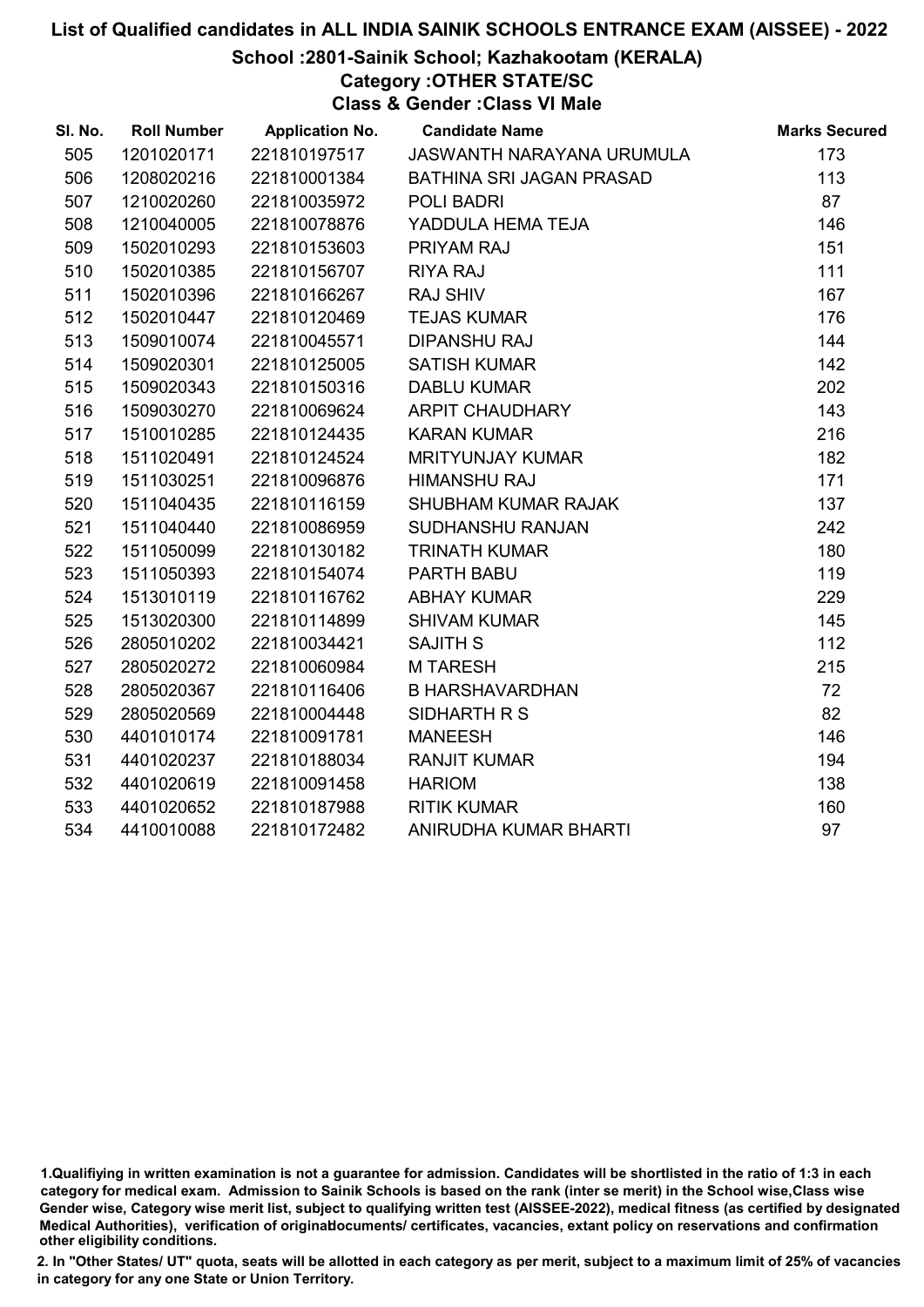# List of Qualified candidates in ALL INDIA SAINIK SCHOOLS ENTRANCE EXAM (AISSEE) - 2022 School :2801-Sainik School; Kazhakootam (KERALA) Category :OTHER STATE/ST Class & Gender :Class VI Male

| SI. No. | <b>Roll Number</b> | <b>Application No.</b> | <b>Candidate Name</b> | <b>Marks Secured</b> |
|---------|--------------------|------------------------|-----------------------|----------------------|
| 535     | 1201020296         | 221810196548           | AAKASH S              | 79                   |
| 536     | 1208030113         | 221810165118           | DOODA SUGUNAKAR       | 92                   |
| 537     | 1506020217         | 221810060659           | SAMAR RAJ             | 236                  |
| 538     | 2801010159         | 221810041303           | SHAMNAD ALI           | 125                  |

1.Qualifiying in written examination is not a guarantee for admission. Candidates will be shortlisted in the ratio of 1:3 in each category for medical exam. Admission to Sainik Schools is based on the rank (inter se merit) in the School wise,Class wise Gender wise, Category wise merit list, subject to qualifying written test (AISSEE-2022), medical fitness (as certified by designated Medical Authorities), verification of originablocuments/ certificates, vacancies, extant policy on reservations and confirmation other eligibility conditions.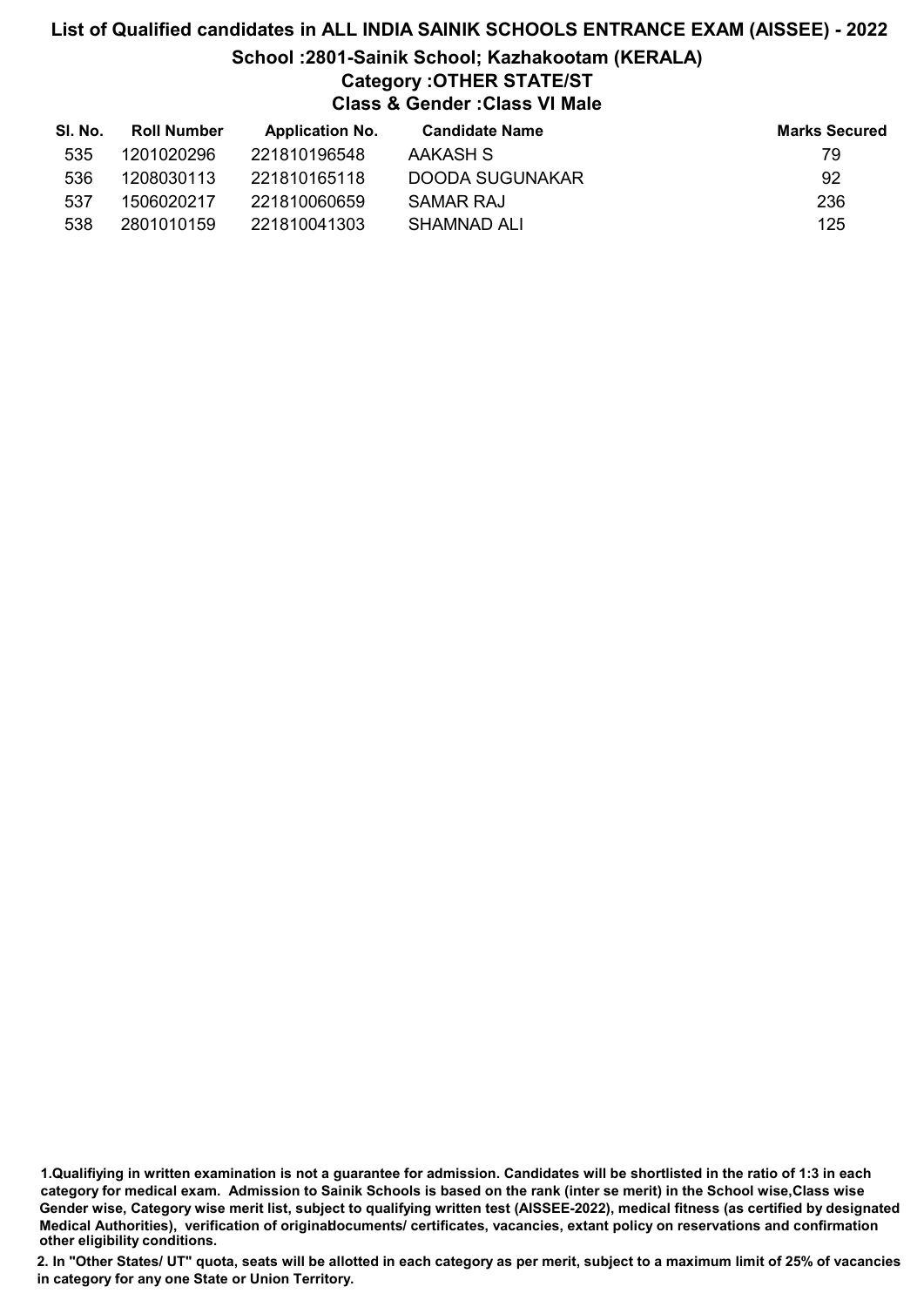#### School :2801-Sainik School; Kazhakootam (KERALA)

## Category :OTHER STATE/OBC

Class & Gender :Class VI Male

| SI. No. | <b>Roll Number</b> | <b>Application No.</b> | <b>Candidate Name</b>     | <b>Marks Secured</b> |
|---------|--------------------|------------------------|---------------------------|----------------------|
| 539     | 1201010285         | 221810058722           | <b>J SREE SAI RITHWIK</b> | 126                  |
| 540     | 1203010242         | 221810075660           | MALIKE NAGA VEERA VENKAT  | 227                  |
| 541     | 1210020078         | 221810048681           | <b>SHAIK AFZAL</b>        | 148                  |
| 542     | 1210030206         | 221810109226           | THIRUPATHI PARTHA SARADHI | 178                  |
| 543     | 1501010597         | 221810114388           | PANKAJ ANAND              | 195                  |
| 544     | 1502010221         | 221810145440           | <b>HARSH RAJ</b>          | 196                  |
| 545     | 1503010197         | 221810047915           | <b>ANURAG YADAV</b>       | 203                  |
| 546     | 1505010526         | 221810103401           | <b>DEVRAJ KUMAR</b>       | 261                  |
| 547     | 1505010676         | 221810188123           | <b>AYUSH KUMAR</b>        | 197                  |
| 548     | 1506010095         | 221810068032           | <b>AMIT KUMAR</b>         | 243                  |
| 549     | 1506020234         | 221810019447           | ADITYA RAJ MANI PARVAT    | 210                  |
| 550     | 1506020278         | 221810014628           | <b>GULSHAN KUMAR</b>      | 261                  |
| 551     | 1506020302         | 221810106588           | <b>AFAN ALI</b>           | 240                  |
| 552     | 1506020307         | 221810171609           | ANKIT KUMAR YADAV         | 158                  |
| 553     | 1506020308         | 221810173019           | ABHISHEK KUMAR YADAV      | 201                  |
| 554     | 1509020063         | 221810105250           | ADITYA SURYAVANSHI        | 232                  |
| 555     | 1509020312         | 221810122725           | OM JAY                    | 257                  |
| 556     | 1509020363         | 221810122956           | <b>HARIOM JAY</b>         | 223                  |
| 557     | 1509030216         | 221810111973           | <b>CHAITANYA KUMAR</b>    | 210                  |
| 558     | 1509040204         | 221810111677           | <b>ALOK RAJ</b>           | 193                  |
| 559     | 1511020053         | 221810098350           | <b>BADAL KUMAR</b>        | 214                  |
| 560     | 1511030012         | 221810115084           | <b>AMIT KUMAR</b>         | 161                  |
| 561     | 1511030061         | 221810071525           | <b>ABHISHEK RAJ</b>       | 229                  |
| 562     | 1511030097         | 221810147255           | <b>MANISH KUMAR</b>       | 253                  |
| 563     | 1511030103         | 221810091655           | ANAND MORYA               | 198                  |
| 564     | 1511030334         | 221810123947           | <b>KUNDAN KUMAR</b>       | 255                  |
| 565     | 1511040367         | 221810118698           | <b>ADITYA RAJ</b>         | 138                  |
| 566     | 1511050080         | 221810157562           | PRINCE KUMAR              | 154                  |
| 567     | 1511060430         | 221810032008           | <b>VAIBHAV KUMAR</b>      | 235                  |
| 568     | 1512010260         | 221810037927           | <b>ROHIT KUMAR</b>        | 234                  |
| 569     | 1512020055         | 221810154443           | UJJWAL KUMAR              | 234                  |
| 570     | 1513010064         | 221810115841           | <b>DEEPAK KUMAR</b>       | 269                  |
| 571     | 1513010146         | 221810176113           | <b>HIMANSHU KUMAR</b>     | 242                  |
| 572     | 1513010205         | 221810080024           | PRIYANSHU RAJ             | 266                  |
| 573     | 1513020234         | 221810116497           | <b>HIMANSHU RAJ</b>       | 248                  |
| 574     | 2001030095         | 221810069430           | <b>ABHINAV RAWAL</b>      | 159                  |
| 575     | 2201020180         | 221810161904           | <b>DHEERAJ</b>            | 173                  |
| 576     | 2707010062         | 221810031501           | <b>RAJAT R JAMBIGI</b>    | 223                  |
| 577     | 2801010062         | 221810142280           | <b>CHIRAG SWAIN</b>       | 242                  |
| 578     | 2801010129         | 221810132712           | <b>MOHITH SANJAY S</b>    | 151                  |
| 579     | 2805010215         | 221810149731           | DANIEL JOSE               | 120                  |
| 580     | 2805010240         | 221810005392           | SIDDHARTH BHAI PATEL      | 183                  |
| 581     | 2805020657         | 221810156639           | DEVDUTT SL                | 144                  |

1.Qualifiying in written examination is not a guarantee for admission. Candidates will be shortlisted in the ratio of 1:3 in each category for medical exam. Admission to Sainik Schools is based on the rank (inter se merit) in the School wise,Class wise Gender wise, Category wise merit list, subject to qualifying written test (AISSEE-2022), medical fitness (as certified by designated Medical Authorities), verification of originablocuments/ certificates, vacancies, extant policy on reservations and confirmation other eligibility conditions.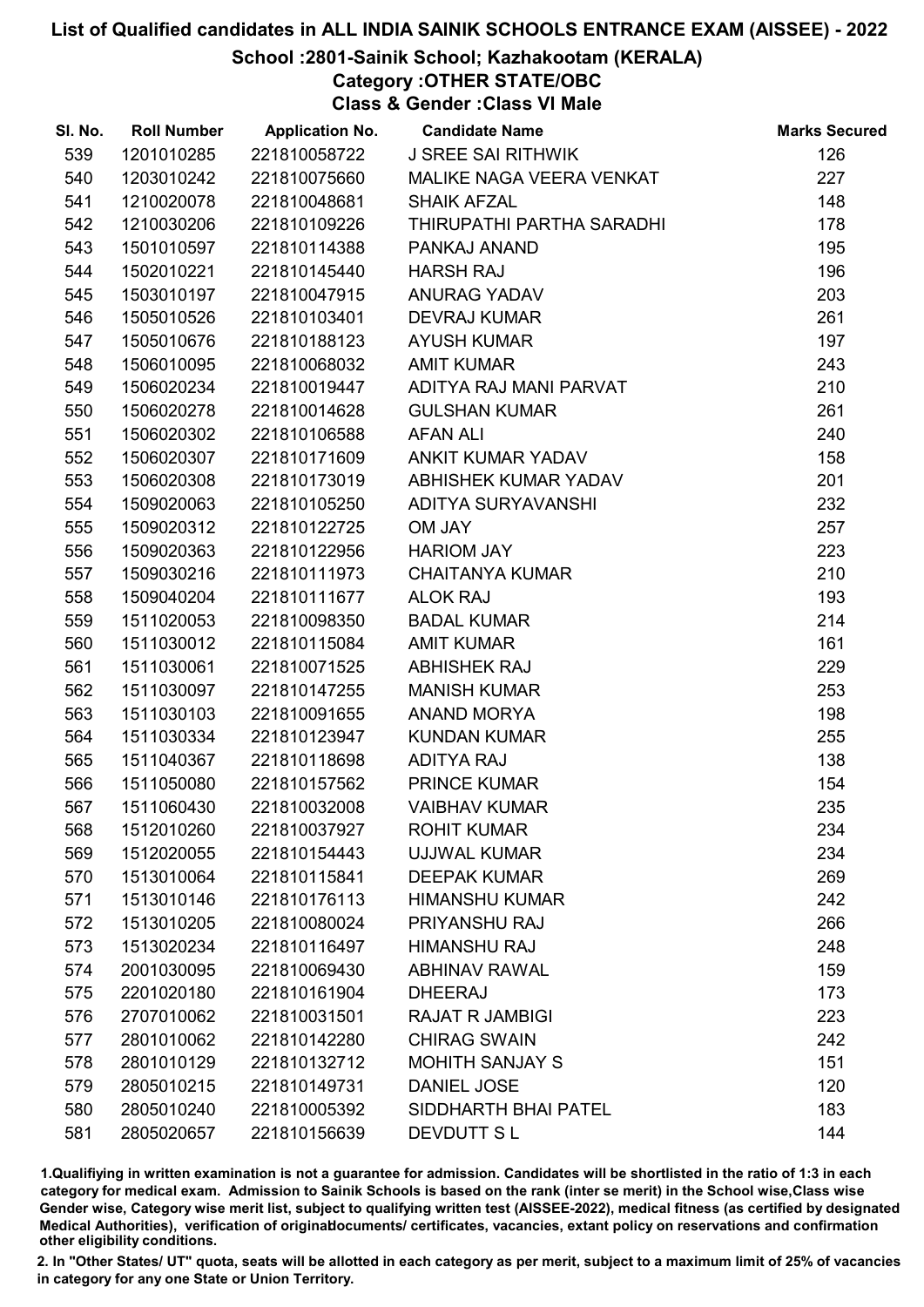#### School :2801-Sainik School; Kazhakootam (KERALA)

### Category :OTHER STATE/OBC

Class & Gender :Class VI Male

| SI. No. | <b>Roll Number</b> | <b>Application No.</b> | <b>Candidate Name</b>     | <b>Marks Secured</b> |
|---------|--------------------|------------------------|---------------------------|----------------------|
| 582     | 3002020279         | 221810129325           | DIPESH DHAKAR             | 177                  |
| 583     | 3116010161         | 221810125915           | KOKARE SHREYASH PANDURANG | 218                  |
| 584     | 3905010247         | 221810105781           | <b>AYUSH YADAV</b>        | 126                  |
| 585     | 3905030186         | 221810128618           | <b>HIMANSHU</b>           | 226                  |
| 586     | 4103010086         | 221810087040           | P KOUSHIK KUMAR           | 122                  |
| 587     | 4201030401         | 221810100202           | KONDURI HARSHITH SRI RAM  | 195                  |
| 588     | 4401010156         | 221810148851           | YUVRAJ SINGH              | 208                  |
| 589     | 4401020168         | 221810016643           | <b>LOVKUSH</b>            | 147                  |
| 590     | 4401020251         | 221810056744           | <b>DEV</b>                | 132                  |
| 591     | 4401020334         | 221810069145           | <b>NITIN CHAHAR</b>       | 216                  |
| 592     | 4401020378         | 221810149295           | ADITYA PRAKASH            | 219                  |
| 593     | 4401020552         | 221810016597           | <b>ANKIT</b>              | 178                  |
| 594     | 4410010030         | 221810085990           | <b>ARJUN SINGH</b>        | 138                  |
| 595     | 4411010115         | 221810161212           | SATYAM YADAV              | 188                  |
| 596     | 4411010232         | 221810095334           | <b>KRISHNAKANT</b>        | 233                  |
| 597     | 4411020138         | 221810052272           | <b>IQRAN KHAN</b>         | 238                  |

1.Qualifiying in written examination is not a guarantee for admission. Candidates will be shortlisted in the ratio of 1:3 in each category for medical exam. Admission to Sainik Schools is based on the rank (inter se merit) in the School wise,Class wise Gender wise, Category wise merit list, subject to qualifying written test (AISSEE-2022), medical fitness (as certified by designated Medical Authorities), verification of originablocuments/ certificates, vacancies, extant policy on reservations and confirmation other eligibility conditions.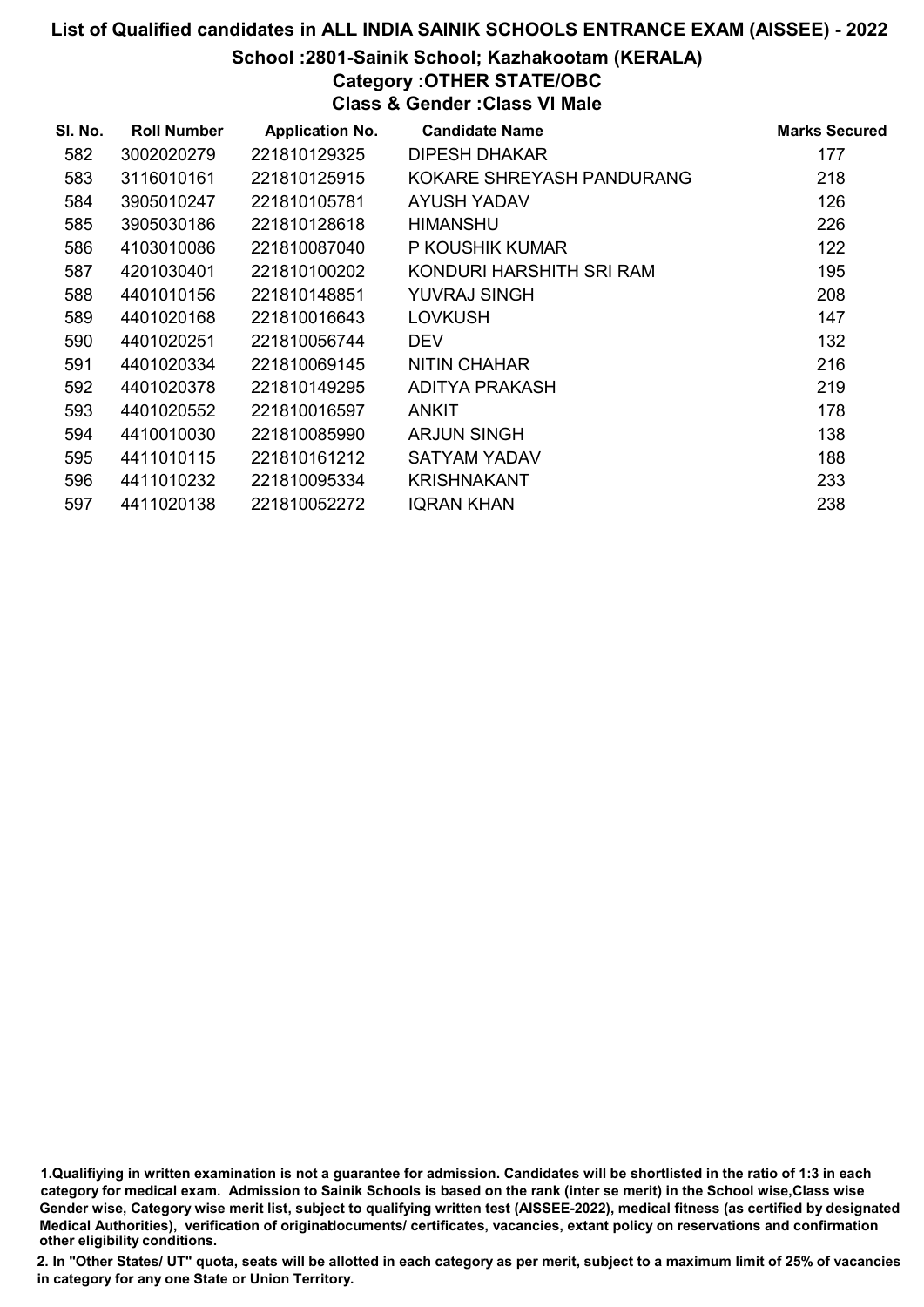#### School :2801-Sainik School; Kazhakootam (KERALA)

Category :OTHER STATE/DEF

Class & Gender :Class VI Male

| SI. No. | <b>Roll Number</b> | <b>Application No.</b> | <b>Candidate Name</b>      |            | <b>Marks Secured</b> |
|---------|--------------------|------------------------|----------------------------|------------|----------------------|
| 598     | 1511020070         | 221810039860           | <b>SHIVANSHU KUMAR</b>     |            | 155                  |
| 599     | 1511050353         | 221810050144           | <b>AYUSH KUMAR</b>         |            | 125                  |
| 600     | 1511060465         | 221810136818           | <b>ASHUTOSH PATHAK</b>     |            | 163                  |
| 601     | 1511060470         | 221810030028           | <b>ABHI RANJAN SINGH</b>   | <b>WOS</b> | 150                  |
| 602     | 1511070119         | 221810110409           | <b>ADITYA TIWARI</b>       |            | 175                  |
| 603     | 1511070237         | 221810110689           | <b>SUSHANT KUMAR</b>       |            | 202                  |
| 604     | 1513010196         | 221810117493           | ABHISHEK KUMAR SINGH       |            | 188                  |
| 605     | 1513020214         | 221810116157           | <b>ANKIT KUMAR</b>         |            | 140                  |
| 606     | 2801010050         | 221810064060           | PRATHAM KUMAR              |            | 244                  |
| 607     | 2805010127         | 221810144030           | <b>ARYAN</b>               |            | 129                  |
| 608     | 2805020558         | 221810058338           | <b>RAM KEASHIK S</b>       |            | 144                  |
| 609     | 3001030093         | 221810002771           | <b>NABH KUMAR</b>          |            | 200                  |
| 610     | 3002020703         | 221810046788           | <b>SHOURYA SINGH TOMAR</b> |            | 193                  |
| 611     | 3114020361         | 221810166773           | SHUBHAM SANTOSH SHINDE     |            | 176                  |
| 612     | 3115030109         | 221810087941           | SATYAJEET AMOL PAWAR       |            | 191                  |
| 613     | 3115040041         | 221810087494           | <b>VIVEK DADASO PAWAR</b>  |            | 189                  |
| 614     | 3902010156         | 221810171960           | <b>ASHWANI KUMAR</b>       | CG         | 133                  |
| 615     | 3905010180         | 221810017041           | <b>RAKSHIT BALIWAL</b>     |            | 230                  |
| 616     | 3905030385         | 221810102859           | <b>RAVINDER SINGH</b>      |            | 162                  |
| 617     | 3905030410         | 221810067479           | SIDDHARTH SINGH            |            | 219                  |
| 618     | 3906010208         | 221810012993           | <b>PRANJAL RAJ</b>         |            | 238                  |
| 619     | 4001010002         | 221810096441           | <b>ADOLIN S BERNOLD</b>    |            | 151                  |
| 620     | 4103020006         | 221810094312           | <b>SHARISH</b>             |            | 123                  |
| 621     | 4401020014         | 221810042202           | <b>AVINAS SINGH</b>        |            | 224                  |
| 622     | 4401020348         | 221810033555           | <b>ROHIT CHAHAR</b>        |            | 173                  |
| 623     | 4401020653         | 221810020398           | <b>KARTIK SINGH</b>        |            | 175                  |
| 624     | 4403020227         | 221810004649           | RAVI SHANKER KUMAR RAI     |            | 162                  |
| 625     | 4410010120         | 221810088604           | <b>RISHABH</b>             |            | 192                  |
| 626     | 4412020081         | 221810014352           | HARSH VARDHAN RAI          |            | 166                  |
| 627     | 4604010211         | 221810041246           | PRAKASH SINGH              |            | 140                  |

<sup>1.</sup>Qualifiying in written examination is not a guarantee for admission. Candidates will be shortlisted in the ratio of 1:3 in each category for medical exam. Admission to Sainik Schools is based on the rank (inter se merit) in the School wise,Class wise Gender wise, Category wise merit list, subject to qualifying written test (AISSEE-2022), medical fitness (as certified by designated Medical Authorities), verification of originablocuments/ certificates, vacancies, extant policy on reservations and confirmation other eligibility conditions.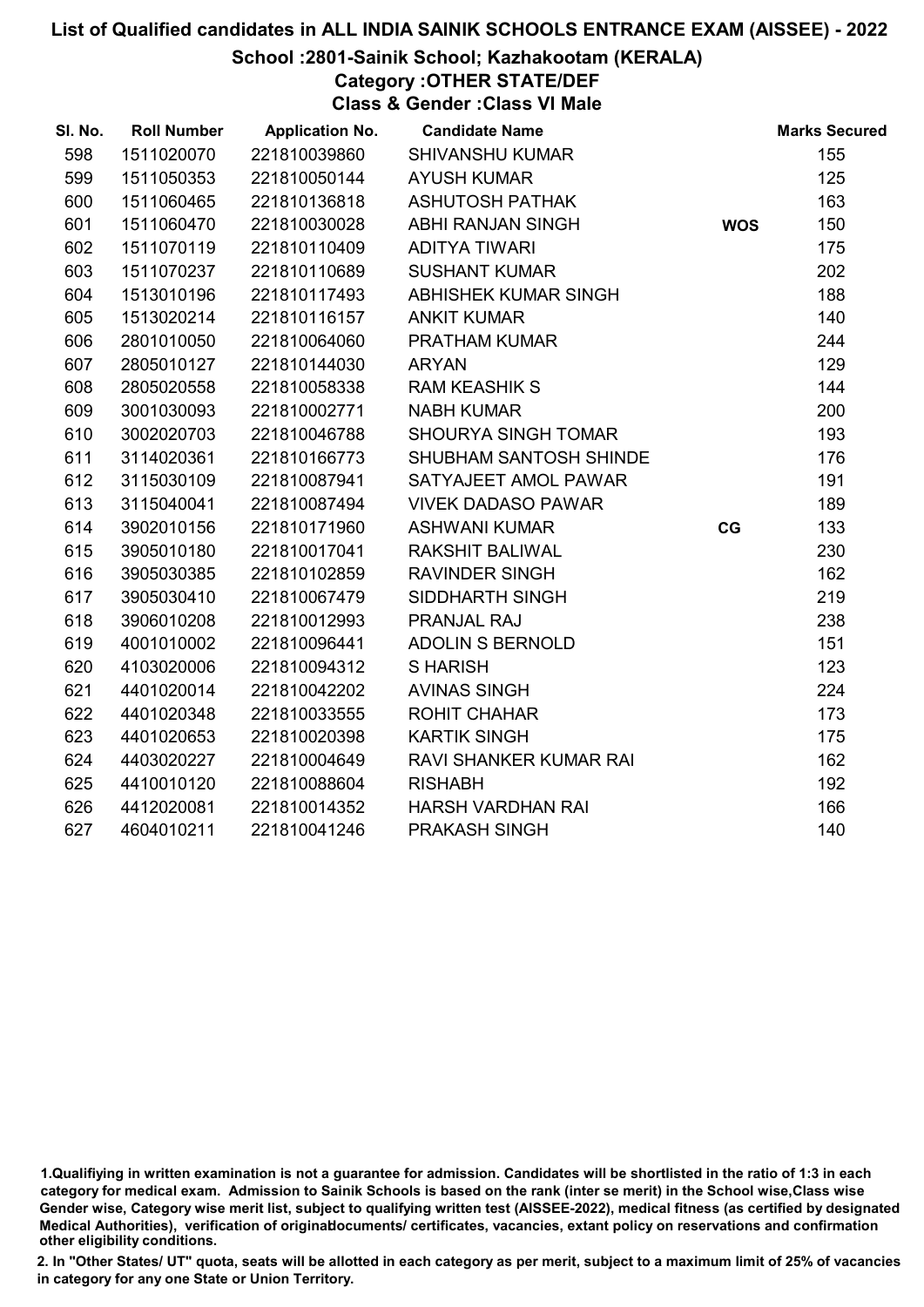#### School :2801-Sainik School; Kazhakootam (KERALA)

Category :OTHER STATE/GEN

Class & Gender :Class VI Male

| SI. No. | <b>Roll Number</b> | <b>Application No.</b> | <b>Candidate Name</b>          | <b>Marks Secured</b> |
|---------|--------------------|------------------------|--------------------------------|----------------------|
| 628     | 1201020085         | 221810147216           | <b>BATTINI ANUDEEP</b>         | 213                  |
| 629     | 1203010421         | 221810146562           | MOTAKATLA VENKATA SUBBA        | 134                  |
| 630     | 1203020253         | 221810054306           | NAGURI HARSHAVARDHAN REDDY     | 128                  |
| 631     | 1203020457         | 221810044448           | ORAMPATI BHAVESH REDDY         | 240                  |
| 632     | 1205020332         | 221810055637           | <b>SHAIK NIHAL WARRIOR</b>     | 155                  |
| 633     | 1210010129         | 221810125310           | <b>K S HASHVANTH</b>           | 212                  |
| 634     | 1210020396         | 221810083633           | KETHAMREDDY YASWANTH           | 202                  |
| 635     | 1210020442         | 221810056073           | <b>JASWANTH GODESI</b>         | 216                  |
| 636     | 1210050281         | 221810055199           | <b>S SATHISH</b>               | 258                  |
| 637     | 1503010094         | 221810144991           | ASHWANI KUMAR PANDEY           | 157                  |
| 638     | 1503020024         | 221810169821           | PRABHAKAR KUMAR                | 148                  |
| 639     | 1505010711         | 221810175093           | <b>KUNDAN TIWARI</b>           | 162                  |
| 640     | 1505010958         | 221810132277           | <b>SATYAM KUMAR</b>            | 130                  |
| 641     | 1506020204         | 221810164998           | <b>AKARSH KUMAR</b>            | 160                  |
| 642     | 1507010377         | 221810075846           | <b>RISHAV RAJ</b>              | 232                  |
| 643     | 1509020284         | 221810134222           | <b>SHANTANU RAJ</b>            | 224                  |
| 644     | 1509030238         | 221810104593           | <b>NITESH KUMAR</b>            | 162                  |
| 645     | 1509030333         | 221810131184           | <b>SHUBHAM RAJ</b>             | 191                  |
| 646     | 1509040228         | 221810187408           | <b>MAYANK KUMAR</b>            | 218                  |
| 647     | 1509040370         | 221810147919           | <b>ADITYA ARYA</b>             | 200                  |
| 648     | 1510020211         | 221810119236           | <b>HARSH RAJ</b>               | 187                  |
| 649     | 1511020025         | 221810149020           | <b>HARSH RAJ</b>               | 246                  |
| 650     | 1511020075         | 221810112170           | <b>NIKHIL KUMAR</b>            | 261                  |
| 651     | 1511030364         | 221810125967           | AYUSHMAAN JHA                  | 175                  |
| 652     | 1511040087         | 221810111940           | <b>SARTHAK</b>                 | 221                  |
| 653     | 1511040096         | 221810071550           | <b>RAUNAK RAJ</b>              | 142                  |
| 654     | 1511040103         | 221810172360           | <b>MD SAMIR ANSARI</b>         | 227                  |
| 655     | 1511040453         | 221810070079           | NIHIT KUMAR SINGH              | 195                  |
| 656     | 1511050341         | 221810186534           | PRINCE KUMAR OJHA              | 129                  |
| 657     | 1511050438         | 221810001994           | <b>SHUBHAM KUMAR</b>           | 196                  |
| 658     | 1511060087         | 221810002985           | KRISHNA MURARI KUMAR RAI       | 183                  |
| 659     | 1513010007         | 221810066710           | <b>SHUBHAM KUMAR</b>           | 253                  |
| 660     | 1513010272         | 221810111385           | <b>LAV KUMAR</b>               | 195                  |
| 661     | 1513020002         | 221810108120           | <b>SHIWAM KUMAR SINGH</b>      | 243                  |
| 662     | 1513020218         | 221810113167           | <b>PAWAN KUMAR SINGH</b>       | 247                  |
| 663     | 2201020266         | 221810177216           | <b>ANIRUDH PUTHUSSERI</b>      | 145                  |
| 664     | 2202020474         | 221810000844           | <b>HIRAV PRATHEESH POKKALI</b> | 271                  |
| 665     | 2604010031         | 221810176605           | <b>AMRIT RAJ</b>               | 141                  |
| 666     | 2801010434         | 221810000399           | <b>DELVIN BINU</b>             | 185                  |
| 667     | 2805010229         | 221810056361           | <b>AKSHAY A M</b>              | 154                  |
| 668     | 3004030266         | 221810124224           | PRATEEK PANDEY                 | 122                  |
| 669     | 3004040272         | 221810096928           | <b>AYUSH GUPTA</b>             | 180                  |
| 670     | 3110020379         | 221810187238           | ANUJ MANIKANDAN                | 187                  |

1.Qualifiying in written examination is not a guarantee for admission. Candidates will be shortlisted in the ratio of 1:3 in each category for medical exam. Admission to Sainik Schools is based on the rank (inter se merit) in the School wise,Class wise Gender wise, Category wise merit list, subject to qualifying written test (AISSEE-2022), medical fitness (as certified by designated Medical Authorities), verification of originablocuments/ certificates, vacancies, extant policy on reservations and confirmation other eligibility conditions.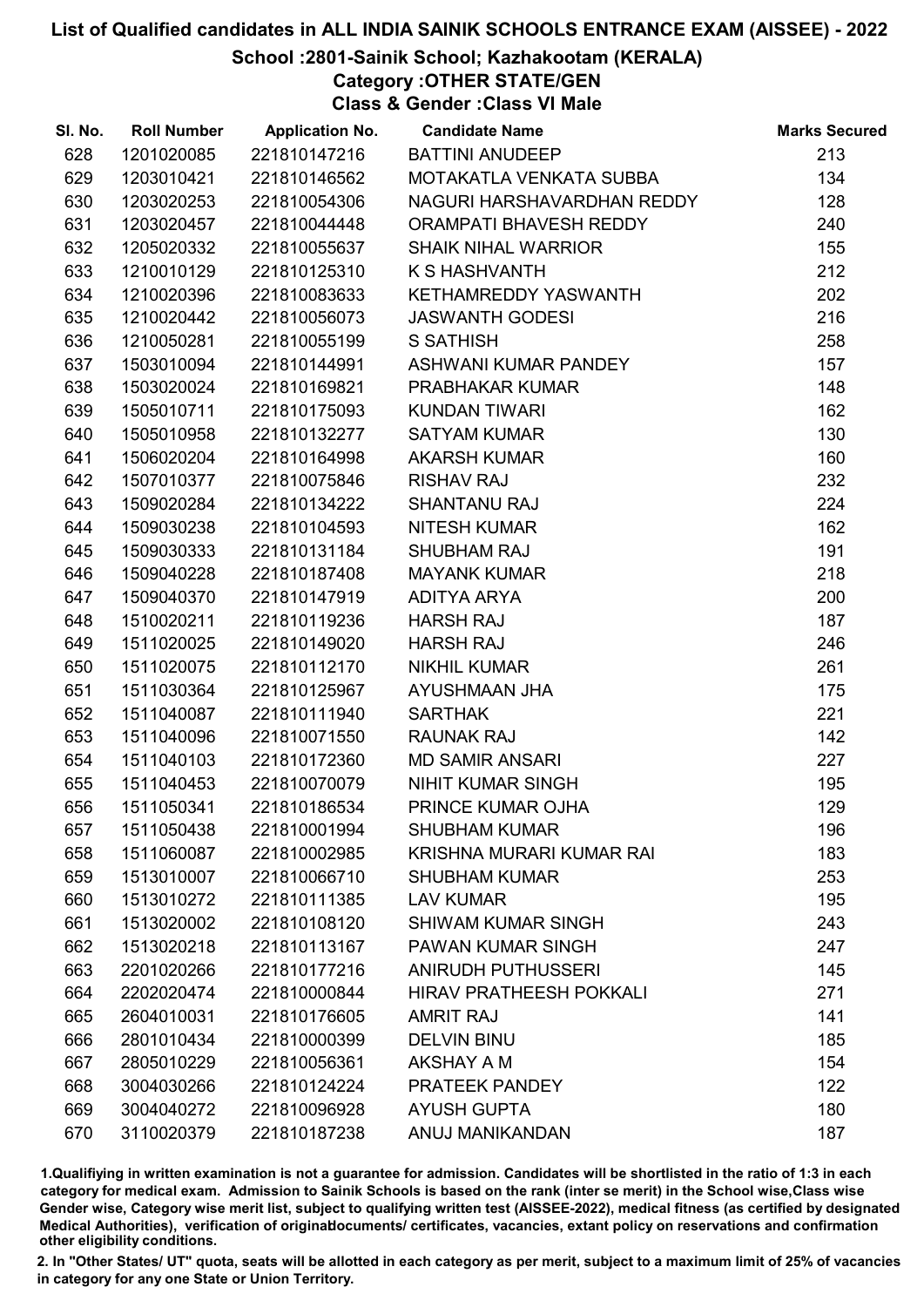#### School :2801-Sainik School; Kazhakootam (KERALA)

## Category :OTHER STATE/GEN

Class & Gender :Class VI Male

| SI. No. | <b>Roll Number</b> | <b>Application No.</b> | <b>Candidate Name</b>         | <b>Marks Secured</b> |
|---------|--------------------|------------------------|-------------------------------|----------------------|
| 671     | 3115030242         | 221810096943           | ANISH SANJAY PAWAR            | 124                  |
| 672     | 3904040197         | 221810049362           | MUHAMMAD MUIZZ GAUHAR         | 245                  |
| 673     | 3904040351         | 221810127373           | ANVESH R                      | 159                  |
| 674     | 3904041029         | 221810047388           | ANANT PRAKASH                 | 244                  |
| 675     | 3905010089         | 221810151170           | <b>UDAI PAL SINGH RATHORE</b> | 228                  |
| 676     | 3905020021         | 221810119912           | HIMANSHU SINGH                | 153                  |
| 677     | 3905020484         | 221810148275           | HARSH SHARMA                  | 126                  |
| 678     | 3905030088         | 221810016837           | UTSAV GARG                    | 138                  |
| 679     | 3905030417         | 221810197979           | <b>PRINCE KUMAR SINGH</b>     | 246                  |
| 680     | 4102030012         | 221810024825           | RAVI KUMAR YADAV              | 251                  |
| 681     | 4103010269         | 221810007181           | A.NIDHISH                     | 149                  |
| 682     | 4401010050         | 221810188540           | <b>ASHUTOSH GAUTAM</b>        | 211                  |
| 683     | 4401020303         | 221810038894           | QAYAM RAZA                    | 243                  |
| 684     | 4401020544         | 221810024787           | <b>ARVENDRA SINGH</b>         | 205                  |
| 685     | 4401030491         | 221810042379           | LAV KATARA                    | 199                  |
| 686     | 4405010200         | 221810059873           | <b>SOHIT KUMAR</b>            | 232                  |

1.Qualifiying in written examination is not a guarantee for admission. Candidates will be shortlisted in the ratio of 1:3 in each category for medical exam. Admission to Sainik Schools is based on the rank (inter se merit) in the School wise,Class wise Gender wise, Category wise merit list, subject to qualifying written test (AISSEE-2022), medical fitness (as certified by designated Medical Authorities), verification of originablocuments/ certificates, vacancies, extant policy on reservations and confirmation other eligibility conditions.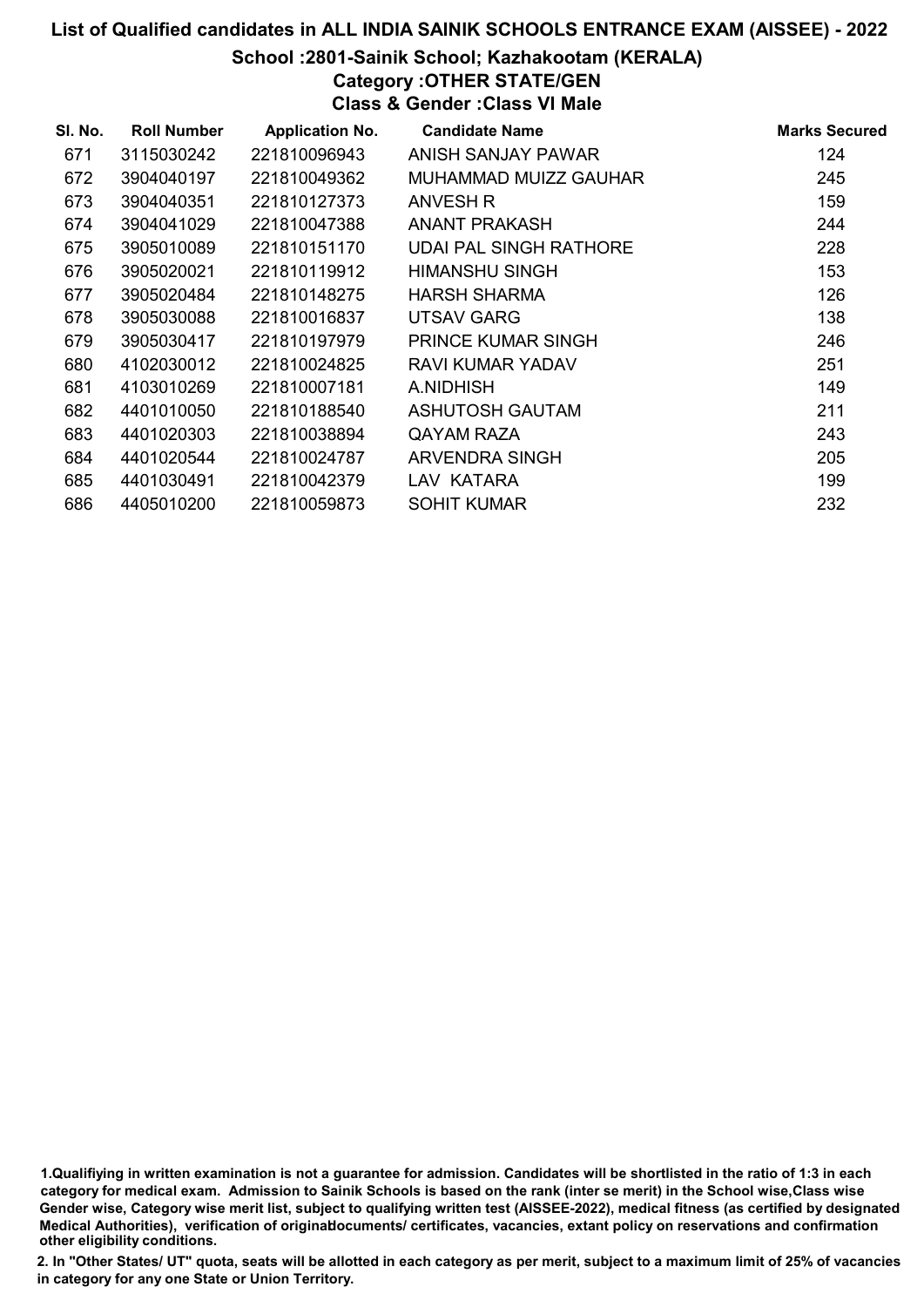#### School :2801-Sainik School; Kazhakootam (KERALA)

#### Category :HOME STATE/SC

Class & Gender :Class VI Female

| SI. No. | <b>Roll Number</b> | <b>Application No.</b> | <b>Candidate Name</b>    | <b>Marks Secured</b> |
|---------|--------------------|------------------------|--------------------------|----------------------|
| 687     | 2801010032         | 221810010339           | UTHARA MAHESWAR N        | 103                  |
| 688     | 2801010038         | 221810040100           | SUBHIKSHA P              | 132                  |
| 689     | 2801010043         | 221810192140           | R DEEKSHITHA             | 114                  |
| 690     | 2801010136         | 221810069642           | DHANALAKSHMIKS           | 76                   |
| 691     | 2801010143         | 221810087362           | <b>KRISHNENDU K R</b>    | 150                  |
| 692     | 2801010249         | 221810077135           | <b>JEEV LIMA</b>         | 213                  |
| 693     | 2801010286         | 221810096726           | <b>DEEYA JAYDEV</b>      | 128                  |
| 694     | 2801010331         | 221810133047           | DEVANANDA K SATHEESH     | 123                  |
| 695     | 2801010380         | 221810026068           | ANARGHYA                 | 130                  |
| 696     | 2802020001         | 221810094281           | <b>JYOTHIPRABHA R</b>    | 124                  |
| 697     | 2802020130         | 221810097426           | <b>MAYOOKHA M A</b>      | 136                  |
| 698     | 2802020225         | 221810126359           | KARTHIKA PRASANNAN       | 131                  |
| 699     | 2803010281         | 221810011247           | LAKSHMI T JAYAKUMAR      | 98                   |
| 700     | 2803010322         | 221810161388           | <b>KAVI DHARSHINI S</b>  | 93                   |
| 701     | 2803010345         | 221810106779           | HONEYSREE AK             | 158                  |
| 702     | 2803010348         | 221810197299           | <b>HANSIKARAJEEV P C</b> | 91                   |
| 703     | 2803010350         | 221810193599           | SREELAKSHMI MOHAN V      | 118                  |
| 704     | 2804010175         | 221810080068           | <b>SWATHIKADAS V S</b>   | 103                  |
| 705     | 2805010002         | 221810032800           | ADHYALEKSHMI B R         | 90                   |
| 706     | 2805010062         | 221810036436           | <b>MALAVIKA L</b>        | 102                  |
| 707     | 2805010077         | 221810133087           | <b>ABHIRAMI A</b>        | 83                   |
| 708     | 2805010098         | 221810060539           | <b>NAMITHA B</b>         | 92                   |
| 709     | 2805010114         | 221810016110           | ADHRIKA S MANOJ          | 108                  |
| 710     | 2805010131         | 221810197330           | <b>MEERA M</b>           | 91                   |
| 711     | 2805010218         | 221810064541           | AMITHA MADHU             | 96                   |
| 712     | 2805020038         | 221810143722           | ANUJA N J                | 81                   |
| 713     | 2805020044         | 221810087532           | <b>KALYANIS</b>          | 110                  |
| 714     | 2805020046         | 221810035832           | <b>AMEYA ROSHIN</b>      | 129                  |
| 715     | 2805020146         | 221810185263           | <b>SREEKA A S</b>        | 84                   |
| 716     | 2805020177         | 221810056393           | <b>VAIGA A S</b>         | 98                   |
| 717     | 2805020227         | 221810130544           | <b>ANANYA A</b>          | 116                  |
| 718     | 2805020265         | 221810134574           | <b>SREDHA SL</b>         | 95                   |
| 719     | 2805020266         | 221810066674           | <b>VYSHNAVI P</b>        | 98                   |
| 720     | 2805020279         | 221810021894           | SIVALAKSHMI A V          | 116                  |
| 721     | 2805020280         | 221810164994           | PRATHESHKA KIRAN         | 67                   |
| 722     | 2805020359         | 221810105595           | NIRANJANA P R            | 98                   |

1.Qualifiying in written examination is not a guarantee for admission. Candidates will be shortlisted in the ratio of 1:3 in each category for medical exam. Admission to Sainik Schools is based on the rank (inter se merit) in the School wise,Class wise Gender wise, Category wise merit list, subject to qualifying written test (AISSEE-2022), medical fitness (as certified by designated Medical Authorities), verification of originablocuments/ certificates, vacancies, extant policy on reservations and confirmation other eligibility conditions.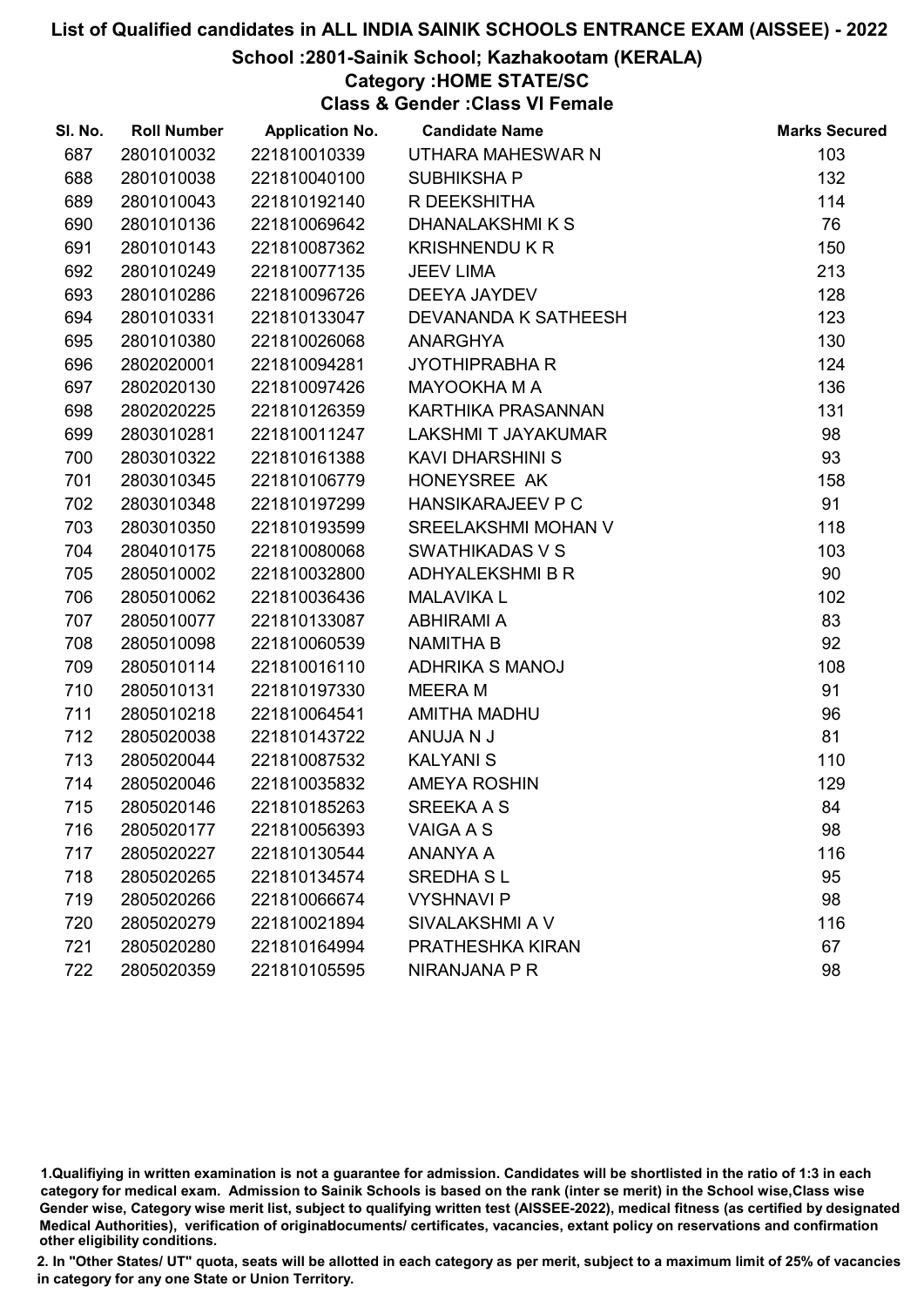#### School :2801-Sainik School; Kazhakootam (KERALA)

#### Category :HOME STATE/ST

Class & Gender :Class VI Female

| SI. No. | <b>Roll Number</b> | <b>Application No.</b> | <b>Candidate Name</b>  | <b>Marks Secured</b> |
|---------|--------------------|------------------------|------------------------|----------------------|
| 723     | 2802010011         | 221810131723           | <b>JENILIYA ANEESH</b> | 90                   |
| 724     | 2803010017         | 221810033741           | KRISHNAPRIYA K K       | 86                   |
| 725     | 2803010042         | 221810017773           | <b>GANGA K J</b>       | 125                  |
| 726     | 2803010045         | 221810029793           | NIVEDYA HAREESH        | 54                   |
| 727     | 2803010046         | 221810018234           | <b>VYSAKHIMC</b>       | 63                   |
| 728     | 2803010078         | 221810018277           | AMAYA M.R              | 76                   |
| 729     | 2803010080         | 221810033818           | DEVANANDHA MB          | 87                   |
| 730     | 2803010095         | 221810097679           | AMAYA M. U             | 75                   |
| 731     | 2803010098         | 221810017599           | <b>HARIPRIYAKS</b>     | 70                   |
| 732     | 2804010069         | 221810089442           | <b>JARUL E U</b>       | 111                  |

1.Qualifiying in written examination is not a guarantee for admission. Candidates will be shortlisted in the ratio of 1:3 in each category for medical exam. Admission to Sainik Schools is based on the rank (inter se merit) in the School wise,Class wise Gender wise, Category wise merit list, subject to qualifying written test (AISSEE-2022), medical fitness (as certified by designated Medical Authorities), verification of originablocuments/ certificates, vacancies, extant policy on reservations and confirmation other eligibility conditions.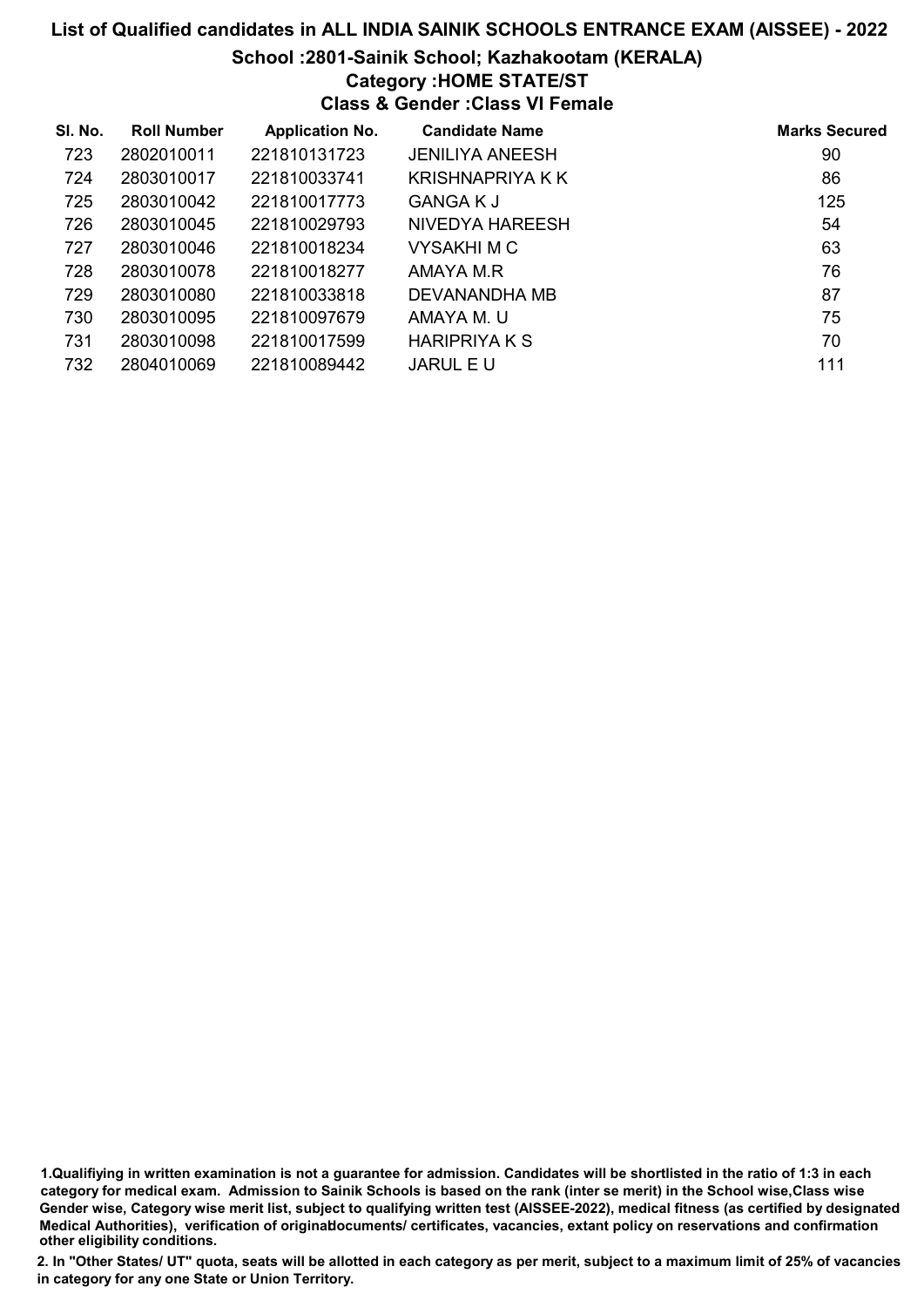#### School :2801-Sainik School; Kazhakootam (KERALA)

### Category :HOME STATE/OBC

Class & Gender :Class VI Female

| SI. No. | <b>Roll Number</b> | <b>Application No.</b> | <b>Candidate Name</b>     | <b>Marks Secured</b> |
|---------|--------------------|------------------------|---------------------------|----------------------|
| 733     | 2801010012         | 221810078562           | <b>GOWRY PADMA K</b>      | 132                  |
| 734     | 2801010066         | 221810132190           | <b>GOWRI PARVATHI H R</b> | 131                  |
| 735     | 2801010085         | 221810110541           | SADHIKA BALU              | 138                  |
| 736     | 2801010090         | 221810129651           | ANANYA ANURAJ             | 137                  |
| 737     | 2801010179         | 221810089933           | <b>VAIGA SHIJU</b>        | 214                  |
| 738     | 2801010206         | 221810101134           | <b>GREESHMA VENU</b>      | 156                  |
| 739     | 2801010209         | 221810005734           | <b>SRAVANI VAIGA B</b>    | 144                  |
| 740     | 2801010245         | 221810056815           | SHREENIDHI MANJUSH        | 164                  |
| 741     | 2801010280         | 221810002716           | <b>RAJASREE M</b>         | 124                  |
| 742     | 2801010314         | 221810195007           | <b>ALICIA ANISH</b>       | 129                  |
| 743     | 2801010337         | 221810134357           | <b>HRUDHVI JUBEESH</b>    | 133                  |
| 744     | 2801010341         | 221810059957           | NEELAAMBARI KIRAN         | 186                  |
| 745     | 2801010373         | 221810113548           | PAVITHRA P V              | 185                  |
| 746     | 2801010387         | 221810019868           | DEVANANDA P M             | 121                  |
| 747     | 2801010394         | 221810112488           | <b>CHARMIKA JOSEPH</b>    | 122                  |
| 748     | 2802020117         | 221810193565           | AMEGHA SANTHOSH           | 126                  |
| 749     | 2802020119         | 221810088665           | NANDHANA PRAMOD           | 127                  |
| 750     | 2802020198         | 221810033978           | <b>ANANYA ANISH</b>       | 123                  |
| 751     | 2802020206         | 221810116798           | PRARDHANA G.S.            | 192                  |
| 752     | 2803010025         | 221810011112           | <b>ADITIKT</b>            | 127                  |
| 753     | 2803010048         | 221810065354           | <b>GAYATHRI ROSHAN</b>    | 133                  |
| 754     | 2803010194         | 221810150073           | <b>ANTARA ANIL</b>        | 135                  |
| 755     | 2803010208         | 221810001224           | PARVANA V V               | 135                  |
| 756     | 2803010223         | 221810034964           | DEVANANDA.P.V             | 126                  |
| 757     | 2803010235         | 221810087215           | NAVAMI DEEPAK             | 132                  |
| 758     | 2803010241         | 221810036345           | <b>ANANYA M</b>           | 137                  |
| 759     | 2803010249         | 221810123475           | AADHRIKA ANVI P           | 158                  |
| 760     | 2803010269         | 221810055776           | NAMITHA RAVEENDRAN        | 207                  |
| 761     | 2803010282         | 221810032347           | THEERTHA M SANI           | 123                  |
| 762     | 2803010321         | 221810043778           | <b>AVANIKA PRAKASH</b>    | 164                  |
| 763     | 2803010343         | 221810004479           | <b>SHILNA S</b>           | 185                  |
| 764     | 2804010037         | 221810083950           | ARSHANA A                 | 127                  |
| 765     | 2804010066         | 221810015922           | <b>SWEJANN</b>            | 126                  |
| 766     | 2804010116         | 221810091525           | <b>DIYA C CHANDRA</b>     | 172                  |
| 767     | 2804010122         | 221810011965           | <b>SANDRA S</b>           | 131                  |
| 768     | 2804010142         | 221810105166           | <b>DEVIKRISHNA S</b>      | 133                  |
| 769     | 2804010154         | 221810084747           | <b>KRISHNALAYA, K. S.</b> | 156                  |
| 770     | 2804010157         | 221810140177           | NIRANJANA N               | 162                  |
| 771     | 2804010164         | 221810013887           | <b>ANAMIKA R</b>          | 121                  |
| 772     | 2804010182         | 221810062819           | <b>HARSHITHA P</b>        | 134                  |
| 773     | 2805010035         | 221810070603           | <b>DEVIKA A</b>           | 128                  |
| 774     | 2805010087         | 221810122268           | <b>HARINANDA V S</b>      | 249                  |
| 775     | 2805010185         | 221810034501           | <b>FATHIMA MANSOOR M</b>  | 153                  |

1.Qualifiying in written examination is not a guarantee for admission. Candidates will be shortlisted in the ratio of 1:3 in each category for medical exam. Admission to Sainik Schools is based on the rank (inter se merit) in the School wise,Class wise Gender wise, Category wise merit list, subject to qualifying written test (AISSEE-2022), medical fitness (as certified by designated Medical Authorities), verification of originablocuments/ certificates, vacancies, extant policy on reservations and confirmation other eligibility conditions.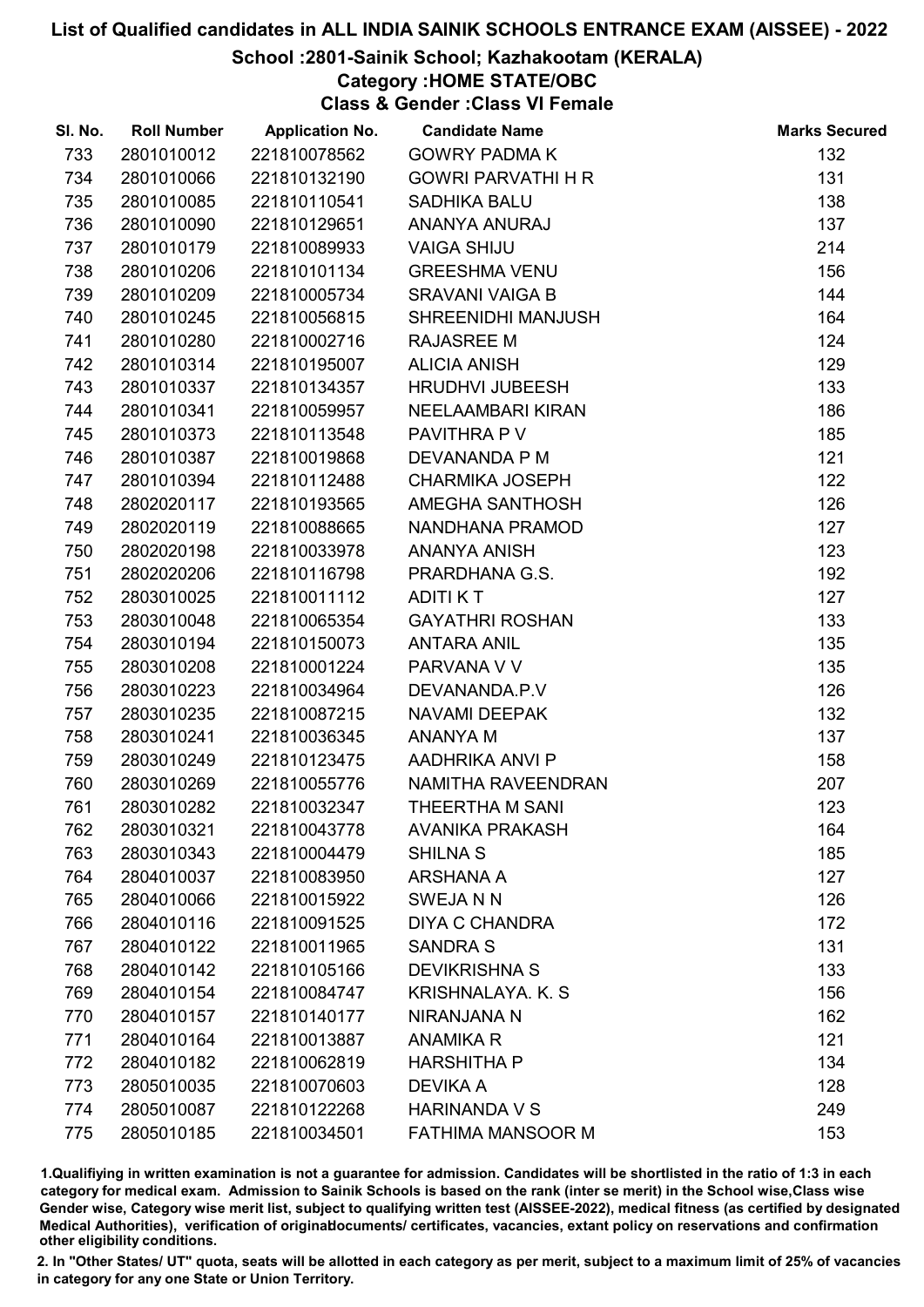#### School :2801-Sainik School; Kazhakootam (KERALA)

### Category :HOME STATE/OBC

Class & Gender :Class VI Female

| SI. No. | <b>Roll Number</b> | <b>Application No.</b> | <b>Candidate Name</b>    | <b>Marks Secured</b> |
|---------|--------------------|------------------------|--------------------------|----------------------|
| 776     | 2805010208         | 221810074921           | <b>SUHRA VARDIS</b>      | 142                  |
| 777     | 2805010212         | 221810042631           | <b>DEVANGANA SEBI</b>    | 140                  |
| 778     | 2805020005         | 221810081091           | <b>AJANYALS</b>          | 134                  |
| 779     | 2805020015         | 221810091891           | ANUNANDA A M             | 132                  |
| 780     | 2805020022         | 221810015202           | PANCHAMI.S               | 180                  |
| 781     | 2805020102         | 221810025103           | ABHAYASREE S             | 143                  |
| 782     | 2805020161         | 221810058473           | <b>SREE LEKSHMI S</b>    | 131                  |
| 783     | 2805020163         | 221810052973           | GOWRI.G.R                | 131                  |
| 784     | 2805020183         | 221810040204           | AJEENA W                 | 129                  |
| 785     | 2805020186         | 221810096404           | ANKITHA R BINOY          | 145                  |
| 786     | 2805020262         | 221810196274           | ATHITHIYA V L            | 183                  |
| 787     | 2805020263         | 221810192374           | <b>LAKSHMI LINU</b>      | 151                  |
| 788     | 2805020274         | 221810122294           | <b>OMERA ASEEM</b>       | 170                  |
| 789     | 2805020297         | 221810053125           | <b>ADITHYA S PILLAI</b>  | 139                  |
| 790     | 2805020351         | 221810034685           | AALIYA FATHIMA S S       | 135                  |
| 791     | 2805020374         | 221810107216           | <b>SANTA MARIA ALEX</b>  | 121                  |
| 792     | 2805020395         | 221810114736           | ANU THEERDHA S           | 125                  |
| 793     | 2805020408         | 221810160256           | SHINJANA.B               | 126                  |
| 794     | 2805020424         | 221810054766           | ARANYA A SARATH          | 138                  |
| 795     | 2805020526         | 221810021887           | <b>JIHITHA GIDESH</b>    | 168                  |
| 796     | 2805020534         | 221810044008           | <b>ANUGRAHA S SURESH</b> | 235                  |
| 797     | 2805020562         | 221810193838           | RIDDHI D S               | 149                  |
| 798     | 2805020655         | 221810053539           | <b>ANKITHA SARATH</b>    | 153                  |
| 799     | 2805020668         | 221810024849           | SANJANA V K              | 181                  |

1.Qualifiying in written examination is not a guarantee for admission. Candidates will be shortlisted in the ratio of 1:3 in each category for medical exam. Admission to Sainik Schools is based on the rank (inter se merit) in the School wise,Class wise Gender wise, Category wise merit list, subject to qualifying written test (AISSEE-2022), medical fitness (as certified by designated Medical Authorities), verification of originablocuments/ certificates, vacancies, extant policy on reservations and confirmation other eligibility conditions.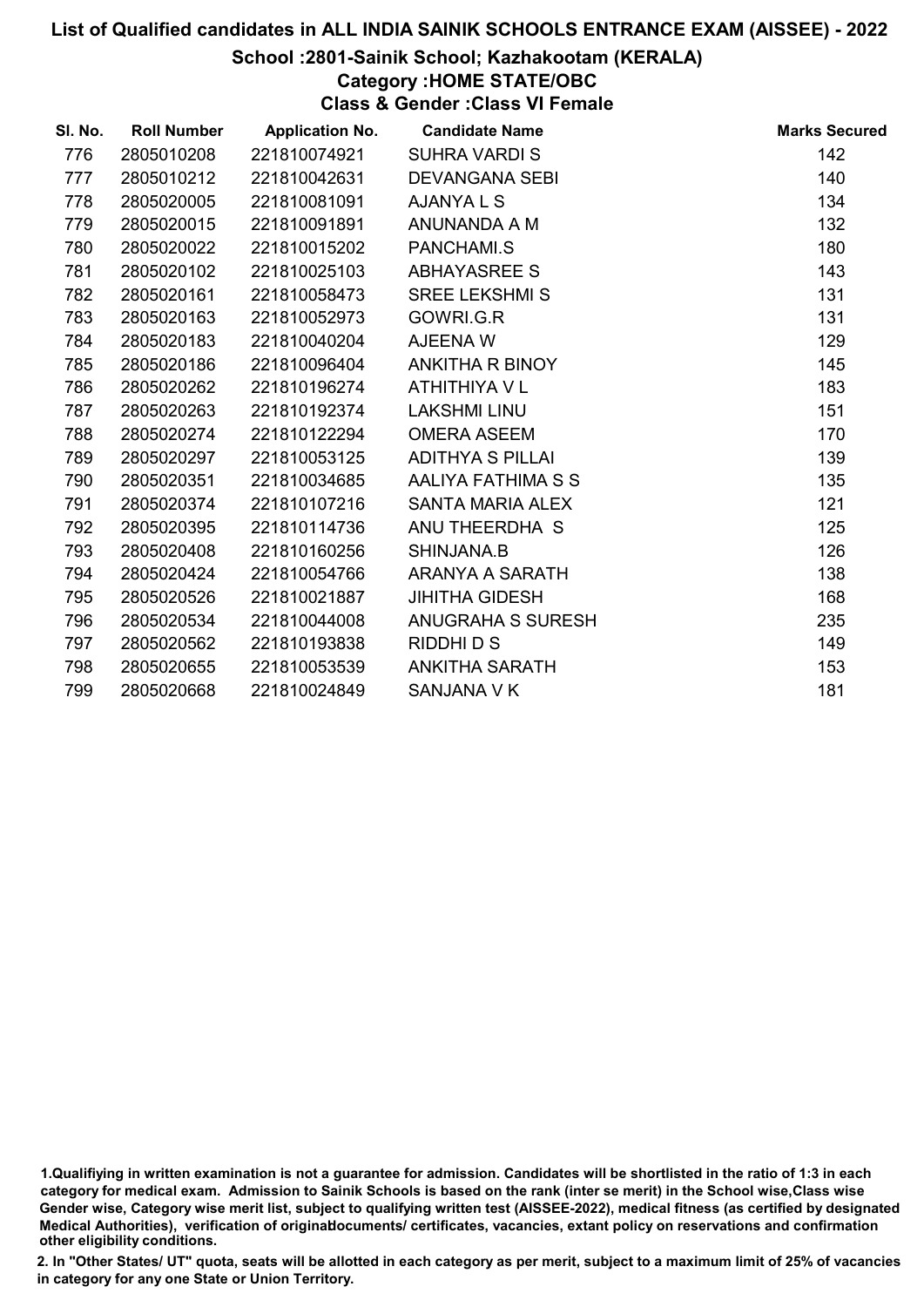#### School :2801-Sainik School; Kazhakootam (KERALA)

# Category :HOME STATE/DEF

Class & Gender :Class VI Female

| SI. No. | <b>Roll Number</b> | <b>Application No.</b> | <b>Candidate Name</b>   | <b>Marks Secured</b> |
|---------|--------------------|------------------------|-------------------------|----------------------|
| 800     | 1404010124         | 221810059097           | DEVIKA DEV J            | 124                  |
| 801     | 2001030469         | 221810053261           | <b>VAIGA V</b>          | 136                  |
| 802     | 2301020676         | 221810032588           | <b>DEVANANDA S</b>      | 128                  |
| 803     | 2701040108         | 221810134719           | <b>AQUILA ANIL</b>      | 162                  |
| 804     | 2801010099         | 221810031271           | <b>JOVIA ROSE J</b>     | 170                  |
| 805     | 2802020067         | 221810067404           | AKSHARA VINEESH         | 145                  |
| 806     | 2802020136         | 221810010636           | <b>ASHWATHY B</b>       | 153                  |
| 807     | 2802020187         | 221810067128           | <b>ANAKHA VINEESH</b>   | 142                  |
| 808     | 2803010247         | 221810124165           | ARADHYA KRISHNA S       | 152                  |
| 809     | 2803010263         | 221810018046           | <b>ANUGRAHA V</b>       | 202                  |
| 810     | 2803010297         | 221810118997           | AWIKA DEEPAK            | 190                  |
| 811     | 2803010320         | 221810049378           | AISHWARYA PRADEEP P     | 158                  |
| 812     | 2804010163         | 221810150887           | <b>TV GOWRI VARIER</b>  | 127                  |
| 813     | 2804010172         | 221810069548           | <b>ANAMIKA S</b>        | 150                  |
| 814     | 2805010048         | 221810070754           | <b>DIYA S</b>           | 146                  |
| 815     | 2805010089         | 221810070188           | DAYA S                  | 121                  |
| 816     | 2805010232         | 221810144171           | <b>BHAVYA V R</b>       | 153                  |
| 817     | 2805020011         | 221810001591           | <b>AKANSHA D</b>        | 158                  |
| 818     | 2805020048         | 221810117042           | POORNIMARL              | 149                  |
| 819     | 2805020121         | 221810168133           | <b>GANGA LAKSHMI A</b>  | 136                  |
| 820     | 2805020344         | 221810042475           | <b>SRUTHI M NAIR</b>    | 177                  |
| 821     | 2805020376         | 221810081316           | ADITHYA K R             | 143                  |
| 822     | 2805020503         | 221810042567           | <b>VARALEKSHMI A S</b>  | 210                  |
| 823     | 2805020568         | 221810072348           | <b>ABINA P BINU</b>     | 175                  |
| 824     | 2805020682         | 221810004169           | NANDANA VINOD           | 246                  |
| 825     | 3801020148         | 221810168187           | <b>SRIYA SREEJITH P</b> | 127                  |
| 826     | 3905040149         | 221810020941           | <b>AJIA BAIJU</b>       | 144                  |
| 827     | 4103030217         | 221810049297           | <b>MEENAKSHIR</b>       | 126                  |

<sup>1.</sup>Qualifiying in written examination is not a guarantee for admission. Candidates will be shortlisted in the ratio of 1:3 in each category for medical exam. Admission to Sainik Schools is based on the rank (inter se merit) in the School wise,Class wise Gender wise, Category wise merit list, subject to qualifying written test (AISSEE-2022), medical fitness (as certified by designated Medical Authorities), verification of originablocuments/ certificates, vacancies, extant policy on reservations and confirmation other eligibility conditions.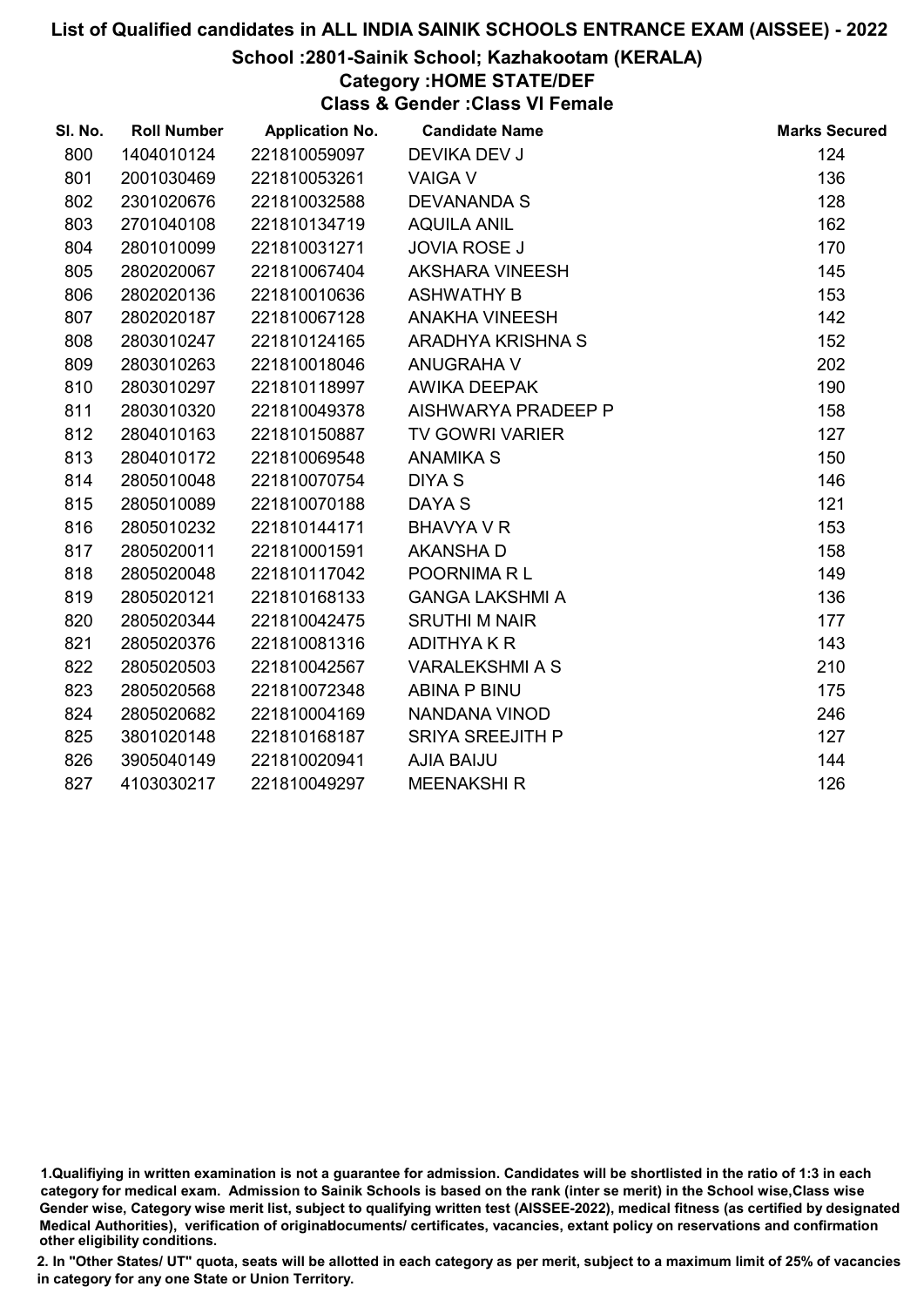#### School :2801-Sainik School; Kazhakootam (KERALA)

## Category :HOME STATE/GEN

Class & Gender :Class VI Female

| SI. No. | <b>Roll Number</b> | <b>Application No.</b> | <b>Candidate Name</b>       | <b>Marks Secured</b> |
|---------|--------------------|------------------------|-----------------------------|----------------------|
| 828     | 2701040044         | 221810087078           | <b>GITANJALI S NAIR</b>     | 195                  |
| 829     | 2710010012         | 221810148182           | KEERTHANA NAMBIAR E K       | 198                  |
| 830     | 2801010020         | 221810153244           | JYOTHI LEKSHMI SREEKUMAR    | 158                  |
| 831     | 2801010045         | 221810057240           | <b>SATCHINMAYEEE</b>        | 221                  |
| 832     | 2801010057         | 221810105570           | <b>ANDRIA MARIA S</b>       | 130                  |
| 833     | 2801010076         | 221810030611           | <b>JEWEL ALPHONS JAISON</b> | 208                  |
| 834     | 2801010080         | 221810072321           | AALBINA ROSE PAUL           | 127                  |
| 835     | 2801010082         | 221810041531           | <b>HELNA JOHN</b>           | 131                  |
| 836     | 2801010110         | 221810041981           | <b>RITIKA R</b>             | 192                  |
| 837     | 2801010155         | 221810080792           | SARAH MARIA KURIAN          | 183                  |
| 838     | 2801010168         | 221810071913           | <b>SANA PRIMESH</b>         | 131                  |
| 839     | 2801010240         | 221810028115           | <b>MAALAVIKA MENON</b>      | 189                  |
| 840     | 2801010243         | 221810050415           | <b>AVANI KRISHNA</b>        | 181                  |
| 841     | 2801010261         | 221810010865           | <b>AMRUTA MALLIA</b>        | 138                  |
| 842     | 2801010269         | 221810008095           | PRARTHANA RAHUL P           | 127                  |
| 843     | 2801010315         | 221810089007           | AADILAKSHMI BINEESH         | 134                  |
| 844     | 2801010319         | 221810012417           | AISWARYA VENUGOPAL          | 179                  |
| 845     | 2801010327         | 221810141037           | AMEYAA ARAVIND              | 171                  |
| 846     | 2801010346         | 221810092767           | <b>BHAGYA NAIR</b>          | 165                  |
| 847     | 2801010351         | 221810117587           | DIYA MARIAM DIXON           | 149                  |
| 848     | 2801010388         | 221810126078           | <b>SAYA G MENON</b>         | 198                  |
| 849     | 2801010390         | 221810075878           | <b>MEGHA GRACE</b>          | 146                  |
| 850     | 2801010393         | 221810107388           | SREELAKSHMI.K.MENON         | 214                  |
| 851     | 2802010008         | 221810066742           | <b>DEVIKA S A</b>           | 136                  |
| 852     | 2802010036         | 221810154400           | <b>AGNES THERES SIJO</b>    | 141                  |
| 853     | 2802010045         | 221810031070           | JOENNA K BINOY              | 226                  |
| 854     | 2802010054         | 221810129401           | ARYA NANDA K N              | 126                  |
| 855     | 2802010061         | 221810105421           | AAMI NIHARIKAA R            | 155                  |
| 856     | 2802020038         | 221810122972           | <b>NANDINI RAJESH</b>       | 208                  |
| 857     | 2802020054         | 221810054933           | <b>RUDRA R PRABHU</b>       | 176                  |
| 858     | 2802020058         | 221810019453           | AFREEN FATHIMA SIYAD        | 252                  |
| 859     | 2802020066         | 221810158593           | <b>CAROLIN MARIA BIBIN</b>  | 168                  |
| 860     | 2802020114         | 221810179655           | <b>NIVEDITHA R NAIR</b>     | 186                  |
| 861     | 2802020121         | 221810081195           | NILAMBARI M SANDESH         | 222                  |
| 862     | 2802020128         | 221810125126           | NIKHITHA M                  | 154                  |
| 863     | 2802020138         | 221810029746           | <b>LEKSHMI R NAIR</b>       | 183                  |
| 864     | 2802020149         | 221810068486           | <b>JOANNA BIJU</b>          | 184                  |
| 865     | 2802020207         | 221810020898           | <b>SANTRA MARIAM SAMUEL</b> | 124                  |
| 866     | 2802020220         | 221810071349           | <b>JEWEL SARA RIJO</b>      | 137                  |
| 867     | 2802020239         | 221810019699           | AMEYA REMYA PRASAD          | 154                  |
| 868     | 2803010018         | 221810052941           | AISWARYA A                  | 165                  |
| 869     | 2803010019         | 221810064051           | <b>ANIKHA HARI N</b>        | 142                  |
| 870     | 2803010083         | 221810191568           | <b>SHIVANI K A</b>          | 168                  |

1.Qualifiying in written examination is not a guarantee for admission. Candidates will be shortlisted in the ratio of 1:3 in each category for medical exam. Admission to Sainik Schools is based on the rank (inter se merit) in the School wise,Class wise Gender wise, Category wise merit list, subject to qualifying written test (AISSEE-2022), medical fitness (as certified by designated Medical Authorities), verification of originablocuments/ certificates, vacancies, extant policy on reservations and confirmation other eligibility conditions.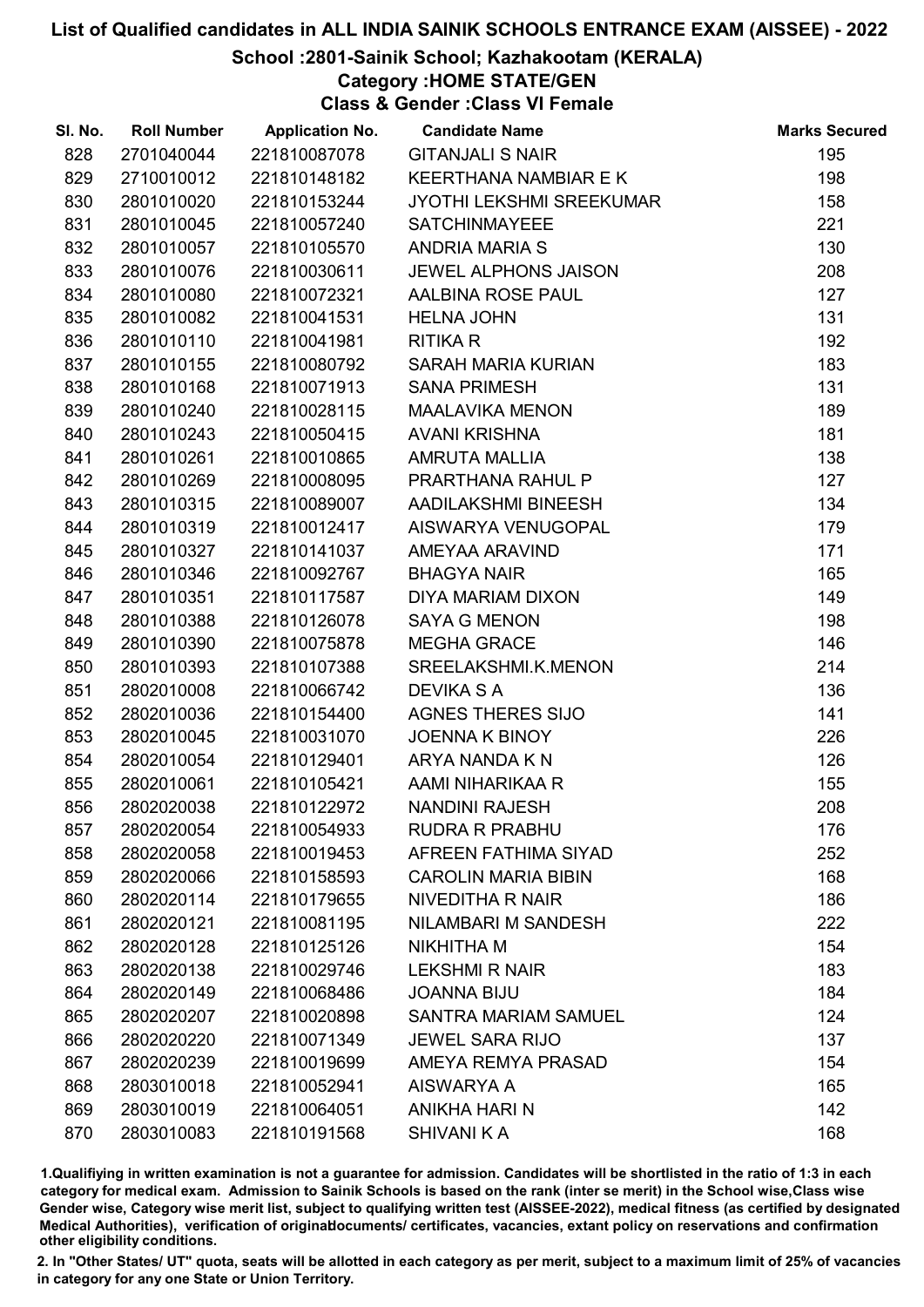### School :2801-Sainik School; Kazhakootam (KERALA)

# Category :HOME STATE/GEN

Class & Gender :Class VI Female

| SI. No. | <b>Roll Number</b> | <b>Application No.</b> | <b>Candidate Name</b>        | <b>Marks Secured</b> |
|---------|--------------------|------------------------|------------------------------|----------------------|
| 871     | 2803010099         | 221810059000           | <b>ANN MARIA</b>             | 179                  |
| 872     | 2803010122         | 221810092131           | <b>VYKHA S GOVIND</b>        | 172                  |
| 873     | 2803010139         | 221810146771           | <b>MEENAKSHI</b>             | 138                  |
| 874     | 2803010142         | 221810017881           | <b>ADVITA A</b>              | 136                  |
| 875     | 2803010150         | 221810047712           | <b>ESLIN TREESA ELVIS</b>    | 158                  |
| 876     | 2803010165         | 221810189952           | <b>AMIYA DURGA S</b>         | 185                  |
| 877     | 2803010221         | 221810058664           | SHERA SUSAN JACOB            | 153                  |
| 878     | 2803010250         | 221810094575           | <b>LAKSHMI KP</b>            | 236                  |
| 879     | 2803010252         | 221810099885           | <b>SHIVANI E P</b>           | 149                  |
| 880     | 2803010257         | 221810096906           | <b>GOWRI R NAIR</b>          | 162                  |
| 881     | 2803010273         | 221810067096           | <b>NILA DEEPAK</b>           | 125                  |
| 882     | 2803010295         | 221810124697           | <b>IRIN MARIA ROY</b>        | 202                  |
| 883     | 2803010299         | 221810192208           | <b>VEDALAKSHMI S NAIR</b>    | 171                  |
| 884     | 2803010309         | 221810042038           | MEGHNA LIZABETH GEORGE       | 141                  |
| 885     | 2803010336         | 221810033759           | <b>DEVANANDA P</b>           | 135                  |
| 886     | 2804010019         | 221810029408           | <b>GAYATHRI PALASSERI</b>    | 181                  |
| 887     | 2804010032         | 221810044130           | DEVANANDHA K                 | 139                  |
| 888     | 2804010035         | 221810090740           | <b>SUDIKSHAV</b>             | 141                  |
| 889     | 2804010041         | 221810100380           | <b>ANANYA R</b>              | 149                  |
| 890     | 2804010082         | 221810051653           | NIRANJANA P                  | 166                  |
| 891     | 2804010106         | 221810066864           | ARDRA.S.MENON                | 166                  |
| 892     | 2804010169         | 221810167728           | <b>DIKSHA HARISH</b>         | 156                  |
| 893     | 2804010198         | 221810123589           | DIYA DINESH KONDEDATH        | 165                  |
| 894     | 2805010012         | 221810056201           | THEJA R NAIR                 | 125                  |
| 895     | 2805010032         | 221810095852           | <b>AKSA JAMES</b>            | 137                  |
| 896     | 2805010040         | 221810051873           | NIRANJANA M                  | 134                  |
| 897     | 2805010042         | 221810158204           | <b>DRAUPADISREE D</b>        | 172                  |
| 898     | 2805010064         | 221810062776           | <b>ANJALI KUMARI</b>         | 120                  |
| 899     | 2805010067         | 221810077796           | <b>ABHIRAMI S</b>            | 157                  |
| 900     | 2805010070         | 221810018717           | <b>SHIVANI R</b>             | 174                  |
| 901     | 2805010092         | 221810051119           | NAMASYA S SANKAR             | 140                  |
| 902     | 2805010107         | 221810070500           | NIYA A RADH                  | 192                  |
| 903     | 2805010109         | 221810197700           | <b>DAYA SREEKUMAR</b>        | 123                  |
| 904     | 2805010112         | 221810114010           | <b>DEEKSHA S NAIR</b>        | 148                  |
| 905     | 2805010113         | 221810111110           | <b>SRUTHI PARVATHY B P</b>   | 155                  |
| 906     | 2805010128         | 221810028030           | <b>ANUSHKA SREEJITH</b>      | 124                  |
| 907     | 2805010132         | 221810185530           | SREEPRIYA P S                | 165                  |
| 908     | 2805010171         | 221810021480           | <b>ANGELICA NALAMVEETTIL</b> | 148                  |
| 909     | 2805010172         | 221810061480           | <b>KRISHNAPRIYA A</b>        | 192                  |
| 910     | 2805010178         | 221810005690           | <b>HANNAH ROSE THOMAS</b>    | 182                  |
| 911     | 2805010203         | 221810125521           | <b>MANNAH JITHIN</b>         | 145                  |
| 912     | 2805010225         | 221810116751           | <b>SAKSHI KURUP</b>          | 197                  |
| 913     | 2805020017         | 221810028002           | NIVEDYA S                    | 145                  |

1.Qualifiying in written examination is not a guarantee for admission. Candidates will be shortlisted in the ratio of 1:3 in each category for medical exam. Admission to Sainik Schools is based on the rank (inter se merit) in the School wise,Class wise Gender wise, Category wise merit list, subject to qualifying written test (AISSEE-2022), medical fitness (as certified by designated Medical Authorities), verification of originablocuments/ certificates, vacancies, extant policy on reservations and confirmation other eligibility conditions.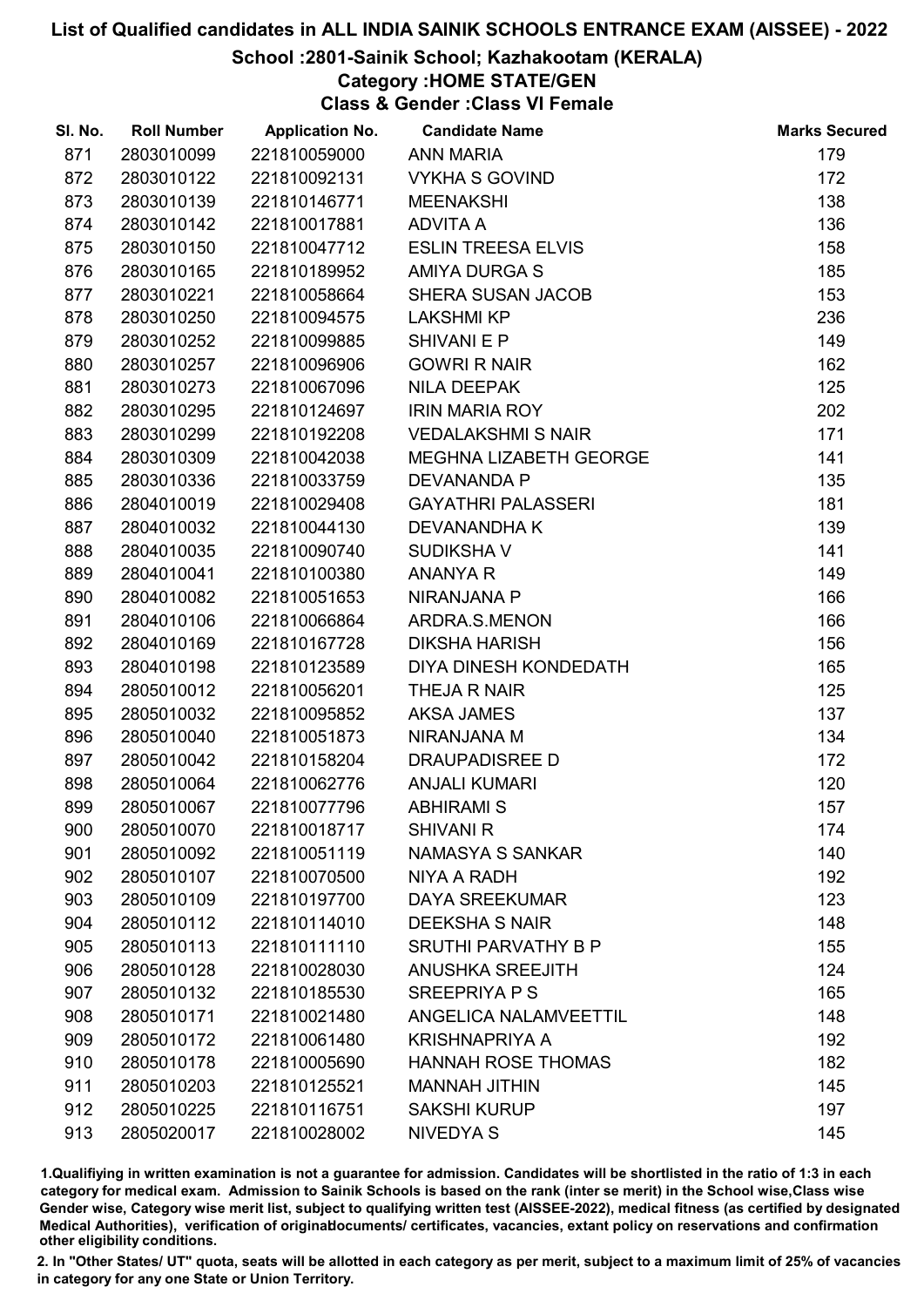#### School :2801-Sainik School; Kazhakootam (KERALA)

# Category :HOME STATE/GEN

Class & Gender :Class VI Female

| SI. No. | <b>Roll Number</b> | <b>Application No.</b> | <b>Candidate Name</b>    | <b>Marks Secured</b> |
|---------|--------------------|------------------------|--------------------------|----------------------|
| 914     | 2805020028         | 221810081312           | PARVANA.G                | 154                  |
| 915     | 2805020042         | 221810121432           | NIRANJANA S              | 132                  |
| 916     | 2805020118         | 221810134623           | <b>ANUSREE S</b>         | 153                  |
| 917     | 2805020200         | 221810002024           | <b>EMY R ANISH</b>       | 186                  |
| 918     | 2805020203         | 221810150224           | CHINMAYI V NAIR          | 134                  |
| 919     | 2805020210         | 221810123234           | KAIVALYA M R             | 176                  |
| 920     | 2805020221         | 221810067934           | <b>MEENAKSHY S NAIR</b>  | 175                  |
| 921     | 2805020237         | 221810008554           | ANAGHA BINOY             | 200                  |
| 922     | 2805020288         | 221810119905           | DAKSHA B NAIR            | 167                  |
| 923     | 2805020324         | 221810067645           | ANWITHA PEYUSH           | 169                  |
| 924     | 2805020348         | 221810093085           | <b>GOWRI KRISHNA</b>     | 134                  |
| 925     | 2805020445         | 221810019596           | ANVITHA M A              | 120                  |
| 926     | 2805020453         | 221810040117           | NAKSHATHRA A             | 159                  |
| 927     | 2805020465         | 221810169037           | ADHYUDHA KRISHNA V       | 130                  |
| 928     | 2805020488         | 221810157257           | <b>GANGA S NAIR</b>      | 147                  |
| 929     | 2805020516         | 221810036677           | THANMAYA D S             | 124                  |
| 930     | 2805020553         | 221810074428           | <b>ABHIJITHA PREMESH</b> | 193                  |
| 931     | 2805020556         | 221810005928           | ANGEL MARIYAM SAJAN      | 135                  |
| 932     | 2805020591         | 221810064768           | ARADHYA D                | 139                  |
| 933     | 2805020625         | 221810099809           | ANANYA A                 | 161                  |
| 934     | 2805020645         | 221810111729           | <b>GOURIKA P</b>         | 139                  |
| 935     | 2805020707         | 221810191799           | DAYA DEVI SATHYA         | 202                  |

<sup>1.</sup>Qualifiying in written examination is not a guarantee for admission. Candidates will be shortlisted in the ratio of 1:3 in each category for medical exam. Admission to Sainik Schools is based on the rank (inter se merit) in the School wise,Class wise Gender wise, Category wise merit list, subject to qualifying written test (AISSEE-2022), medical fitness (as certified by designated Medical Authorities), verification of originablocuments/ certificates, vacancies, extant policy on reservations and confirmation other eligibility conditions.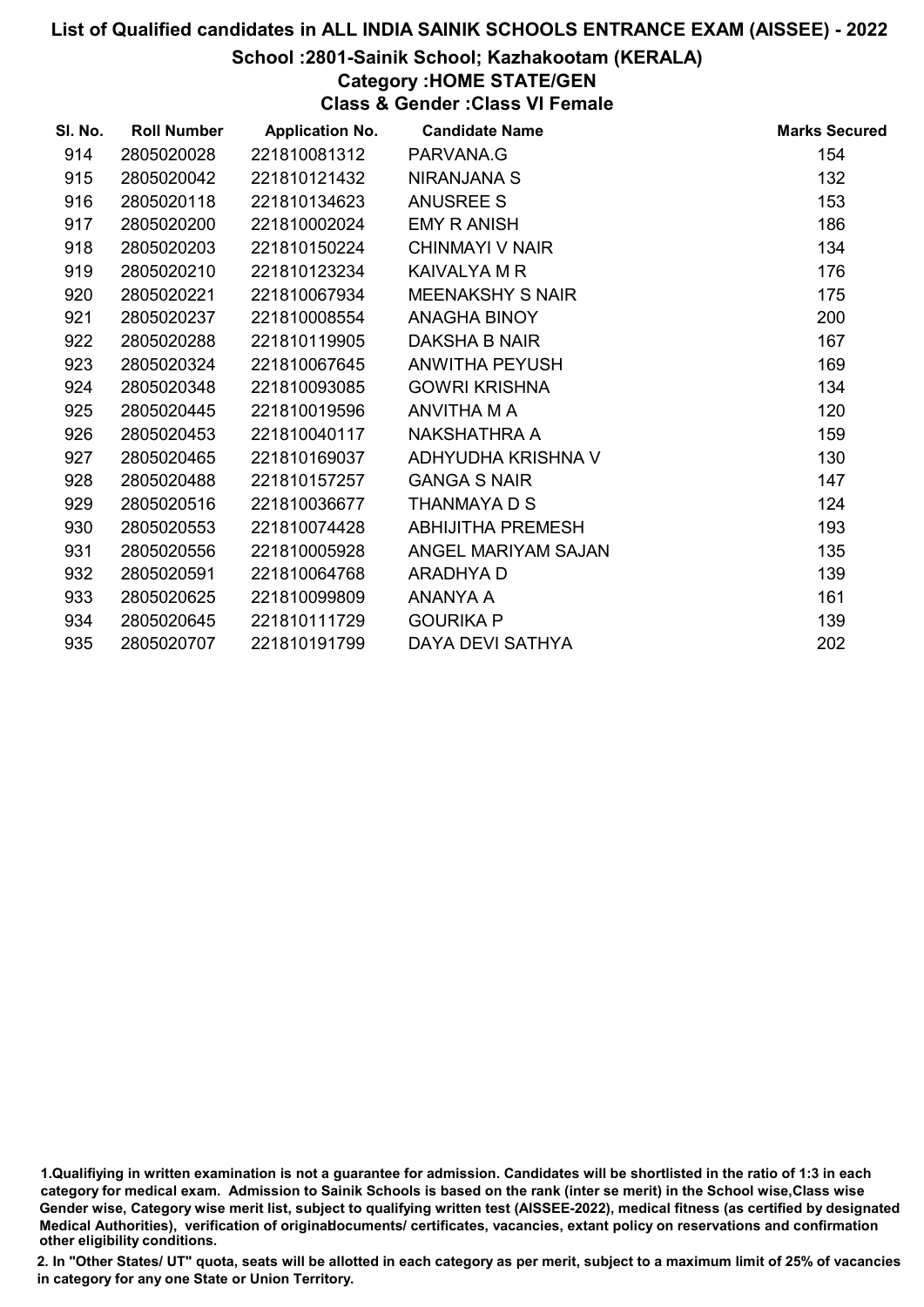### School :2801-Sainik School; Kazhakootam (KERALA)

### Category :OTHER STATE/SC

Class & Gender :Class VI Female

| SI. No. | <b>Roll Number</b> | <b>Application No.</b> | <b>Candidate Name</b>  | <b>Marks Secured</b> |
|---------|--------------------|------------------------|------------------------|----------------------|
| 936     | 1502010315         | 221810155234           | TULISHA BHARTI         | 113                  |
| 937     | 1502010351         | 221810121545           | SHRISTI BHARTI KUMARI  | 162                  |
| 938     | 1507010194         | 221810036037           | AYUSHI RANI            | 135                  |
| 939     | 1507010279         | 221810132580           | ANISHA RAJ             | 105                  |
| 940     | 2303030095         | 221810130773           | MAHI                   | 99                   |
| 941     | 3904030134         | 221810007326           | LAXMI MUNDOTIYA        | 104                  |
| 942     | 4202010040         | 221810006719           | <b>BATTU STHUTHI</b>   | 104                  |
| 943     | 4301010004         | 221810015310           | <b>SHAMYALEENA DAS</b> | 177                  |

1.Qualifiying in written examination is not a guarantee for admission. Candidates will be shortlisted in the ratio of 1:3 in each category for medical exam. Admission to Sainik Schools is based on the rank (inter se merit) in the School wise,Class wise Gender wise, Category wise merit list, subject to qualifying written test (AISSEE-2022), medical fitness (as certified by designated Medical Authorities), verification of originablocuments/ certificates, vacancies, extant policy on reservations and confirmation other eligibility conditions.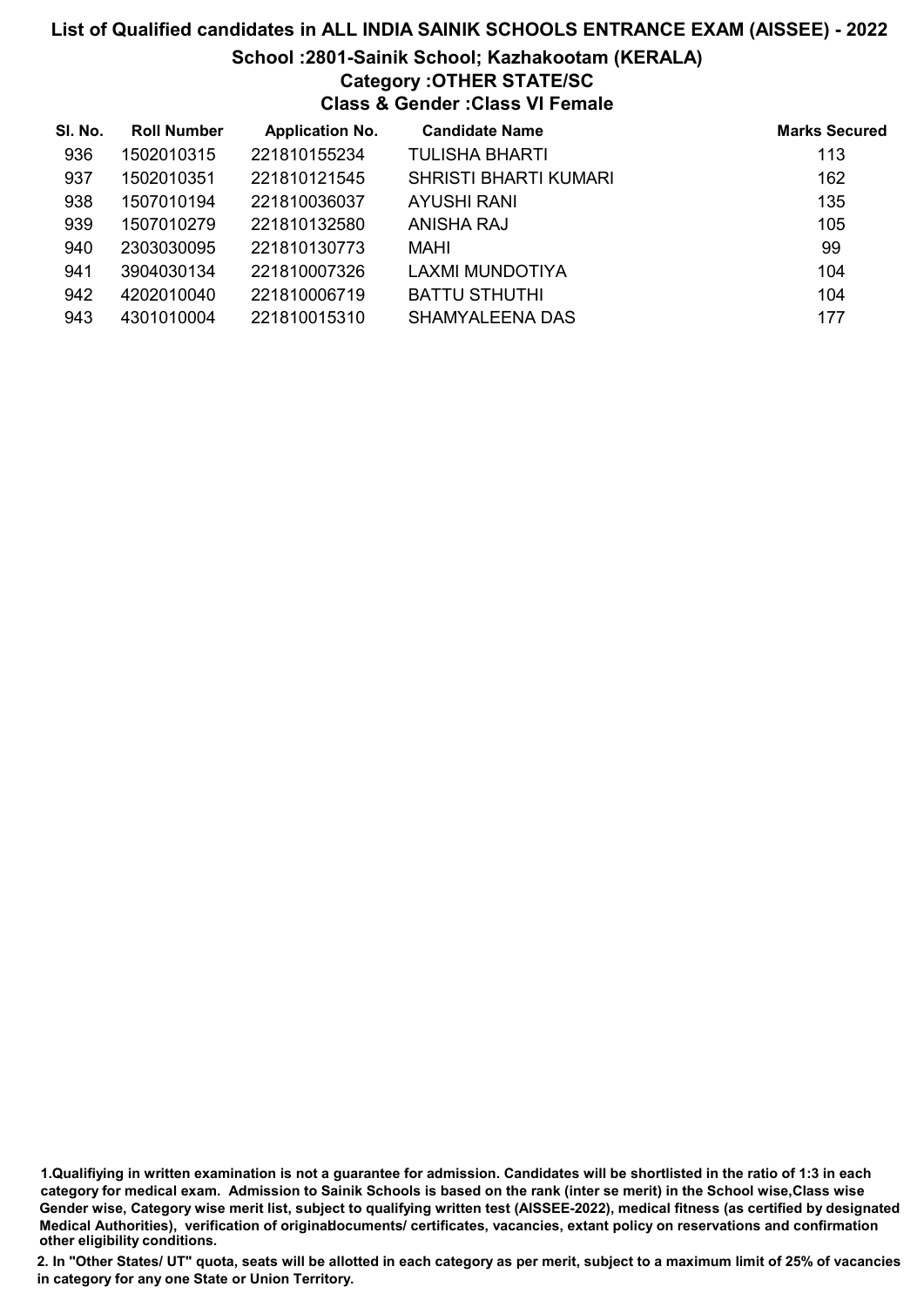### School :2801-Sainik School; Kazhakootam (KERALA)

# Category :OTHER STATE/OBC

Class & Gender :Class VI Female

| SI. No. | <b>Roll Number</b> | <b>Application No.</b> | <b>Candidate Name</b>      |    | <b>Marks Secured</b> |
|---------|--------------------|------------------------|----------------------------|----|----------------------|
| 944     | 1503020198         | 221810148675           | <b>MEHSANA FIRDOSH</b>     |    | 168                  |
| 945     | 1506010286         | 221810159995           | KHUSHI KUMARI              |    | 240                  |
| 946     | 1509010161         | 221810150414           | <b>ANAYA</b>               |    | 174                  |
| 947     | 1511030121         | 221810080175           | SUPRIYA KUMARI             |    | 232                  |
| 948     | 1511030169         | 221810080116           | ALKA NAYAN                 |    | 166                  |
| 949     | 1513010190         | 221810168183           | <b>TRISHA BHARTI</b>       |    | 245                  |
| 950     | 2701020162         | 221810192882           | UTHPALA L                  |    | 200                  |
| 951     | 2802020157         | 221810039717           | <b>ABARNA B</b>            |    | 126                  |
| 952     | 2805010130         | 221810033230           | <b>SHARAPNEL RAJESH R</b>  |    | 149                  |
| 953     | 3110010234         | 221810002103           | <b>SIMRAN</b>              | CG | 268                  |
| 954     | 3113010116         | 221810089234           | <b>RENUKA YOGESH PATIL</b> |    | 177                  |
| 955     | 4401020242         | 221810157634           | <b>SANDHYA</b>             |    | 186                  |
| 956     | 4407010045         | 221810122590           | <b>SONALI</b>              |    | 212                  |

1.Qualifiying in written examination is not a guarantee for admission. Candidates will be shortlisted in the ratio of 1:3 in each category for medical exam. Admission to Sainik Schools is based on the rank (inter se merit) in the School wise,Class wise Gender wise, Category wise merit list, subject to qualifying written test (AISSEE-2022), medical fitness (as certified by designated Medical Authorities), verification of originablocuments/ certificates, vacancies, extant policy on reservations and confirmation other eligibility conditions.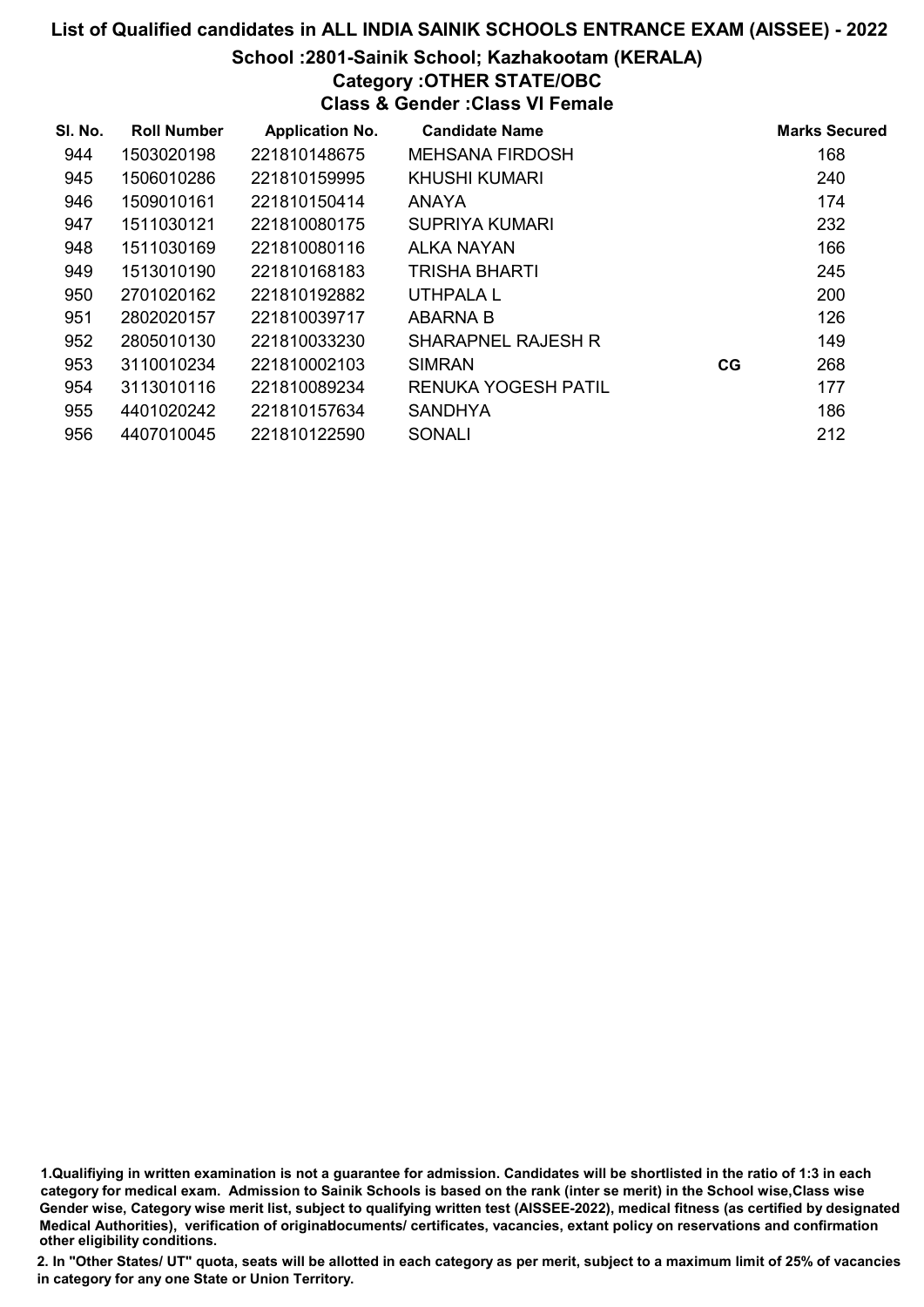# List of Qualified candidates in ALL INDIA SAINIK SCHOOLS ENTRANCE EXAM (AISSEE) - 2022 School :2801-Sainik School; Kazhakootam (KERALA)

# Category :OTHER STATE/DEF

Class & Gender :Class VI Female

| SI. No. | <b>Roll Number</b> | <b>Application No.</b> | <b>Candidate Name</b> | <b>Marks Secured</b> |
|---------|--------------------|------------------------|-----------------------|----------------------|
| 957     | 1212020065         | 221810005330           | <b>GOURIKA SAHU</b>   | 239                  |
| 958     | 2805010241         | 221810107539           | NASHLIN SHALLET N     | 161                  |
| 959     | 2805020435         | 221810050086           | ANUSHKA SINGH         | 166                  |
| 960     | 2805020449         | 221810038007           | SAHANI PAL            | 128                  |

1.Qualifiying in written examination is not a guarantee for admission. Candidates will be shortlisted in the ratio of 1:3 in each category for medical exam. Admission to Sainik Schools is based on the rank (inter se merit) in the School wise,Class wise Gender wise, Category wise merit list, subject to qualifying written test (AISSEE-2022), medical fitness (as certified by designated Medical Authorities), verification of originablocuments/ certificates, vacancies, extant policy on reservations and confirmation other eligibility conditions.